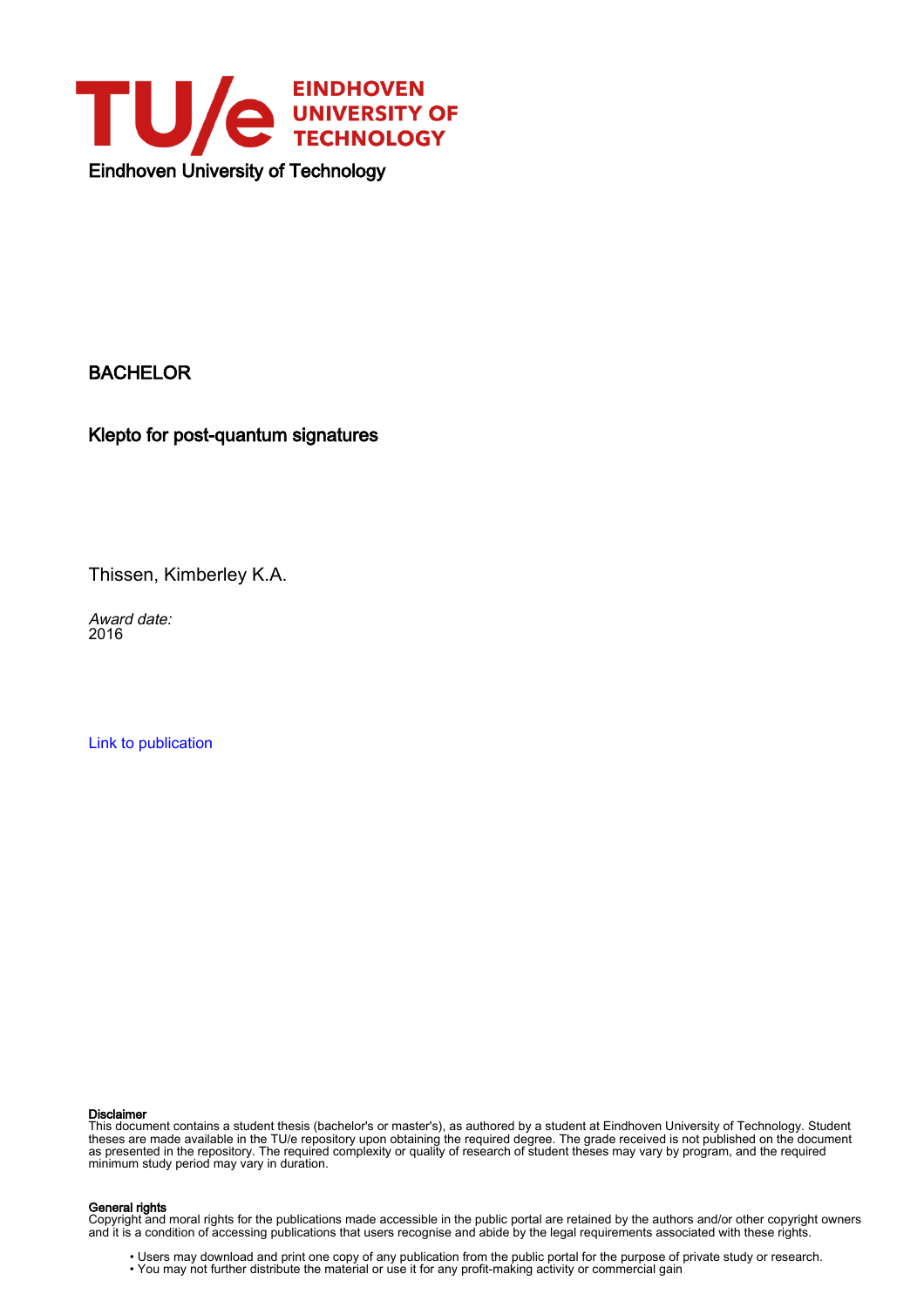# TU/e University of Technology Eindhoven 2WH40 Bachelor Final Project

# Klepto for Post-Quantum Signatures

Author: Kimberley Thissen k.k.a.thissen@student.tue.nl Supervisor: prof.dr. Tanja Lange

August 21, 2016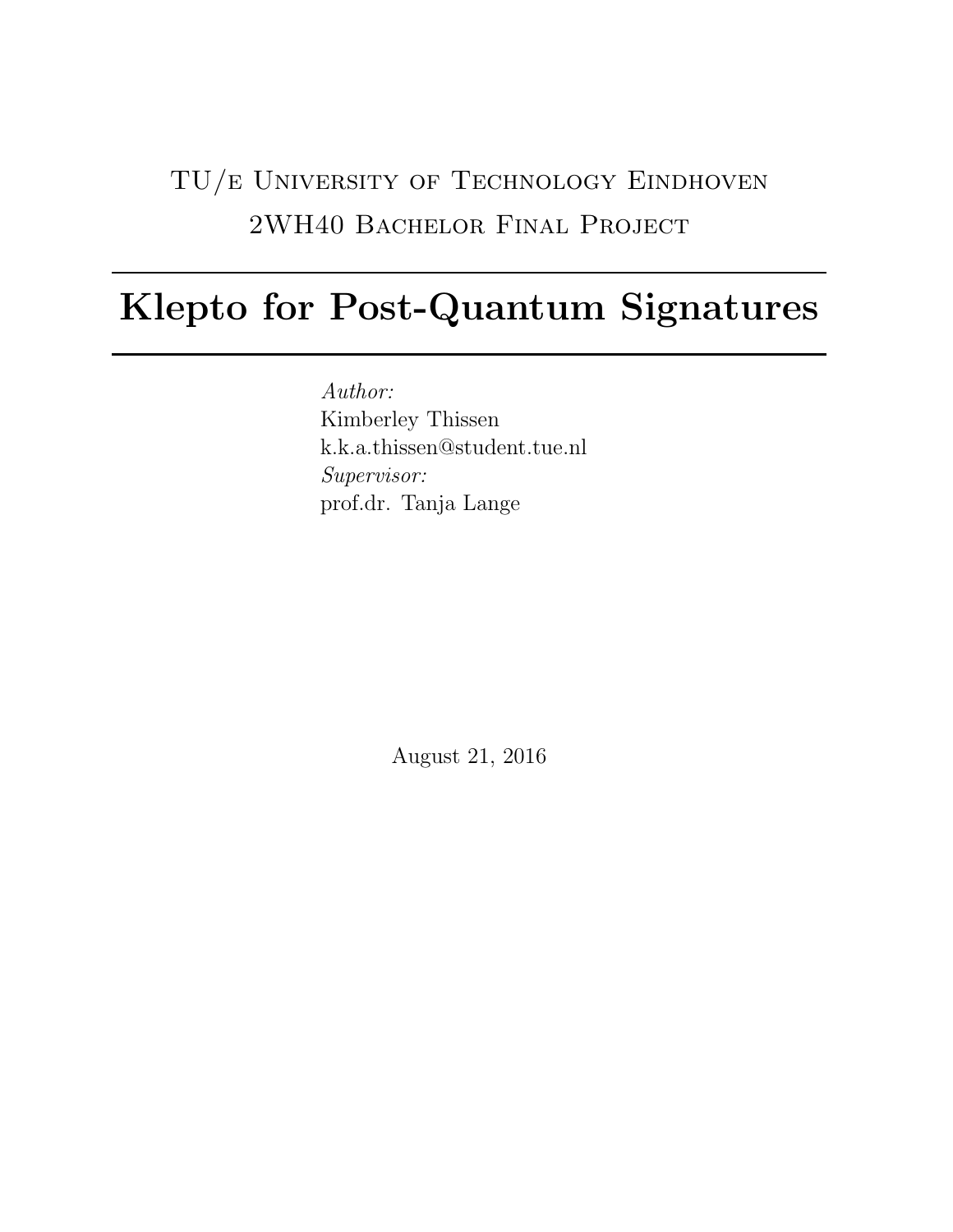#### Abstract

Online communication is important to digitally express thoughts, ideas and actions to others. Therefore, everybody should be able to do that in a secure, and if needed private, way. People also should have the possibility to verify the identity of the other communicating party. This is where cryptography comes in. Signature schemes provide authentication and non-repudiation. There could be a third party involved, that wants to gain secret information, like the secret signing key or the message. This party could modify the scheme in such way that it leaks the information exclusively to this party every time the user signs a document. The study of designing private backdoors such that the user does not notice them is called kleptography. In this thesis, kleptography is investigated in post-quantum signature schemes.

First a short introduction is given on the subject. After that, the basic terminology of cryptography is explained. Also the title of this project is illustrated by an overview of the most important developments. Then the necessary mathematical background is given, in order to understand the technical parts in this thesis. The next section is about lattice-based signature schemes. Two well-known schemes are described in detail. In the central part, new backdoors in NTRU Signature Schemes are given, along with an analysis. At the end, the conclusions are presented.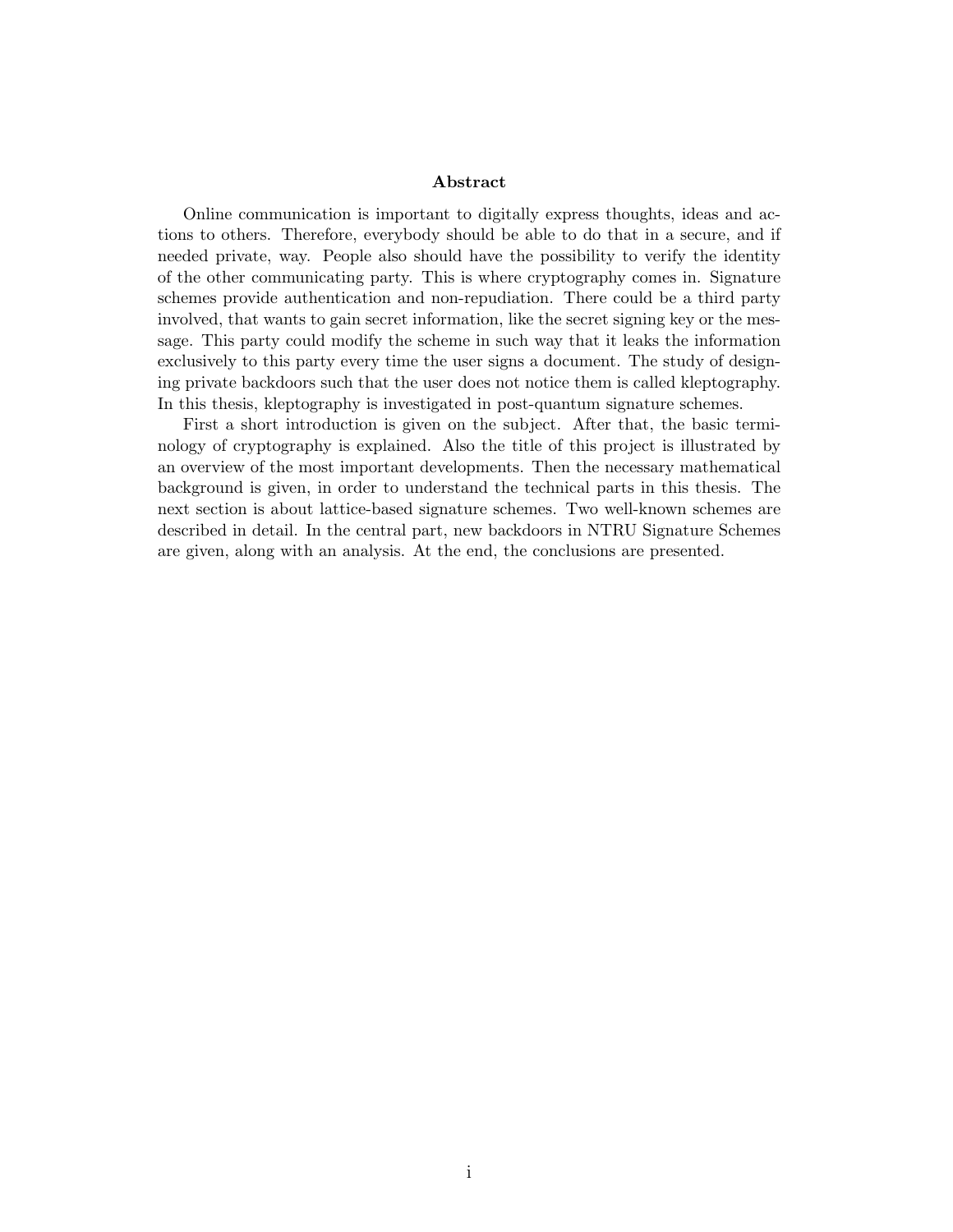# Contents

| $\mathbf{1}$     |                                     | Introduction                                                                                              | $\mathbf{1}$   |  |  |  |  |  |
|------------------|-------------------------------------|-----------------------------------------------------------------------------------------------------------|----------------|--|--|--|--|--|
|                  | 1.1                                 |                                                                                                           | $\mathbf{1}$   |  |  |  |  |  |
|                  | 1.2                                 |                                                                                                           | $\mathbf{1}$   |  |  |  |  |  |
| $\boldsymbol{2}$ |                                     | The world of cryptography                                                                                 | 3              |  |  |  |  |  |
|                  | 2.1                                 |                                                                                                           | 3              |  |  |  |  |  |
|                  |                                     | Once upon a time Alice, Bob, Eve and the crypto world $\ldots$ .<br>2.1.1                                 | 3              |  |  |  |  |  |
|                  |                                     | 2.1.2                                                                                                     | $\overline{4}$ |  |  |  |  |  |
|                  |                                     | 2.1.3                                                                                                     | $\overline{5}$ |  |  |  |  |  |
|                  | 2.2                                 |                                                                                                           | $\overline{5}$ |  |  |  |  |  |
|                  | 2.3                                 |                                                                                                           | $\overline{6}$ |  |  |  |  |  |
|                  |                                     | 2.3.1                                                                                                     | $\overline{7}$ |  |  |  |  |  |
|                  |                                     | 2.3.2                                                                                                     | $\overline{7}$ |  |  |  |  |  |
|                  |                                     | 2.3.3                                                                                                     | 9              |  |  |  |  |  |
|                  | 2.4                                 |                                                                                                           | 10             |  |  |  |  |  |
|                  |                                     | 2.4.1                                                                                                     | 10             |  |  |  |  |  |
|                  |                                     | 2.4.2                                                                                                     | 10             |  |  |  |  |  |
|                  | 2.5                                 |                                                                                                           | 10             |  |  |  |  |  |
| 3                | <b>Background</b> information<br>11 |                                                                                                           |                |  |  |  |  |  |
|                  | 3.1                                 |                                                                                                           | 11             |  |  |  |  |  |
|                  |                                     | 3.1.1                                                                                                     | 11             |  |  |  |  |  |
|                  |                                     | 3.1.2                                                                                                     | 11             |  |  |  |  |  |
|                  |                                     | 3.1.3                                                                                                     | 12             |  |  |  |  |  |
|                  |                                     | 3.1.4                                                                                                     | 13             |  |  |  |  |  |
|                  | 3.2                                 |                                                                                                           | 13             |  |  |  |  |  |
|                  |                                     | 3.2.1                                                                                                     | 13             |  |  |  |  |  |
|                  |                                     | 3.2.2                                                                                                     | 14             |  |  |  |  |  |
|                  |                                     | 3.2.3                                                                                                     | 14             |  |  |  |  |  |
|                  | 3.3                                 | Lattices                                                                                                  | 14             |  |  |  |  |  |
|                  |                                     | 3.3.1                                                                                                     | 15             |  |  |  |  |  |
|                  |                                     | Important remarks $\ldots \ldots \ldots \ldots \ldots \ldots \ldots \ldots \ldots \ldots \ldots$<br>3.3.2 | $15\,$         |  |  |  |  |  |
|                  |                                     | 3.3.3                                                                                                     | 16             |  |  |  |  |  |
|                  |                                     | 3.3.4                                                                                                     | 16             |  |  |  |  |  |
|                  | 3.4                                 | Tools for cryptography $\ldots \ldots \ldots \ldots \ldots \ldots \ldots \ldots \ldots \ldots$            | 18             |  |  |  |  |  |
|                  |                                     |                                                                                                           | 18             |  |  |  |  |  |
|                  |                                     |                                                                                                           |                |  |  |  |  |  |
|                  |                                     | 3.4.1<br>3.4.2                                                                                            | 19             |  |  |  |  |  |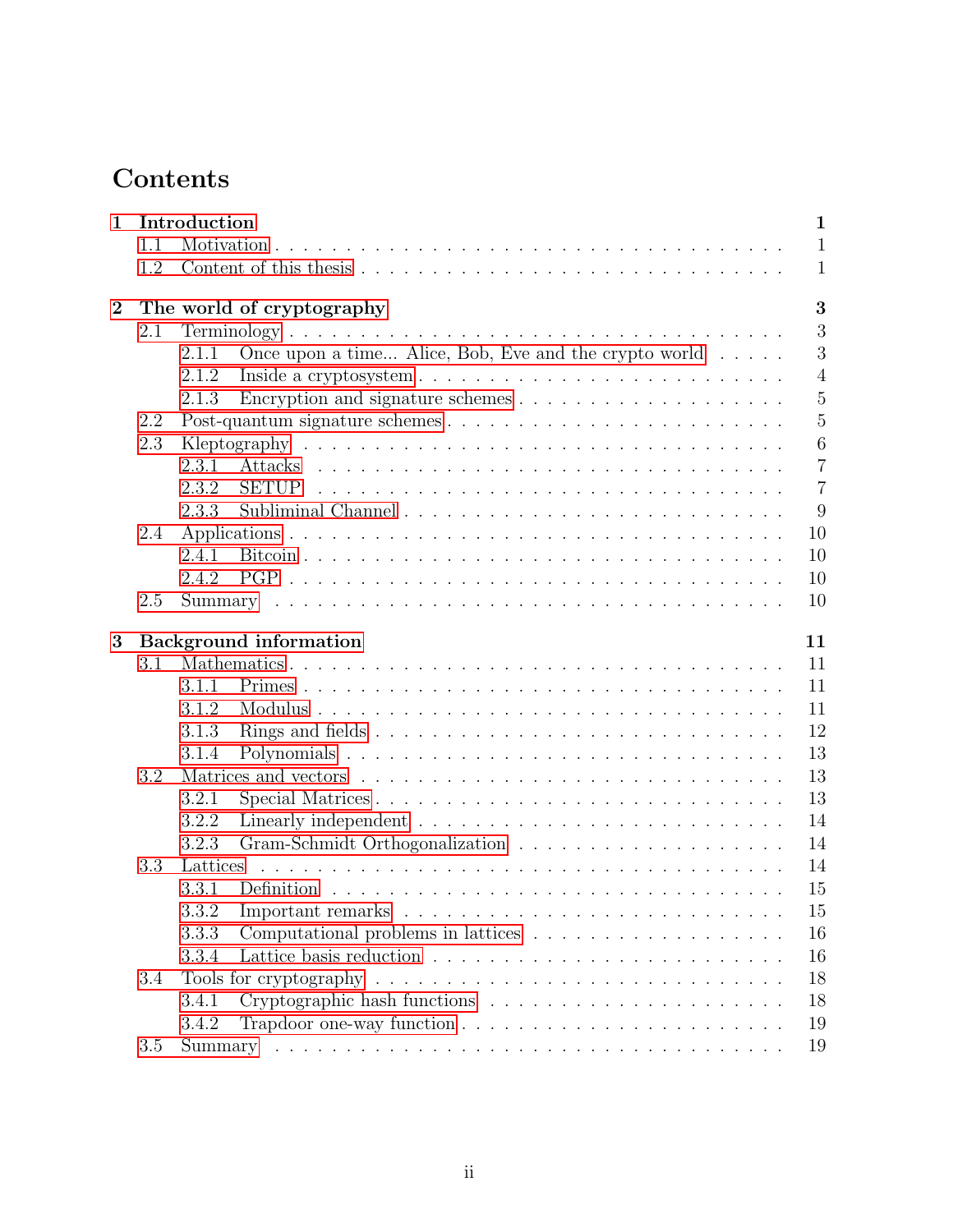| $\overline{4}$                            | Lattice-based Signature schemes |                                                                                       |          |  |  |  |
|-------------------------------------------|---------------------------------|---------------------------------------------------------------------------------------|----------|--|--|--|
|                                           | 4.1                             |                                                                                       | 20       |  |  |  |
|                                           |                                 | 4.1.1                                                                                 | 20       |  |  |  |
|                                           |                                 | 4.1.2                                                                                 | 20       |  |  |  |
|                                           |                                 | 4.1.3                                                                                 | 21       |  |  |  |
|                                           | 4.2                             | <b>BLISS</b>                                                                          | 22       |  |  |  |
|                                           |                                 | 4.2.1                                                                                 | 22       |  |  |  |
|                                           |                                 | 4.2.2<br>SIS and LWE                                                                  | 22       |  |  |  |
|                                           |                                 | 4.2.3                                                                                 | 23       |  |  |  |
|                                           |                                 | 4.2.4                                                                                 | 23       |  |  |  |
|                                           |                                 | 4.2.5                                                                                 | 24       |  |  |  |
|                                           | 4.3                             |                                                                                       | 24       |  |  |  |
| <b>NTRU Signature Schemes</b><br>$\bf{5}$ |                                 |                                                                                       |          |  |  |  |
|                                           | 5.1                             |                                                                                       | 25<br>25 |  |  |  |
|                                           | 5.2                             |                                                                                       | 25       |  |  |  |
|                                           | 5.3                             | Sketch of a kleptographic backdoor in NTRUSign                                        | 27       |  |  |  |
|                                           | 5.4                             |                                                                                       | 27       |  |  |  |
|                                           |                                 | 5.4.1                                                                                 | 29       |  |  |  |
|                                           | 5.5                             | <b>NSS</b>                                                                            | 30       |  |  |  |
|                                           | 5.6                             | Sketch of a kleptographic backdoor in NSS $\ldots \ldots \ldots \ldots \ldots \ldots$ | 32       |  |  |  |
|                                           | 5.7                             |                                                                                       | 32       |  |  |  |
|                                           |                                 | 5.7.1                                                                                 | 34       |  |  |  |
|                                           | 5.8                             |                                                                                       | 34       |  |  |  |
| 6                                         | Conclusions<br>35               |                                                                                       |          |  |  |  |
|                                           | 6.1                             |                                                                                       | 35       |  |  |  |
|                                           | 6.2                             |                                                                                       | 35       |  |  |  |
| 7                                         |                                 | Appendix                                                                              | 36       |  |  |  |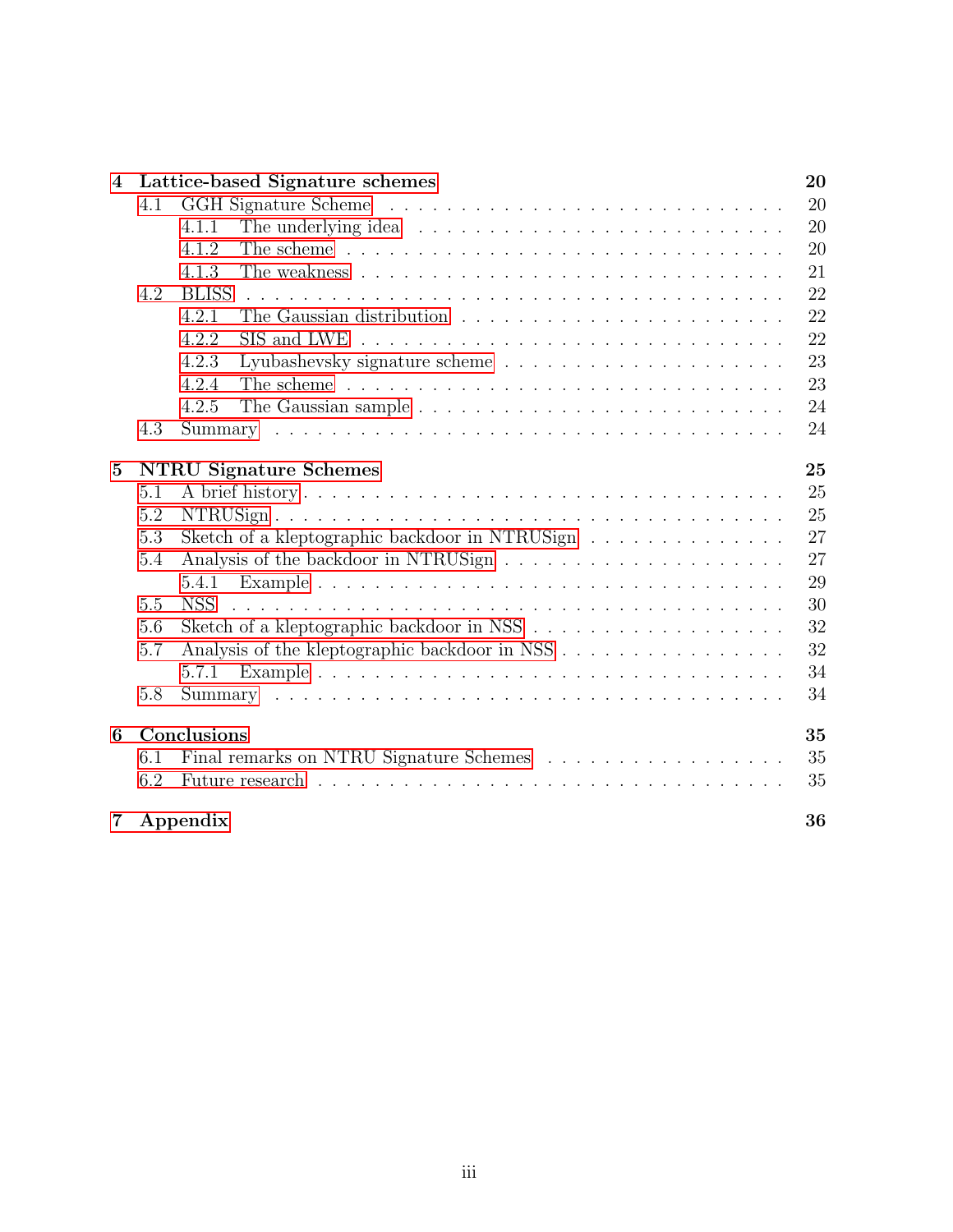### <span id="page-5-0"></span>1 Introduction

Most of the security online is based on cryptosystems: combinations of cryptographic algorithms meant for securing communications. Entities like enterprises and governments need a secure way to communicate, to exchange documents and to save important files. A suitable secure cryptosystem is used for that. In some cases, they want to make sure that a certain message comes from an authenticated source. This can be done with digital signatures. The signature is attached to the message so that the other party can verify it and has enough proof that the message is indeed from the intended party. Suppose there is a third party that wants information about those messages or about the generation of the signature. Kleptography denotes the study of modifying an implementation of a cryptosystem in such a way that it leaks secret information exclusively to the third party and the user cannot notice this subliminal channel. The cryptosystem or the signature system itself is in general assumed secure. In this thesis, *post-quantum signature schemes* are considered. These are signature schemes which are likely secure against attacks by a quantum computer. These quantum computers are breaking several schemes in use nowadays, so it is important that post-quantum systems are developed as soon as possible.

So is it indeed possible to extract secret information from a signature, and if so, what does it take to accomplish this? How does that relate to signatures?

### <span id="page-5-1"></span>1.1 Motivation

The questions above trigger a lot of interest in the subject. There are some cryptosystems which have been proven to have a great probability of being resistant against quantum computers. They are called post-quantum cryptosystems. Still, it might possible to leak secret information. The leak could come from a backdoor in the system. This backdoor is implemented in a program by a (malicious) developer. Only this person knows exactly how to get information out of these leaks. When the user has installed this program, and sends his messages and signatures over it, the developer is able to retrieve the secret information using publicly known parameters and intercepted signatures. This is possible, because the signatures contain additional information that only the developer can understand.

The goal of this thesis is to elaborate on existing post-quantum signature schemes, and to explore possibilities for a backdoor in such a scheme. In the coming sections extensive research is done on several systems, with the main focus on their digital signature schemes. Eventually some backdoors are given in NTRU Signature Schemes. In detail it is shown how such a construction can be designed.

### <span id="page-5-2"></span>1.2 Content of this thesis

In the coming section, some basic concepts will be explained. It forms a friendly introduction to cryptography and a necessary base for this thesis. Also some history and current developments in this field will be dealt with. The next section is the mathematical background, required for the technical parts of this thesis. Section 4 is about lattice-based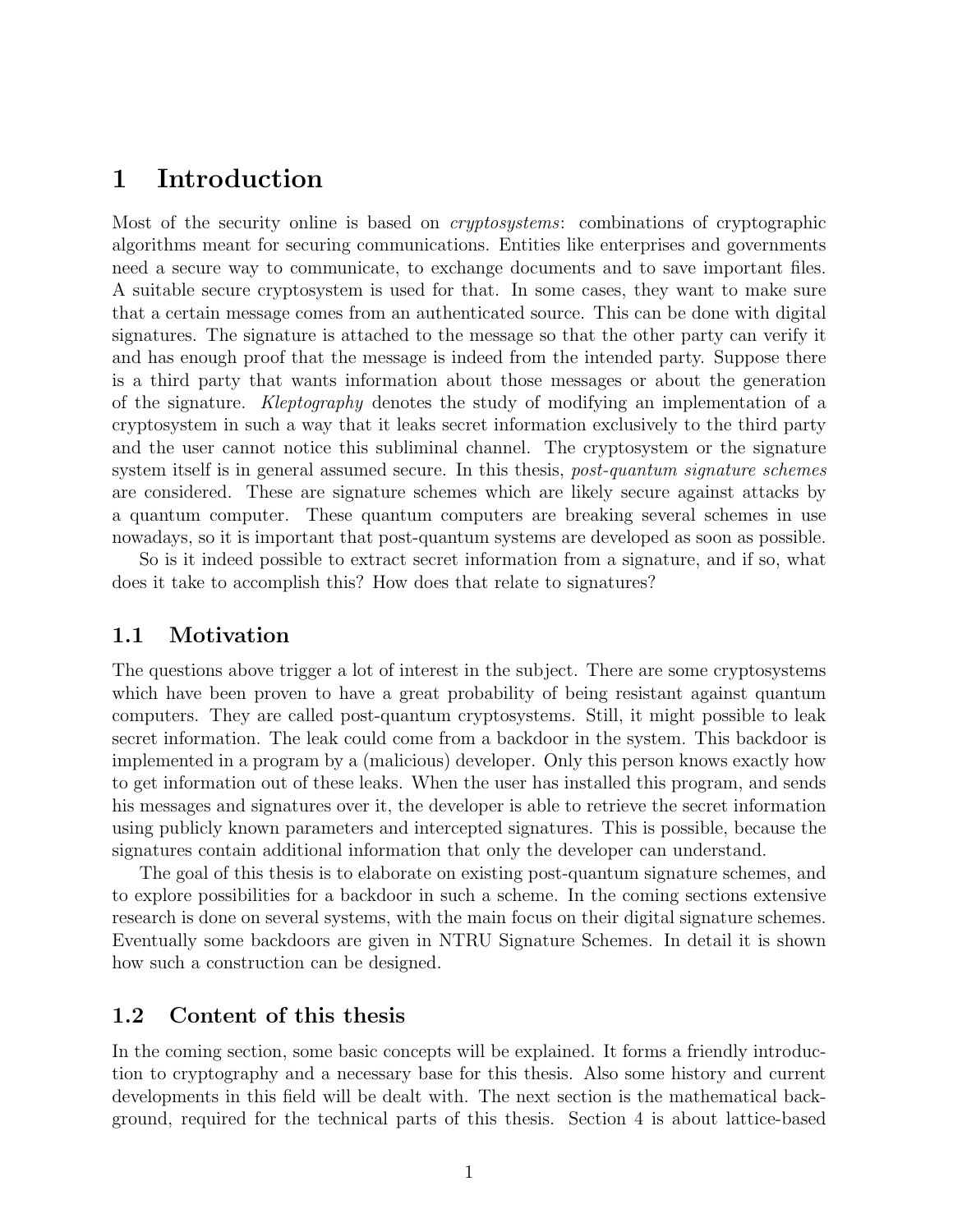signature schemes. Some examples of algorithms to generate and verify a signature are presented. In section 5 the main focus lays on the signature schemes, called NTRUSign and NSS. In detail, the algorithms are described. Also new backdoors are shown, along with an analysis. In the end there will be the conclusions and some final remarks about the content of this thesis.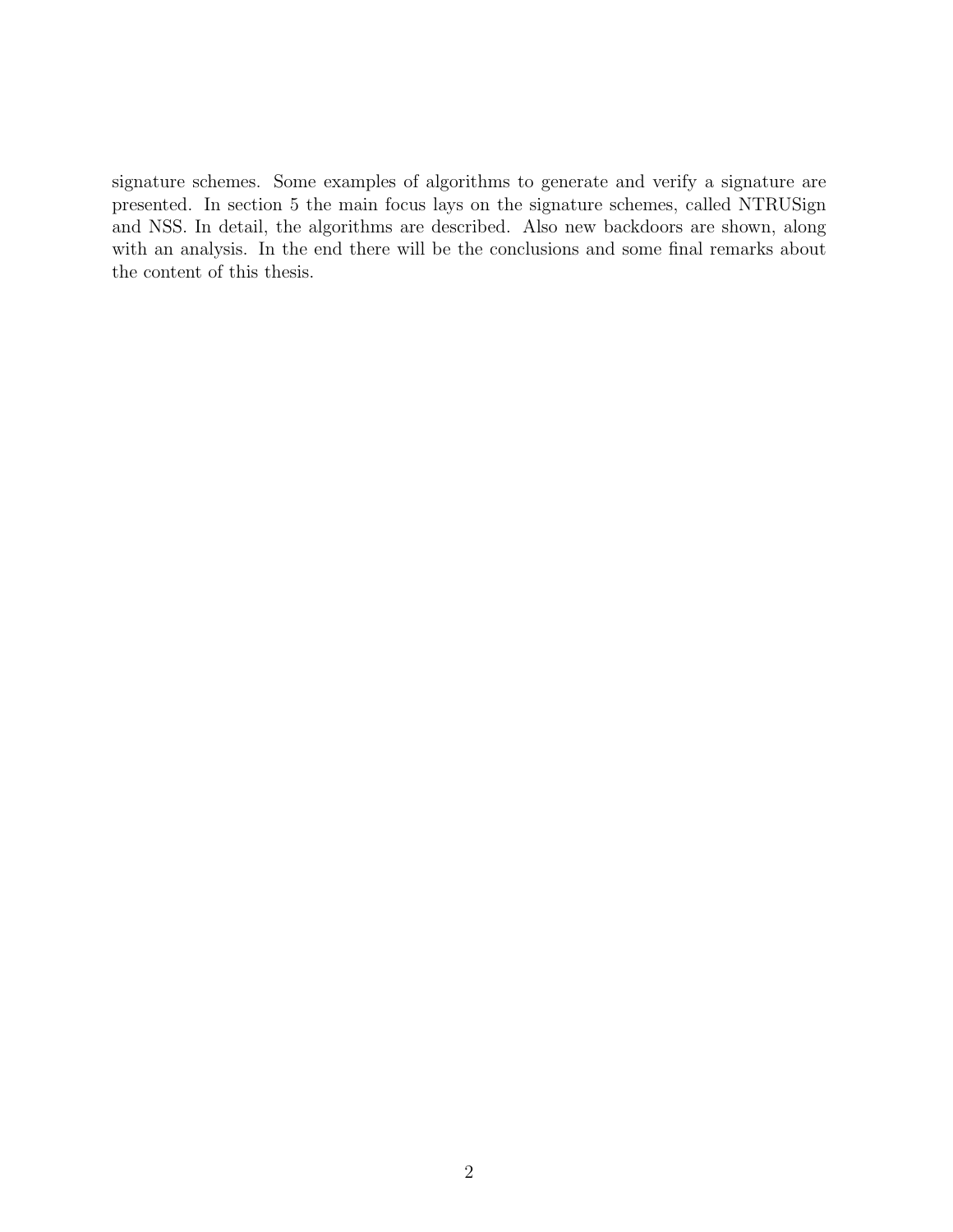## <span id="page-7-0"></span>2 The world of cryptography

In this section the necessary information is given so that the reader is fully prepared for understanding the concepts of this thesis. First a couple of definitions are explained. Then a short introduction is given about post-quantum signature schemes and kleptography. Finally some current applications of signature schemes are described.

### <span id="page-7-1"></span>2.1 Terminology

In cryptography, there are some standard terms used when explaining how a cryptosystem works. These terms are described below.

### <span id="page-7-2"></span>2.1.1 Once upon a time... Alice, Bob, Eve and the crypto world

In this world, people want to have a secure way to communicate with each other. But what is this security exactly? It includes a couple of aspects of secure communication. These are called security properties [\[8\]](#page-41-0):

- Confidentiality: the message is and stays a secret to anyone else but the sender and the receiver.
- Integrity: the content of the message stays correct and cannot be changed during transmission.
- *Authentication*: the message is of undisputed origin.
- *Non-repudiation*: the message is undeniable by the sender.

Cryptosystems will cover some of these properties. A cryptosystem is a series of algorithms that provides security services. Alice and Bob are frequently used to represent the communicating parties. They are sending messages to each other, using the same cryptosystem. Then Eve is the third party interested in this communication. Eve can do a lot of things to jeopardize the security properties.

- She can *eavesdrop*, i.e. intercept and read the messages.
- She can perform a *modification*, i.e. she can change the message when it is in transmission to Bob.
- She can put on a *masquerade*, i.e. she can pretend to be Alice and send messages to Bob, using Alice's identity.

Therefore, Alice and Bob better use a good cryptosystem. A cryptosystem should be able to prevent Eve from listening in by encrypting the messages in a way that Eve cannot understand the message, it should be able to prevent changes from the outside and it should be able to authenticate Alice as a source. The science of making a cryptosystem like this is called cryptography.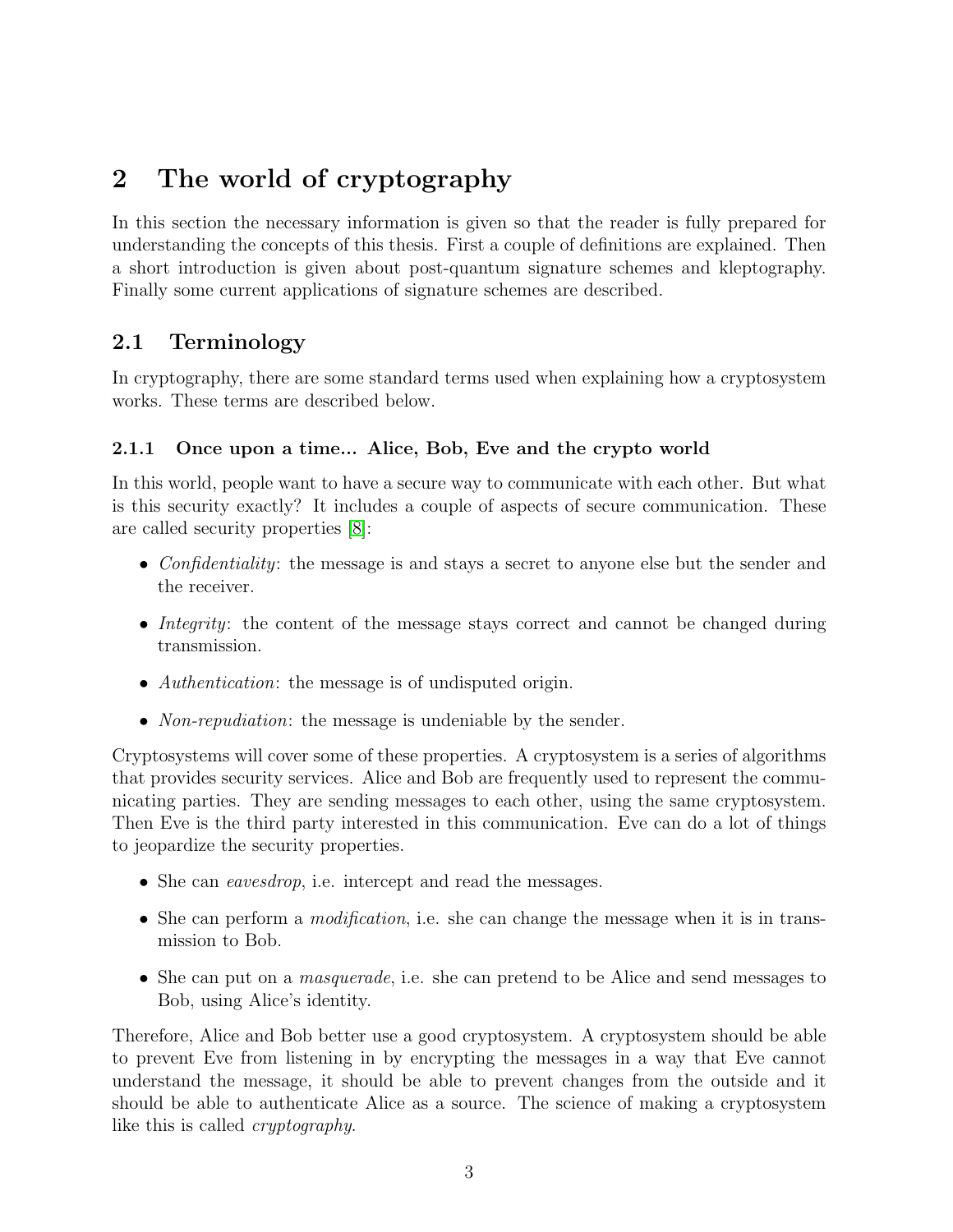#### <span id="page-8-0"></span>2.1.2 Inside a cryptosystem

Every cryptosystem has the following components. Alice sends message  $m$ , which is the plain text, to Bob. This message is commonly represented by integers or bits. The message gets encrypted by the cryptosystem into a different form of text, which is called the ciphertext c. In a secure system, the ciphertext is made unreadable for everyone. The encryption is done by an encryption key  $k_1$ , unknown to third parties. Encryption is the process of encoding data so that one cannot recognize the original message anymore. Such a key is generated by the system. This process is denoted as:

$$
E_{k_1}(m) = c.\t\t(1)
$$

Bob receives c, and decrypts this with decryption key  $k_2$ . Although related  $k_2$  does not need to be the same as the encryption key. Now Bob can read Alice's message  $m$ . Decryption is the process of decoding data that has been encrypted in ciphertext, so that the data is understandable for the intended party. This process of encrypting message  $m$  under  $K_1$  to get ciphertext  $c$  is denoted as:

$$
D_{k_2}(c) = m. \tag{2}
$$

When  $k_2=k_1$  or when  $k_1$  and  $k_2$  are easily derived from one another, the cryptosystem is symmetric and the key is a shared secret between Alice and Bob. When they differ, the cryptosystem is asymmetric and in this case there is one private key, denoted by  $SK$ , and one public key, denoted by  $PK$ . The public key is used for encryption and the private key is used for decryption. So anyone can encrypt, but only the receiver can decrypt with his or her own private key.

The process of signing is denoted by:

$$
sign_{SK}(m) = s \tag{3}
$$

The process of accepting a signature by verification is denoted by:

<span id="page-8-1"></span>
$$
\text{ver}_{PK}(m, s) = \begin{cases} 1, & \text{if } s \text{ meets requirements with input } PK \text{ and } m \\ 0, & \text{if } s \text{ does not meet requirements with input } PK \text{ and } m \end{cases} \tag{4}
$$

The signature is accepted if equation [\(4\)](#page-8-1) resulted in 1. The signature is denied if equation [\(4\)](#page-8-1) resulted in 0.

If a signature scheme is involved, Alice can sign the message with her signature s, generated by her signing secret key. Then Bob can verify that signature, using the signing public key from Alice. Therefore, signature schemes are always asymmetric.

Note that the keys used for generating a signature are different from the keys used for encryption and decryption. Since this thesis only covers digital signature schemes from now on, the private and public keys are only used for generating signatures and verification. So SK denotes the signing private key and PK denotes the signing public key.

Using a sufficiently secure cryptosystem the messages cannot be read by third parties, this results in some kind of confidentiality. Alice can sign the message with a digital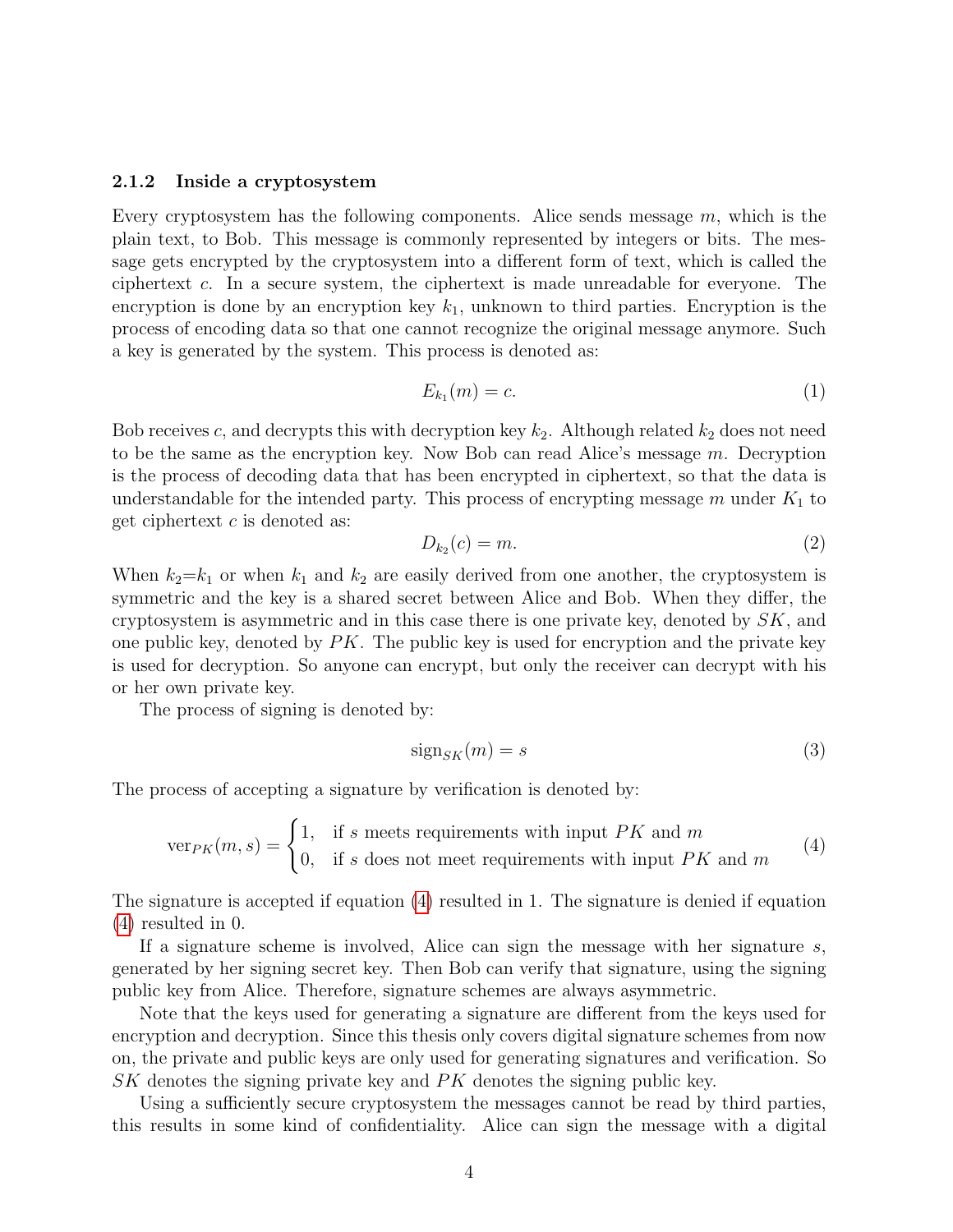signature, so Bob knows for sure the message comes from Alice. This results in some kind of authenticity. Since the signature depends on the message, the message cannot be modified. This results into some kind of integrity.

#### <span id="page-9-0"></span>2.1.3 Encryption and signature schemes

Encryption schemes deal with the encryption and decryption processes. When dealing with asymmetric cryptography, anyone can encrypt a message given the public key, so the receiver cannot know for sure that a message came from a certain source. Signatures are used to authenticate the communicating sources. The verification of these signatures is a process of checking if the signature sent with the message is really from the intended source and if the signature matches the obtained message. In an encryption scheme, the parameters are set and the steps to generate keys, to perform encryption and to perform decryption are described. In a signature scheme, the parameters are set, the steps to generate keys, to generate a signature for a message and the steps for the verification are described. The security of a signature scheme depends on attack results. These results could be being able to recover the secret signing key, forging a signature for a chosen message, retrieving a valid signature for a certain message and retrieving some pairs of signature and message not already known to the attacker.

A secure signature scheme will result in secure signatures. A verified digital signature gives a reason to believe the message really came from the sender and that it is not modified. It is like a real-life signature. Everyone who knows Alice can verify messages with a signature generated by her. This also results in the fact that Alice cannot deny having sent that message to Bob, i.e. Bob can prove to other parties (who know Alice) that the message has a valid signature from Alice.

There are three things a digital signature typically consists of:

- A key generation algorithm, which selects a private key from the set of all private keys. It also produces a corresponding public key.
- A signing algorithm, that produces a signature using the message and the private key.
- A signature verifying algorithm, which is able to check whether the one who claimed to have sent the message is really the sender, or not, and is able to prove that the message is not modified given the message, public key and signature. Formally it checks whether a signature was generated with a secret key matching the given public key.

### <span id="page-9-1"></span>2.2 Post-quantum signature schemes

The story of cryptography goes back over 2500 years [\[6\]](#page-41-1). The biggest part of that time, authentication was done through a physical signature on the (encrypted) message. An example of such a signature is a wax seal. When cryptosystems got digitalized, and the popularity of public-key encryption had increased, authentication could no longer go through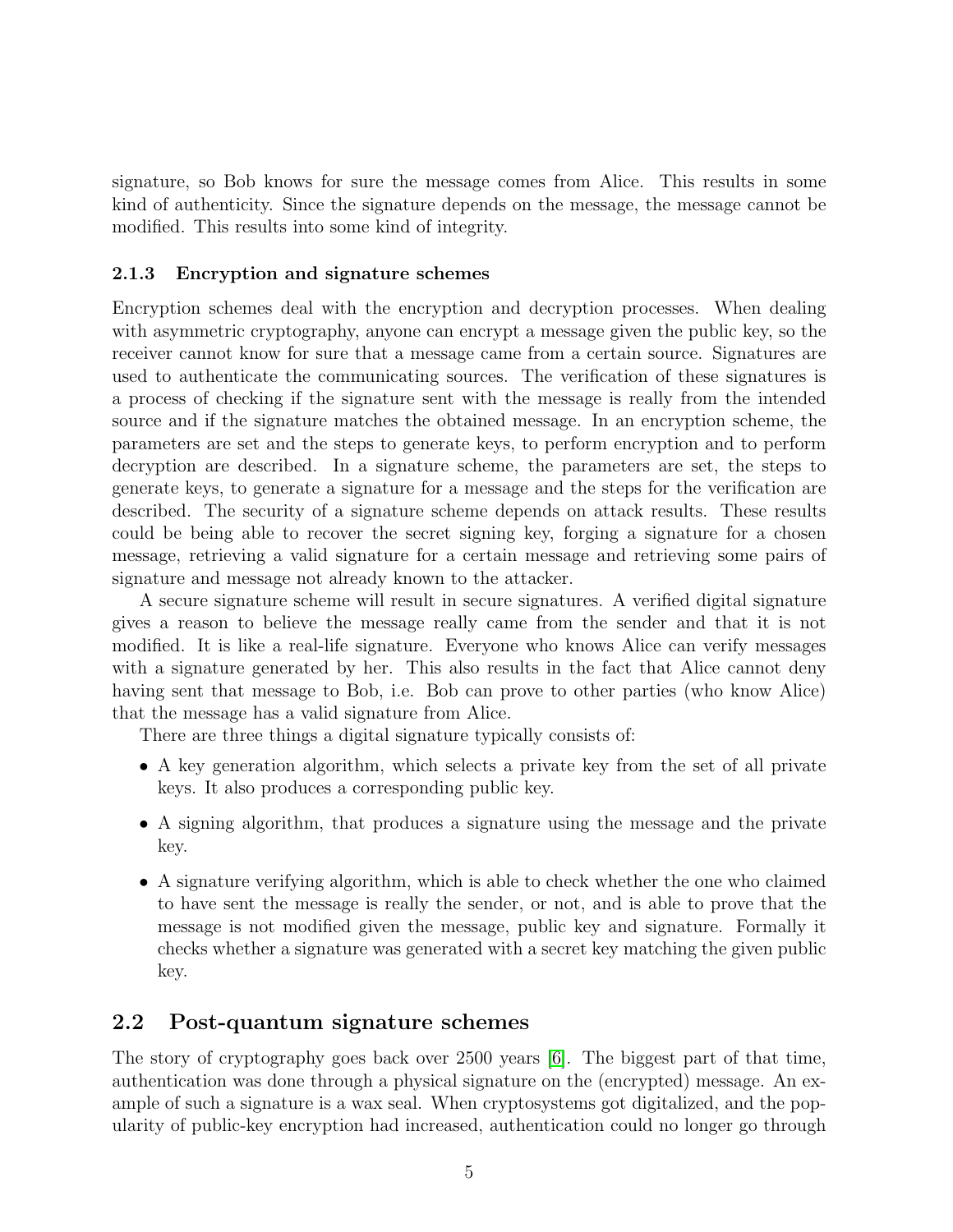a physical signature. Diffie and Hellman tackled this problem in their revolutionary paper [\[5\]](#page-41-2) in 1976. They thought of a way to implement such a digital signature using the key exchange and the abstract construction of their encryption scheme. They based their encryption and signature scheme both on computational one-way functions with trapdoors but they didn't have such function. Instead they had a computational one-way function (discrete log) which was good enough to get key exchange. Soon after that, Rivest, Shamir and Adleman came up with a real signature scheme in 1978 [\[16\]](#page-42-0), called the RSA signature scheme. Many signature schemes came to rise. The security of these signature schemes is based on solving all kinds of computationally hard mathematical problems. The most used signature schemes nowadays are the RSA signature scheme, the Digital Signature Algorithm (DSA) and the Elliptic Curve Digital Signature Algorithm (ECDSA). Also computers had made fast development. In the early 80's there was a thought experiment involving a quantum computer. A quantum computer is a computer built to make use of quantum mechanical effects in its computations [\[2\]](#page-41-3). Many attempts to built such a computer of significant size have been done, but it has not yet succeeded. Quantum computers are known to solve some computationally hard mathematical problems, like factoring integers, a lot times faster than classic computers, because algorithms for these problems can be executed much faster than on classical computers. In cryptography this fact was ignored for quite a while. In the early 2000s, Bernstein coined the term post-quantum cryptography and soon after that the focus also shifted quickly to include *post-quantum signature schemes*: signature schemes that are likely to be resistant against quantum computer attacks. Note that it only concerns asymmetric cryptography as most symmetric cryptography is less affected by the quantum computer development.

Fortunately there are still a couple of mathematical problems that are not efficiently tractable by a quantum computer. Examples are CVP, the Closest Vector Problem, and everything related to it, the decoding problem and finding the solution of multi-variate quadratic systems. Based on these kinds of problems, there are four types of post-quantum signature schemes:

- 1. Multivariate public-key signature schemes.
- 2. Code-based signature schemes.
- 3. Hash-based signature schemes.
- 4. Lattice-based signature schemes.

In section 4 several examples of lattice-based signature schemes are presented.

### <span id="page-10-0"></span>2.3 Kleptography

Cryptology is the science of secure communication and contains both of the areas cryptography and cryptanalysis. Cryptography is the study of designing and developing cryptosystems which results in secure communication. One can perform an analysis on the security of a certain cryptosystem. This analysis is called cryptanalysis. Such an analysis usually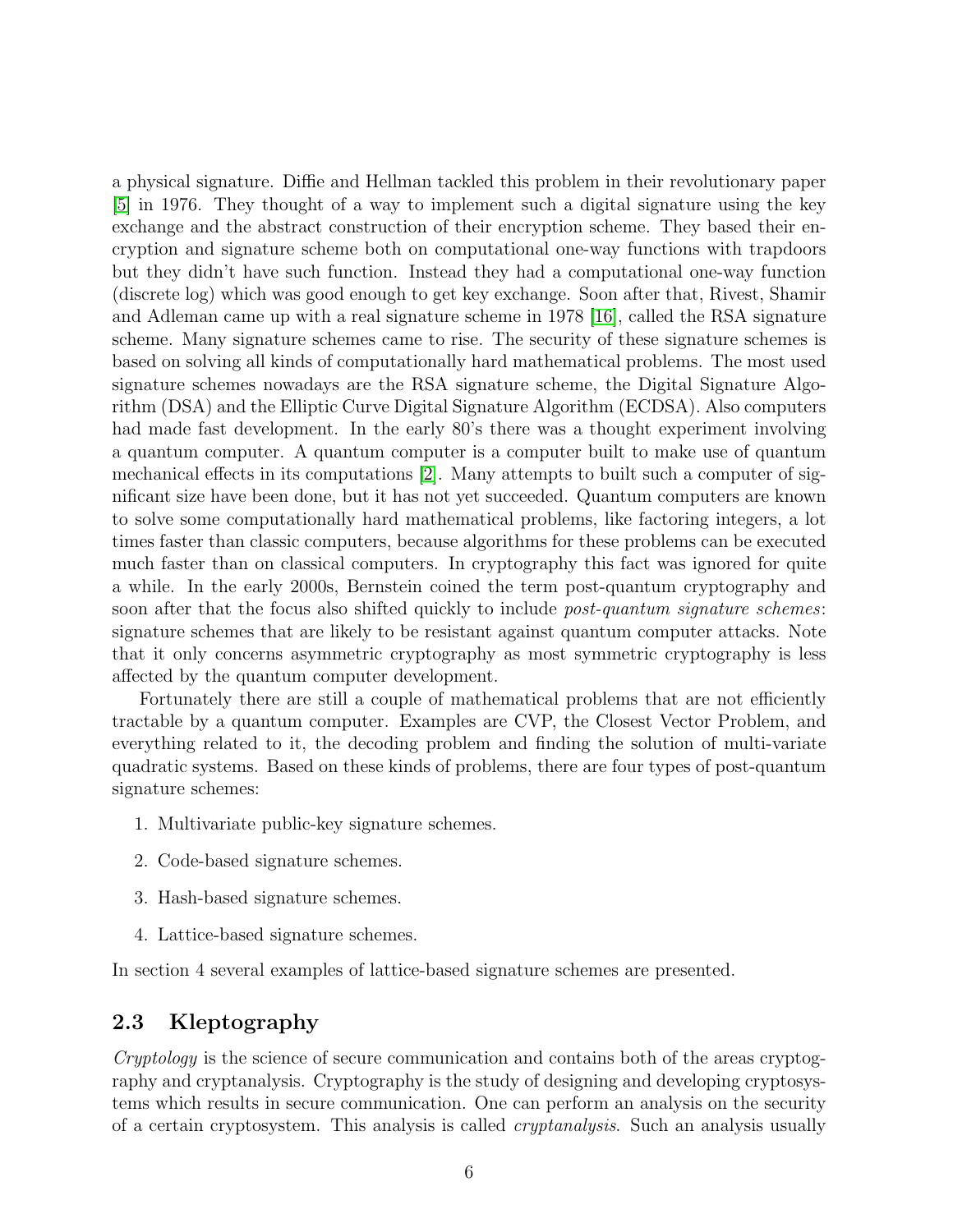contains attacks in order to break the cryptosystem. An attack is designed especially for the weak spot of the cryptosystem. These attacks exploit the weaknesses of the system. If such an attack easily takes  $2^{128}$  operations, it would not be a problem. It is, however, an attempt to retrieve the plaintext without knowing the secret key or knowing the secret key from public information and with sufficiently small effort, the cryptosystem is considered broken. The cryptosystem is not secure anymore.

#### <span id="page-11-0"></span>2.3.1 Attacks

A weakness of digital signature schemes is when an unauthorized person gains access to Alice's signing private key SK, this person can send messages with a signature from Alice. Then Alice has to revoke her old key and must generate a new private key to be able to authenticate herself to others, because with the old keys she is unable to repudiate the false messages. The fake signatures do not have any value when everyone who knows Alice gets the new keys.

The security of some digital signature scheme is as strong as the weakest part. Some schemes have general weaknesses. Such weaknesses can be found in the algorithms or in the implementation of the scheme. Many systems use randomness and therefore they use a random number generator. Such a random number generator is sometimes not entirely random as some random number generators are depending on several algorithms. So this randomness could be predicted by e.g. keeping statistics. An attacker can exploit this randomness and find a leak in it. Such a leak is considered a general weakness of the system itself. This is, because the weakness is exploitable from the outside. It is also possible for everyone to use this attack. Attackers find a way to prove that information itself is leaking. Then the cryptosystem is considered broken. This is basically conducting a cryptanalysis.

That is not what kleptography of signature schemes is about. Kleptopgraphy does not want to break the system, but instead keep universal protection and provide a private backdoor, only to be used by the attacker. Kleptography operates from the inside. It modifies the set up of the scheme in such a way that it is unnoticeable to the user and the leaked information is only understandable for the attacker. Young and Yung actually warned everybody in their paper [\[17\]](#page-42-1) about these kleptographic backdoors in already existing black-box systems. A black-box system is one where only input and output are accessible to the user. The implementation details are completely unknown. All systems used by Young and Yung are based on pre-quantum cryptosystems. So when quantum computers are completely developed, these systems will be broken. Now, this thesis wants to show how to design a kleptographic backdoor in post-quantum signature schemes.

#### <span id="page-11-1"></span>2.3.2 SETUP

Kleptography is the main focus of this thesis. It is the study of modifying a cryptosystem in such a way that it leaks secret information exclusively to the third party and the user cannot notice this subliminal channel. The cryptosystem itself is in general assumed secure.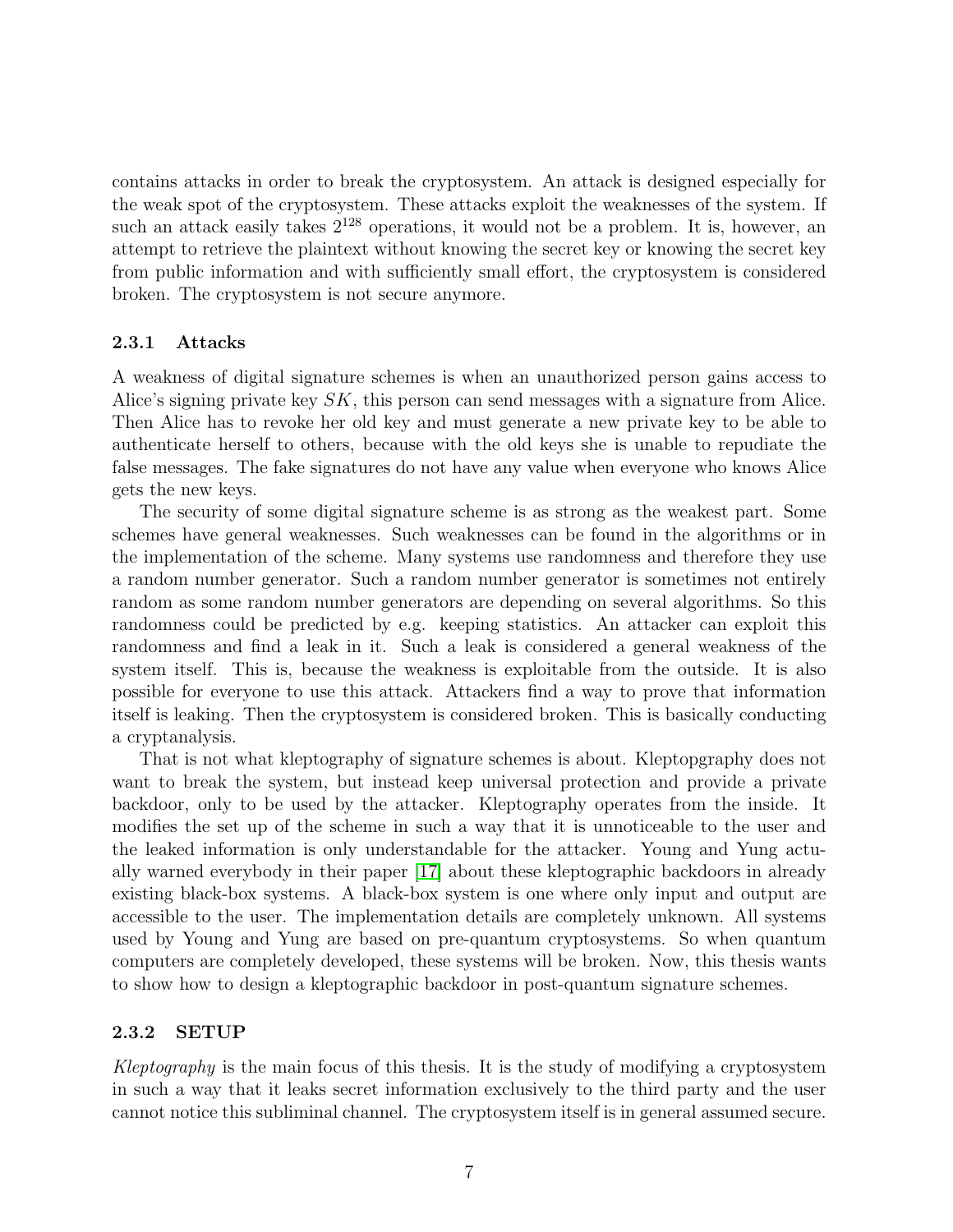The goal of kleptography is to build a cryptographic Trojan horse, called a backdoor, that is robust against reverse-engineering and only useful to the attacker. It will keep global security while providing the attacker exclusive use of insecurity. There are three desired properties of a kleptographic backdoor [\[17\]](#page-42-1):

- 1. Exclusivity: only the attacker gets the secret information and the attacker cannot be caught doing this.
- 2. Indistinguishability: the backdoor cannot be detected in a black-box system, except by the attacker.
- 3. Forward secrecy: if one would be able to reverse-engineer the black-box, then the leaked information remains confidential, e.g. nobody can recover the previously leaked information.

Young and Yung are the inventors of this concept. In 1996, they published their first article [\[17\]](#page-42-1) about the dangers of black box cryptography. They introduced a so-called SETUP mechanism, which stands for Secretly Embedded Trapdoor with Universal Protection. Young and Yung later coined the term kleptography to denote such attacks.

The most simple attacks on a cryptosystem are in the form of tampering or predicting the pseudorandom generator or using a weak version of the algorithm. As mentioned before, these are ways to exploit general weaknesses of the system. Then signatures are not necessarily needed for leaking information. SETUP, on the other hand, is a lot more complex to implement, because it has many requirements. The formal definition of SETUP is given by [\[17\]](#page-42-1):

<span id="page-12-0"></span>**Definition 2.1.** Let  $C$  be a publicly known cryptosystem. A SETUP mechanism is an algorithmic modification made to  $C$  to get  $C'$  such that the following hold.

- 1. The input of  $C'$  agrees with the public specifications of the input of  $C$ .
- 2.  $C'$  computes using the attackers public encryption function  $E$  contained within  $C'$ .
- 3. The attacker's private decryption function  $D$  is not contained within  $C'$  and is known only by the attacker.
- 4. The output  $C'$  agrees with the public specifications about the output of  $C$ . At the same time, it contains published bits of the user's secret key, which are easily derivable by the attacker but otherwise hidden.
- 5. The output of  $C$  and  $C'$  are polynomially indistinguishable to everyone, except the attacker.
- 6. After discovery of the specifics of the SETUP algorithm and after discovering its presence in the implementation (by e.g. reverse-engineering), users (except the attacker) cannot recover past keys.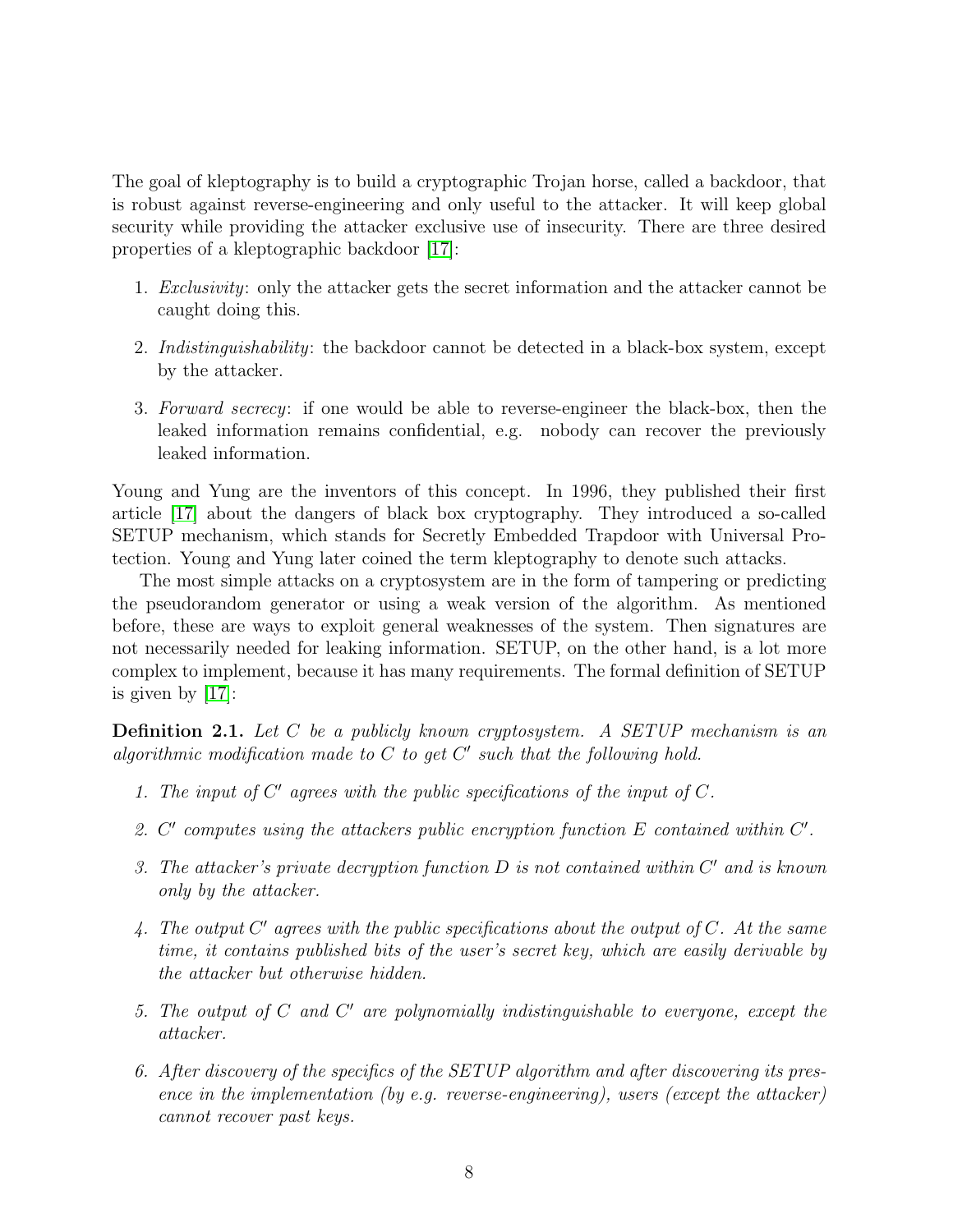It is hard to hide a backdoor if the code can be inspected, but for the definition of SETUP it is really important that the extracted information from the backdoor cannot be recovered by inspecting the code and reverse-engineering the backdoor.

Next to regular SETUP, described in definition [2.1,](#page-12-0) there is also weak SETUP where requirement 5 does not have to be satisfied. This type of SETUP works just fine, because the user of  $C'$  probably will not notice this discrepancy as the user is not aware of using a modified program and does not know what the output should be.

Young and Yung made several SETUP mechanisms in commonly used cryptosystems. For a detailed overview of these mechanisms, see  $|1|$ . In these cryptosystems the message could be leaked as well. They also made one in the ElGamal signature scheme. The mechanism needs two signatures to recover the private key. In figure [1,](#page-13-1) there is a schematic view of Alice and Bob using a modified version of a cryptosystem C.

<span id="page-13-1"></span>

Figure 1: Back door

#### <span id="page-13-0"></span>2.3.3 Subliminal Channel

Both of the kleptographic backdoors described in chapter 5 are applicable for transferring a secret message hidden in a signature generated in a secret way. Of course a backdoor can be used for the attacker to exfiltrate secret information. Then the user does not notice that the information is leaking to a third party, and neither does the receiver. There is also another way to use this backdoor. This is called setting up a subliminal channel [\[1\]](#page-41-4). Imagine the following situation: Alice and Bob are in prison and they are separated from each other. But the warden of the prison, Eve, is willing to pass on messages from Alice to Bob and vice versa, only if Eve is permitted to read the messages. In order to still have some secret communication, Alice and Bob can set up a subliminal channel in this communication. For this, Alice and Bob have to agree on a certain key  $y$ . Then, whenever Alice sends a message including a signature (generated by the modified signature scheme using  $y$ ) to Bob, Eve can read the message, authenticate the signature and conclude that nothing is wrong with the message. Now, Bob can decrypt the secret message hidden in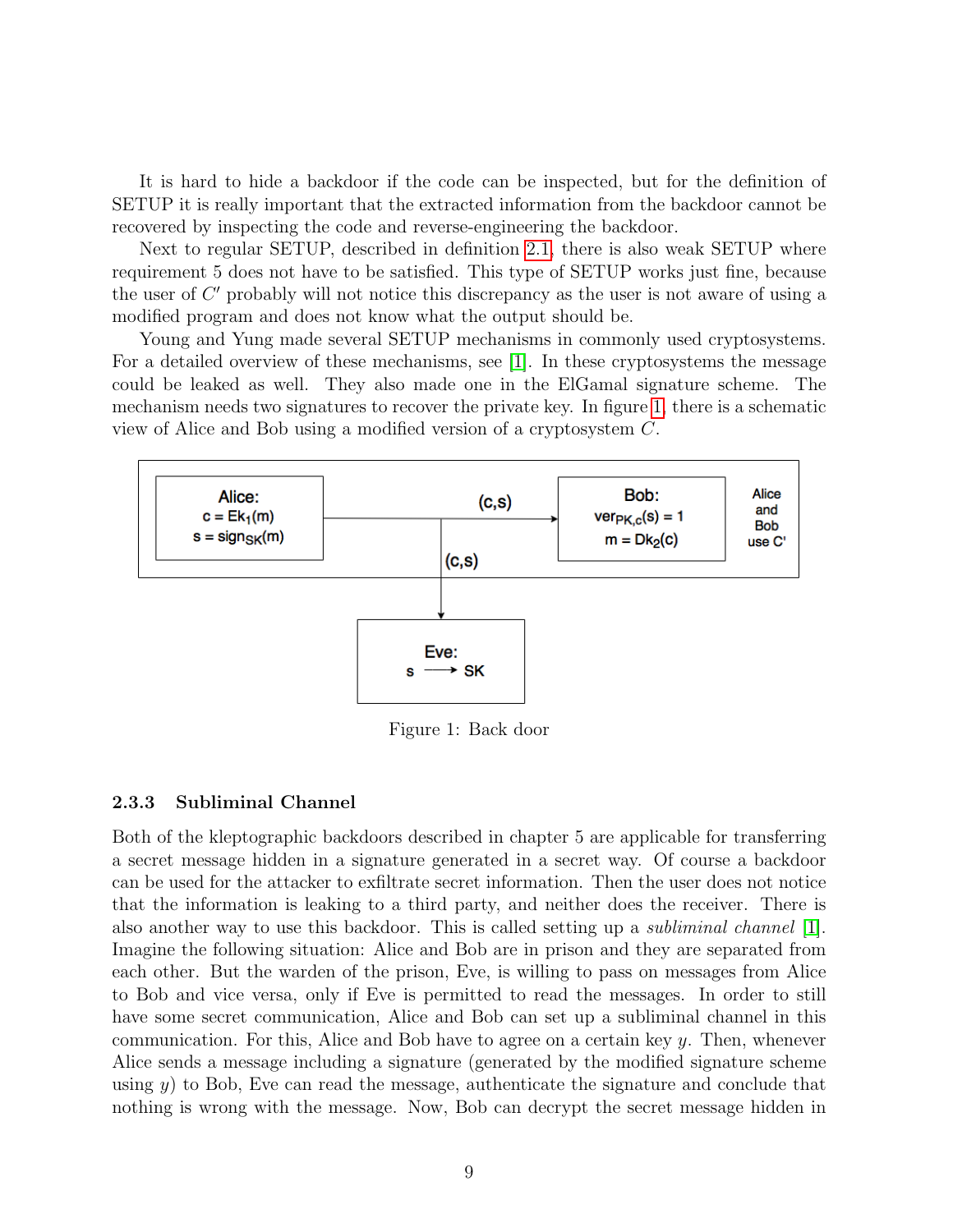the signature using y. This way Alice and Bob have an exchange of messages without the third party knowing.

### <span id="page-14-0"></span>2.4 Applications

Digital signature schemes are used worldwide for many applications. For the remainder of this section the focus is on two of the most well-known applications.

### <span id="page-14-1"></span>2.4.1 Bitcoin

Bitcoin is an alternative payment system [\[3\]](#page-41-5). It is one of the first widely used implementations of the concept *cryptocurrency*, i.e. cryptographic money. There is no bank or any trusted third party. The system solely relies on cryptography. The user uses digital signatures for transactions. The signature schemes provide authentication of users and integrity of transactions. Bitcoin uses cryptosystems that rely on the discrete logarithm problem in elliptic curves.

### <span id="page-14-2"></span>2.4.2 PGP

PGP stands for Pretty Good Privacy, and it is a program that encrypts and decrypts data, for example an e-mail. Everyone can use this program to send e-mails in a confidential way. Using signatures, it offers authenticity. In the most commonly used variant, the security relies on the RSA cryptosystem. When signing the encrypted document, the signature is sent along with it. The receiver is then able to verify this signature with the public key of the sender. This offers integrity as the signature proves that the message is not changed in transmission. It is also possible to just encrypt or just sign a document.

### <span id="page-14-3"></span>2.5 Summary

A cryptosystem provides a way for secure communication. To make sure that the concerned parties are actually communicating with each other, they can authenticate themselves using a signature scheme. Post-quantum signature schemes provide a secure way to authenticate, even when quantum computers are involved. Kleptography, however, studies modifications to schemes done in such a way that secret information leaks to the attacker from a backdoored implementation.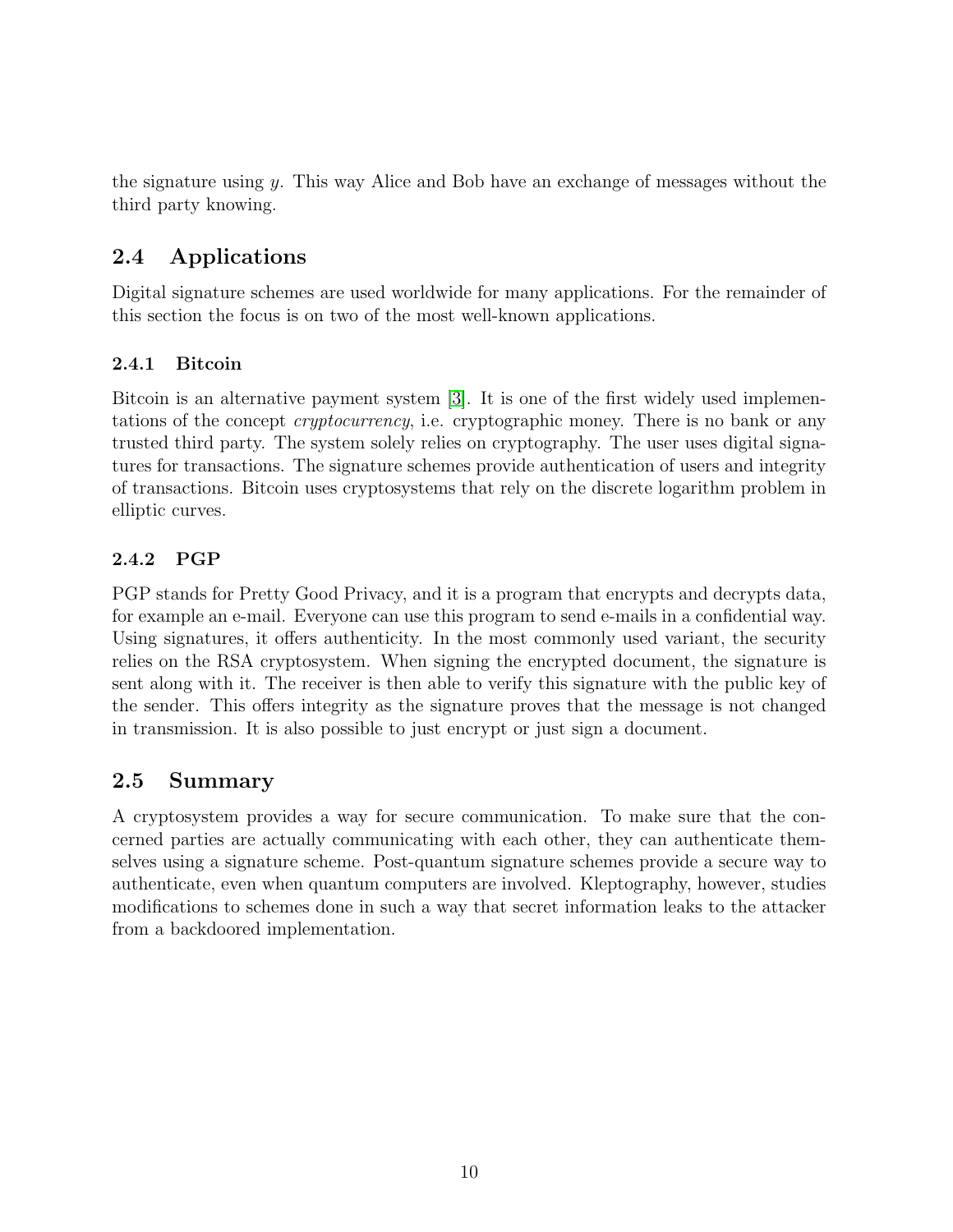### <span id="page-15-0"></span>3 Background information

In the next section some number theory is explained in order to provide the reader with sufficient mathematical background. After that some technical terms often used in cryptography are described.

### <span id="page-15-1"></span>3.1 Mathematics

Number theory is the study of integers. The theorems and lemmas treated in this field are often used in cryptography. The set of all integers is denoted by  $\mathbb{Z}$ . The set of non-negative integer numbers is denoted by N. The set of all rational numbers, i.e. the set of all numbers which can be expressed as the quotient  $\frac{p}{q}$  with p and q integers and q non-zero, is denoted by Q. The set of all real numbers is denoted by R.

#### <span id="page-15-2"></span>3.1.1 Primes

Cryptosystems often use primes, because of their special properties. Prime numbers in N are numbers whose only positive divisors are 1 and themselves. A divisor of a number  $a$  is another number  $b$ , which can divide  $a$  into an integer amount without remainder. So  $4$  is a divisor of 12, because  $\frac{12}{4} = 3 \in \mathbb{N}$  but 8 is not a divisor of 12, because  $\frac{12}{8} = \frac{3}{2}$  $\frac{3}{2} \notin \mathbb{N}$ . Let  $gcd(a,b)$  be the greatest common divisor of integer a and b. If  $gcd(a,b) = 1$ , then a and b are called co-prime or relatively prime. A great property of primes, and this property is also called the fundamental theorem of number theory, is the following theorem:

**Theorem 3.1.** Let  $a \in \mathbb{N} \setminus \{0\}$ , then a has exactly one prime factorization  $a = p_1^{e_1} p_2^{e_2} \dots p_k^{e_k}$ , with  $p_i$  prime such that  $p_1 < p_2 < ... < p_k$  and  $e_i$  positive integers

This theorem and the proof can be read in section 2.2.2 in [\[1\]](#page-41-4).

Let a be as in Theorem 3.1. Then the Euler Phi function  $\phi(a)$  is defined as  $\phi(a)$ =  $\phi(p_1^{e_1}p_2^{e_2}\cdot...\cdot p_k^{e_k})=p_1^{e_1-1}(p_1-1)\cdot...\cdot p_k^{e_k-1}(p_k-1).$  Note that for any  $n=pq$ , with  $p,q$ prime, it holds that  $\phi(n)=(p-1)(q-1)$ . By definition,  $\phi(0)=1$  and  $\phi(1)=1$ .

#### <span id="page-15-3"></span>3.1.2 Modulus

When pointing out the time, the hour is usually a number between 0 and 23, although much more time has past at that moment. This is an example of computing with a modulus. In this example the hour is computed modulo 24, meaning only the remainder is considered after dividing by 24. Now, when there is an integer number  $q$  for which the following holds:  $a - qn = b$ , then  $a \equiv b \mod n$  and a and b are called congruent modulo n.

If for  $a, b \in \mathbb{Z}$  it holds that  $a \cdot b \equiv 1 \mod n$ , then b is the modular inverse of a modulo n. Such an a has exactly one inverse in  $\{0, 1, ..., n-1\}$  if  $gcd(a, n)=1$ , otherwise the inverse does not exist.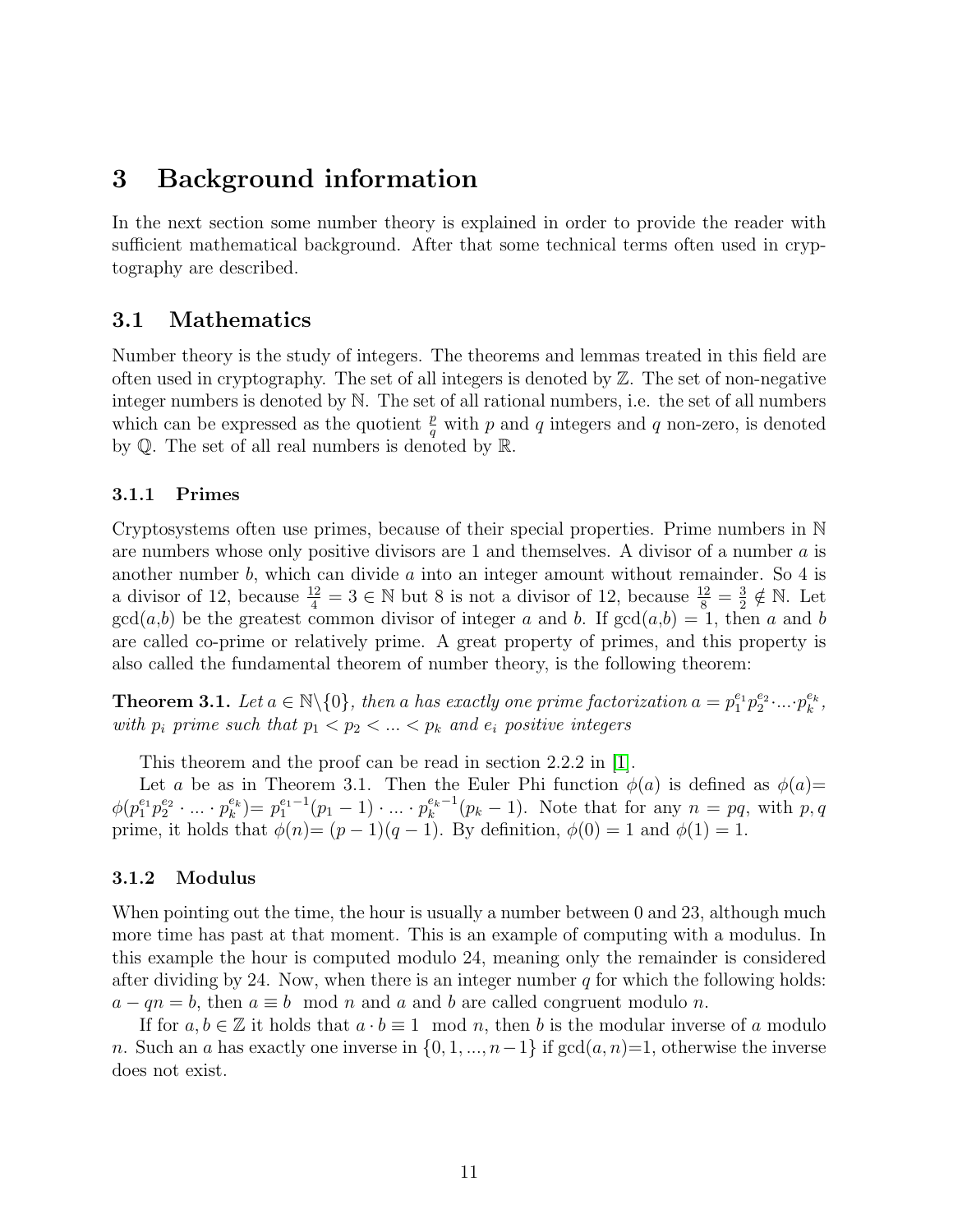#### <span id="page-16-0"></span>3.1.3 Rings and fields

The following properties are needed in order to provide formal definitions of a ring and a field. Let S be a set with elements and  $a, b, c \in S$ . Let  $\oplus$  be an operation on S. Operation  $\oplus$  is a function that maps elements of  $S \times S$  to a value in S, e.g.  $\oplus(a, b) = a \oplus b$ , i.e. S is closed under ⊕. Then:

- 1. Associativity on  $\oplus$  implies  $a \oplus (b \oplus c) = (a \oplus b) \oplus c$ .
- 2. Commutativity on  $\oplus$  implies  $a \oplus b = b \oplus a$ .
- 3. S is closed under  $\oplus$  if for all  $a, b \in S$  it holds that  $a \oplus b \in S$ .
- 4. There exist a neutral element, i.e. a neutral element of a under  $\oplus$  is an element o such that  $a \oplus o = o \oplus a = a$ .
- 5. An inverse element of a under  $\oplus$  is an element c such that  $a \oplus c = c \oplus a = o$ , with o being the neutral element under ⊕.

In a ring the operations involved are addition  $+$  and multiplication  $\cdot$ . The formal definition  $[4]$  of a ring is a set of elements R for which the following properties hold for every  $x, y, z \in R$ :

- Associativity holds for both operations  $+$  and  $\cdot$  (property 1).
- Commutativity holds for operation  $+$  (property 2).
- Left-distributivity  $(x \cdot (y+z) = x \cdot y + x \cdot z)$  and right-distributivity  $((x+y) \cdot z = x \cdot z + y \cdot z)$ hold.
- R has a neutral element for both operations  $+$  and  $\cdot$  for all elements (property 4.
- R has an inverse element for operation  $+$  for all elements (property 5).
- R is closed under both operations  $+$  and  $\cdot$  (property 3).

The formal definition [\[4\]](#page-41-6) of a field F is a ring R for which the following properties hold for every  $g, h \in F$ :

- Commutativity holds for operation · (property 2).
- F has an inverse element for operation  $\cdot$  for all elements except for 0 (property 5), where 0 is the neutral element for operation  $+$ .

Note that the following property of a field F results from property 2 and 5: there are no zero divisors except 0, e.g.  $g \cdot h = 0$  implies  $g = 0$  or  $h = 0$ . If R is a ring, then  $R^*$ denotes the multiplicative group of  $R$ , i.e. the set of all multiplicatively invertible elements of R. Also  $\mathbb{Z}_q^n$  is the ring of the integer vectors in dimension n modulo q, e.g. each element is taken modulo q.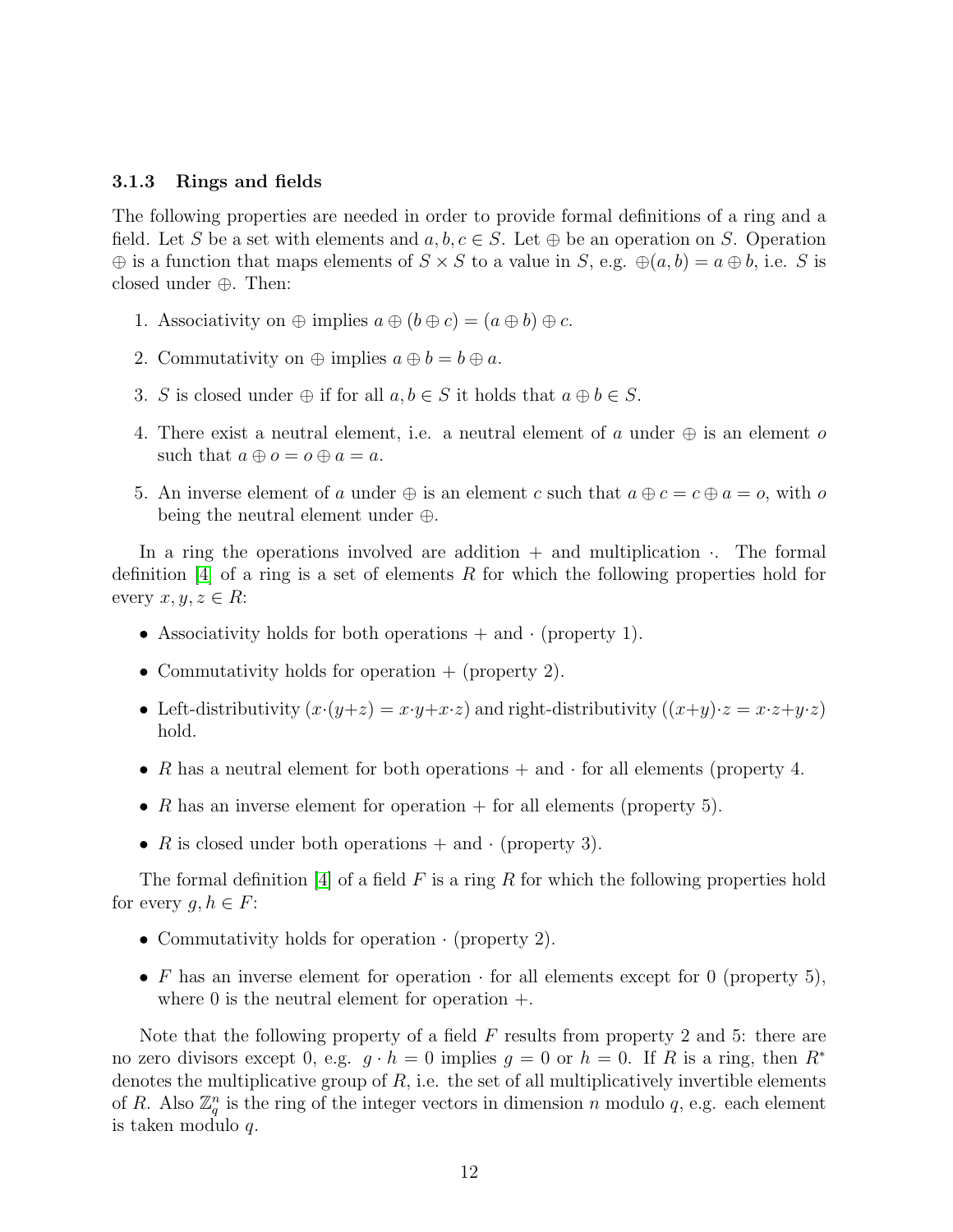#### <span id="page-17-0"></span>3.1.4 Polynomials

A polynomial is a function that is a sum of products of a coefficient and variables with a non-negative exponent. In this thesis only polynomials in one variable are considered.

These have the form  $f(X) = \sum_{n=1}^{n-1}$  $i=0$  $f_i X^i$ , in which  $f_i \in R$  for some ring R are called the coefficients of f and X is the variable. This polynomial has degree  $n-1$  if  $f_{n-1} \neq 0$ . Polynomials in  $\mathbb{Z}[X]$  are functions with coefficients in  $\mathbb{Z}$ .

In this thesis, polynomials are generated from a set  $R[X]$  or  $\mathbb{Z}[X]$ . When reducing their coefficients modulo q, then this ring is denoted by  $R_q[X]$ . When the polynomials are reduced modulo  $X^n - 1$ , then this ring is denoted by  $R[X]/(X^n - 1)$ . A polynomial reduction is dividing a polynomial  $f(X)$  by another polynomial  $g(X)$ . The result is  $f(X)$  =  $h(X) + l(X)g(X)$ , with  $h(X)$  being the remainder after the polynomial reduction.

Let  $f, g \in R = \mathbb{Z}[X]/(X^n - 1)$ . This is the ring of polynomials with integer coefficients and with a reduction modulo  $X<sup>n</sup> - 1$ . Then the cyclic convolution product of f and g, resulting in  $h$ , is defined as

<span id="page-17-3"></span>
$$
h = f \circledast g = \sum_{k=0}^{n-1} \sum_{i+j \equiv k \mod n} (f_i \cdot g_j) \cdot X^k.
$$
 (5)

This is similar to the normal product of two polynomials, except h should end up in  $\mathbb{Z}[X]/(X^n-1)$  after the multiplication. Therefore h has to be reduced modulo  $X^n-1$ . This is the same as substituting 1 for  $X<sup>n</sup>$ , which results in the product given by equation [\(5\)](#page-17-3). The centered norm of polynomial  $f \in \mathcal{F}_f \subset \mathbb{Z}[X]/(X^n-1)$  with degree  $n-1$  is defined as  $||f||_c^2 = \sum_{n=1}^{n-1}$  $i=0$  $f_i^2 - \frac{1}{n}$ n  $\sum_{n=1}^{n-1}$  $i=0$  $(f_i)^2 = \sum^{n-1}$  $i=0$  $(f_i - \mu_f)^2$ , with  $\mu_f = \frac{1}{n}$  $\frac{1}{n} \sum_{n=1}^{n-1}$  $i=1$  $f_i$ . The maximum norm of f is  $||f||_{\infty}$ , defined as  $||f||_{\infty} = \max_{i} |f_i|$ .

#### <span id="page-17-1"></span>3.2 Matrices and vectors

An  $n \times m$  matrix A is a rectangle block of size n by m with numbers, called entries, in it as a representation of n row vectors or m column vectors. The entry on the  $i$ -th row and the j-th column is denoted as  $a_{i,j}$ . For example if  $A = \begin{pmatrix} 1 & 2 \\ 3 & 4 \end{pmatrix}$ , then  $(1\ 2)$  is the first row vector,  $\binom{2}{4}$  is the second column vector and  $a_{2,1} = 3$ . In this thesis, a vector is always a row vector, unless mentioned otherwise. Vectors are underlined, e.g. a. The determinant of a matrix A is denoted by  $\det(A)$ . The determinant can only be computed for square matrices. For a vector  $\underline{a} \in \mathbb{R}^n$ ,  $\|\underline{a}\| = \|\underline{a}\|_2$  means the Euclidean length, e.g.  $\|\underline{a}\|_2 = \sqrt{a_1^2 + a_2^2 + \dots + a_n^2}$ for  $\underline{a} = (a_1, ..., a_n) \in \mathbb{R}^n$ .

#### <span id="page-17-2"></span>3.2.1 Special Matrices

The  $n \times m$  null matrix O is the matrix in which all the entries are zero. The unity matrix, denoted by  $I_n$  is the  $n \times n$  matrix such that for any  $n \times n$  matrix A it holds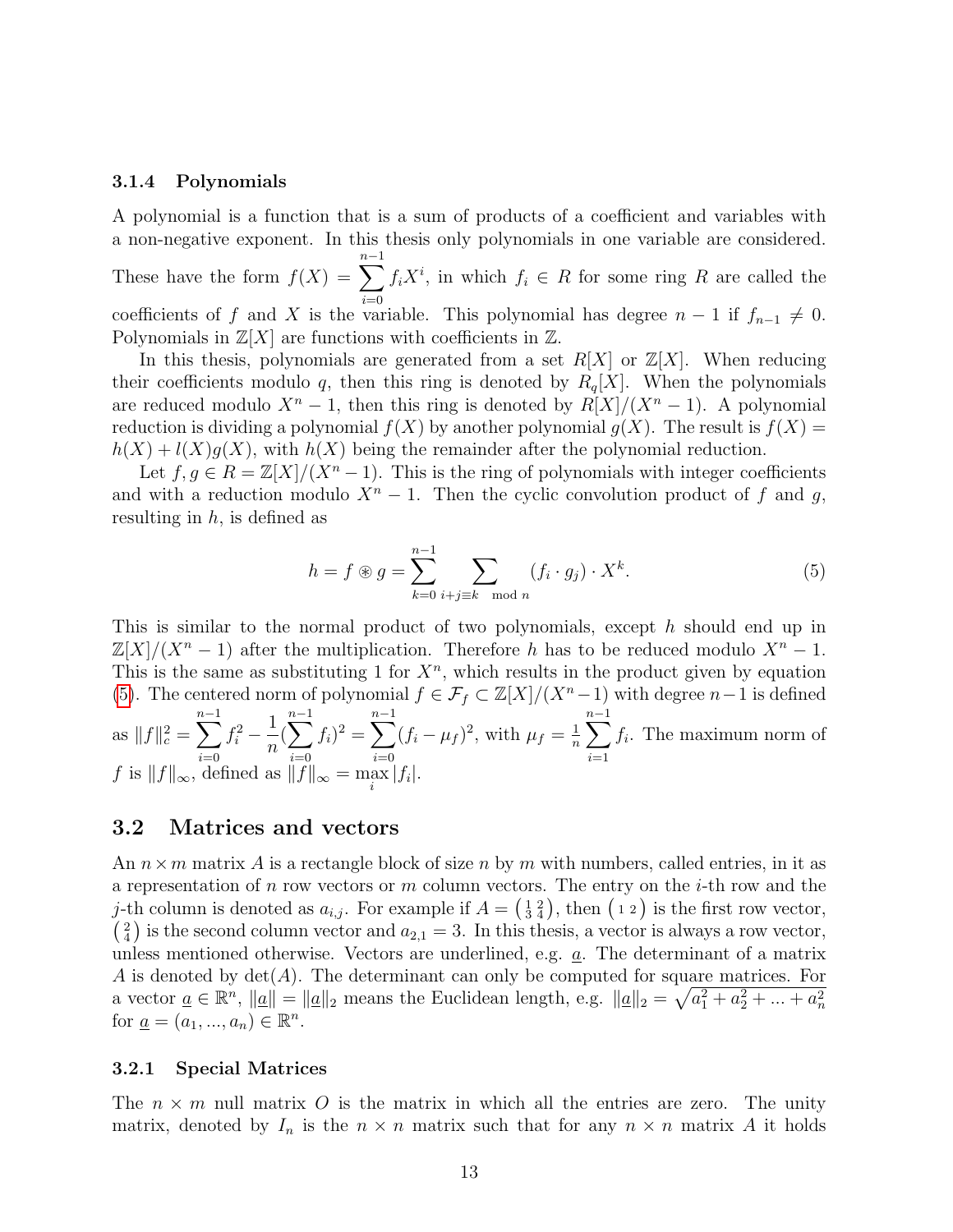that  $AI = IA = A$ . The inverse of the  $n \times n$  matrix A, denoted by  $A^{-1}$ , is such that  $AA^{-1} = A^{-1}A = I_n$ . This matrix does not exist for every matrix.

The transposed matrix of  $n \times m$  matrix A, denoted by  $A<sup>T</sup>$ , is the matrix where the *i*-th row vector of A is the *i*-th column vector of  $A<sup>T</sup>$ .

#### <span id="page-18-0"></span>3.2.2 Linearly independent

Vectors  $\underline{a}_1, \underline{a}_2, ..., \underline{a}_n$  are linearly independent if and only if  $\lambda_1 \underline{a}_1 + \lambda_2 \underline{a}_2 + ... + \lambda_n \underline{a}_n = 0$ only holds for  $\lambda_i = 0$   $\forall i \in \{1, ..., n\}$ . Matrices are used for solving these kind of equations. When dealing with solving  $Ax = b$ , for some known matrix A and vector b and unknown vector x, x is the only unique solution to  $(A|b)$  if after row reduction there are the same number of non-zero rows as there are variables and the matrix is not contradictory. There is also a specific kind of matrices, called unimodular matrices, often denoted as U. Such a matrix has integer entries and has  $\det(U)=\pm 1$ .

When there is a set of linearly *independent* vectors, it spans a certain space and it serves as the basis of that space. The number of vectors in the basis is called the dimension of the space.

When there is a set of linearly *dependent* vectors, they can be put into a matrix. Then the Gaussian elimination algorithm can be applied to the matrix. The result is the set of linearly independent vectors that serves as basis of the subspace they generate.

The inner product of two vectors  $\underline{a} = (a_1, a_2, ..., a_n)$  and  $\underline{b} = (b_1, b_2, ..., b_n)$  is defined as  $\langle \underline{a}, \underline{b} \rangle = a_1b_1 + \ldots + a_nb_n.$ 

#### <span id="page-18-1"></span>3.2.3 Gram-Schmidt Orthogonalization

The Gram-Schmidt Orthogonalization is an algorithm that results in an orthogonal basis  $B^* = (\underline{b}_1^*)$ <sup>\*</sup><sub>1</sub>,...,  $\underline{b}_n^*$  from a random  $n \times n$  basis  $B = (\underline{b}_1, ..., \underline{b}_n)$ , in which the vectors are perpendicular to each other. In matrix notation  $B$ , the matrix of basis vectors, can be expressed in the product of  $B^*$ , the matrix of orthogonal basis vectors, and  $G$ , where

$$
G = \begin{pmatrix} 1 & \mu_{2,1} & \cdots & \mu_{n,1} \\ 0 & \ddots & \ddots & \vdots \\ \vdots & \ddots & \mu_{n,n-1} \\ 0 & \cdots & 0 & 1 \end{pmatrix} \text{ and } \mu_{i,j} = \frac{\langle \underline{b}_i, \underline{b}_j^* \rangle}{\|\underline{b}_j^*\|_2^2}.
$$
 Because of the divisions in  $\mu$ , the resulting

matrix is usually over  $Q$ , even if the input was a matrix over  $Z$ .

#### <span id="page-18-2"></span>3.3 Lattices

Lattices are discrete subgroups of  $\mathbb{R}^m$ . Their use for cryptography is divided in two main purposes:

• Lattices are the base of several signature schemes, like GGH and NTRU. These will be described in detail later on.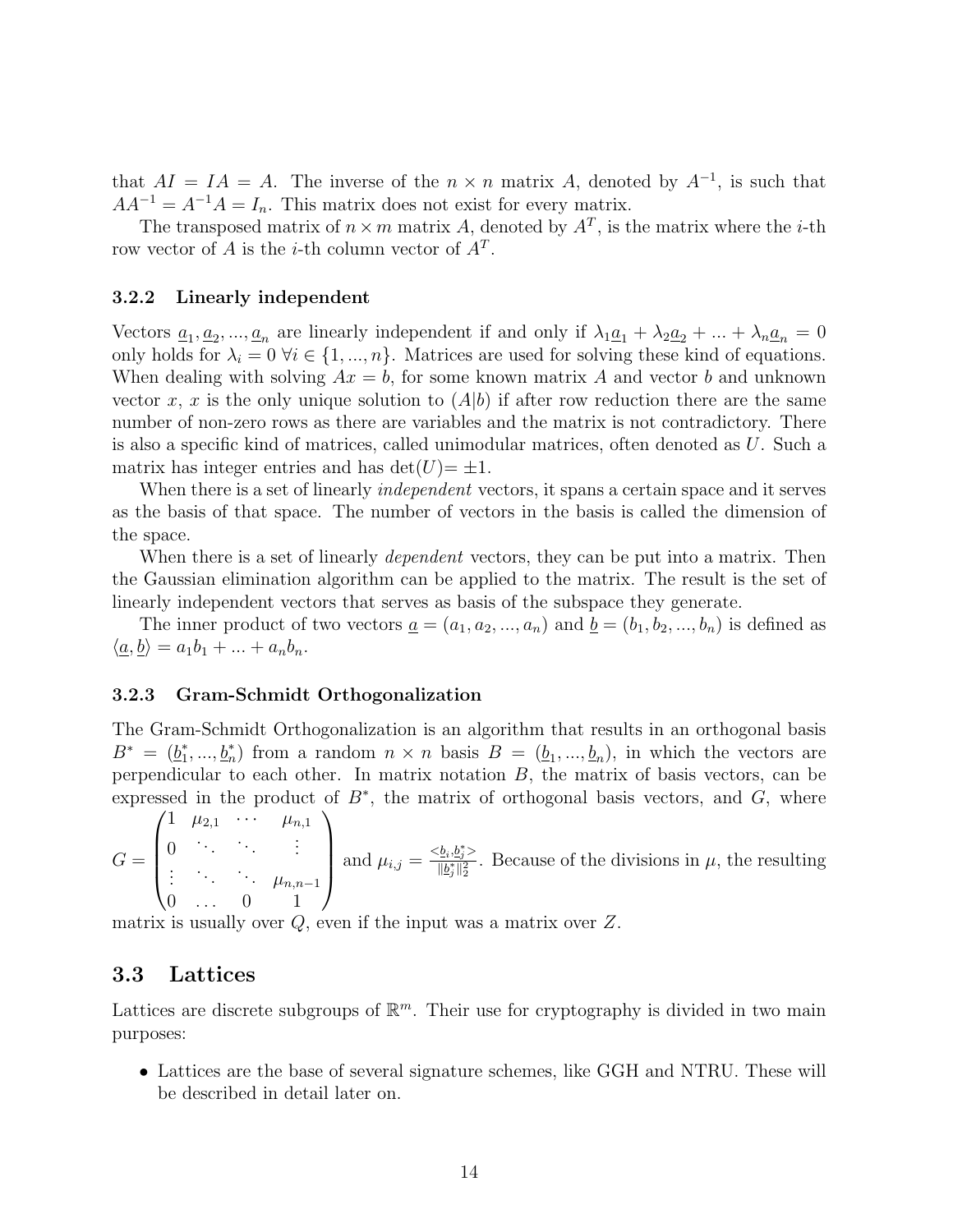• Lattices are used for cryptanalyses. Many attacks on cryptosystems are based on lattices.

#### <span id="page-19-0"></span>3.3.1 Definition

The formal definition of a lattice is as follows:

**Definition 3.1.** Let  $\{\underline{b}_1, ..., \underline{b}_n\}$  be a linearly independent set of row vectors in  $\mathbb{R}^m$  ( $n \leq$ m). The lattice generated by  $\{\underline{b}_1, ..., \underline{b}_n\}$  is the set  $L = \left\{\sum_{i=1}^n a_i, ..., a_n\right\}$  $i=1$  $\ell_i\underline{b}_i$   $\ell_i \in \mathbb{Z}$  $\mathcal{L}$ of integer linear combinations of  $\underline{b}_i$ .

The vectors  $\{\underline{b}_1, ..., \underline{b}_n\}$  are called a lattice basis. Every lattice has a basis. The lattice rank is n and the dimension of the space is m. If  $n = m$ , then L is a full rank lattice. A basis matrix B of a lattice L is an  $n \times m$  matrix such that  $L = \{ \underline{x}B | \underline{x} \in \mathbb{Z}^n \}$ . Note that  $B_{i,j} \in B$  is the j-th entry of the basis vector  $\underline{b}_i$ . Specifically for lattices the words points and vectors are used for the same thing: an element of the lattice.

#### <span id="page-19-1"></span>3.3.2 Important remarks

The following definitions, lemmas and remarks are used in research later in this thesis.

**Lemma 3.2.** Two  $n \times m$  matrices B and B' generate the same lattice L if and only if B and B' are related by a unimodular matrix. i.e.  $B' = UB$ .

**Remark 3.1.** Let  $\underline{a} \in \mathbb{Q}^m$ . Then the notation  $[a]$  is used to denote rounding off the entries in the vector to the nearest integer.

For example:  $[(\pi, 1/2, -5/8)] = (3, 1, -1)$ 

**Remark 3.2.** The parallelepiped of a basis  $B = \{b_1, ..., b_n\}$  is defined as

$$
P(B) = \left\{ \sum_{i=1}^{n} \alpha_i \underline{b}_i \middle| -\frac{1}{2} \leq \alpha_i \leq \frac{1}{2} \right\}.
$$

In figure [2](#page-21-0) the grey area represents an example of a paralellepiped. A good basis results in a rather orthogonal parallelepiped and a bad basis results in a skinny parallelepiped.

**Definition 3.2.** Let L in  $\mathbb{R}^m$  be a lattice of rank n. The successive minima of L are  $\lambda_1, ..., \lambda_n \in \mathbb{R}$  such that, for  $1 \leq i \leq n$ ,  $\lambda_i$  is minimal, so that there exist i linearly independent vectors  $\underline{v}_1, ..., \underline{v}_i \in L$  with  $||\underline{v}_j|| \leq \lambda_i$  for  $1 \leq j \leq i$ . So  $\lambda_i = \min\{\max\{\|\underline{x}_1\|, ..., \|\underline{x}_i\|\|\underline{x}_1, ..., \underline{x}_i\in L\}$  are linearly independent}.

It follows that  $0 < \lambda_1 \leq \lambda_2 \leq ... \leq \lambda_n$ .

The lemmas and their proofs can be read in Chapter 16 and 17 of [\[8\]](#page-41-0).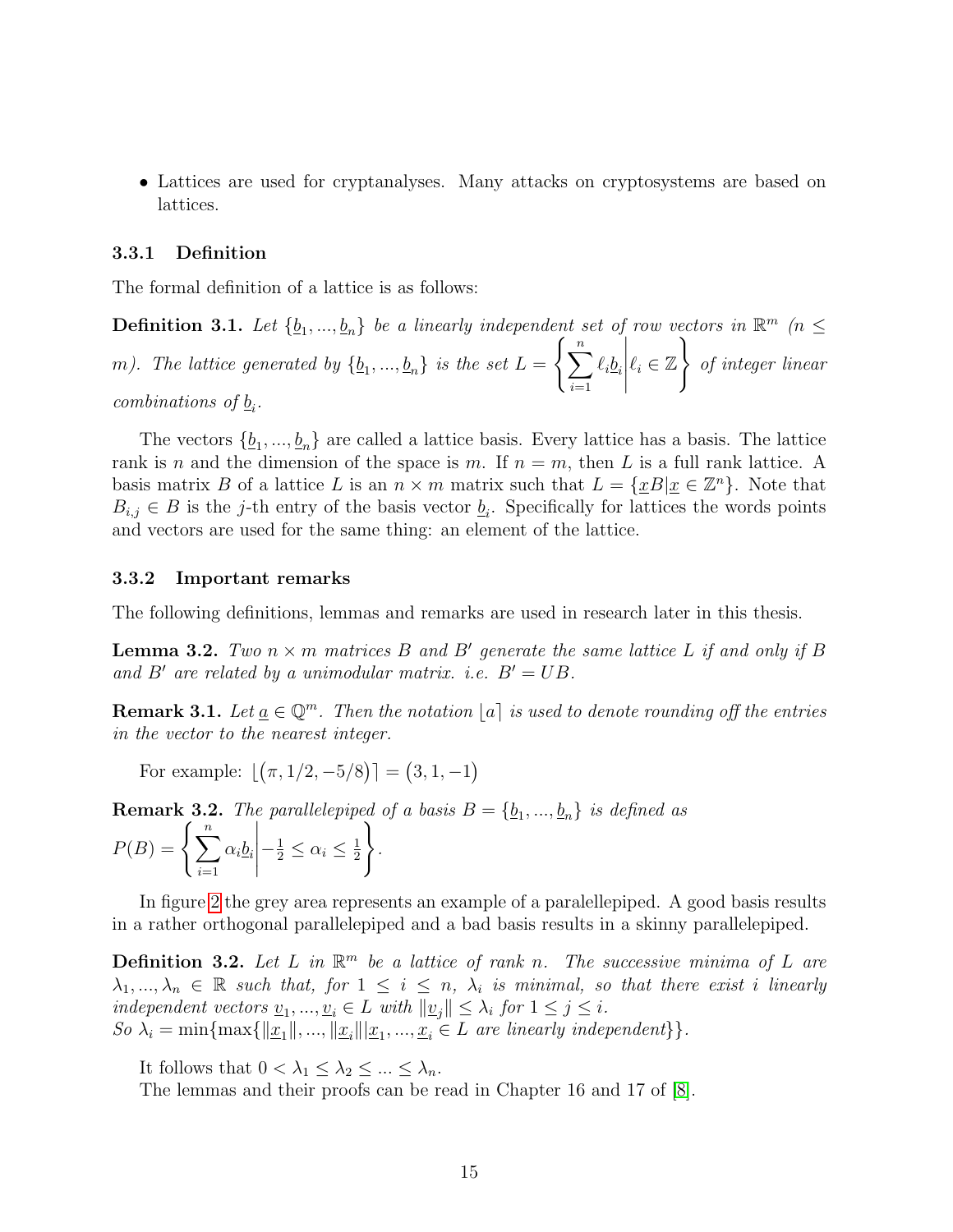#### <span id="page-20-0"></span>3.3.3 Computational problems in lattices

A couple of problems in lattices are for example checking if a point is in a certain lattice, or finding a basis for a lattice. These problems can be solved efficiently by using linear algebra. However, there are also some problems which cannot be solved that easily [\[8\]](#page-41-0).

Let L be a lattice in  $\mathbb{Z}^m$ . There are six problems that are considered hard to compute:

- The closest vector problem (CVP): given a basis matrix B for L and a vector  $\underline{w} \in \mathbb{R}^m$ , compute  $\underline{v} \in L$  such that  $\|\underline{w} - \underline{v}\|$  is minimal.
- The shortest vector problem (SVP): given a basis matrix  $B$  for  $L$ , compute a non-zero vector  $v \in L$  such that  $||v||$  is minimal.
- The decision closest vector problem: given a basis matrix B for L, a vector  $\underline{w} \in \mathbb{R}^m$ and a real number  $\tau > 0$ , decide whether or not there exists a vector  $\underline{v} \in L$  such that  $\|\underline{w} - \underline{v}\| \leq \tau.$
- The decision shortest vector problem: given a basis matrix  $B$  for  $L$  and a real number  $\tau > 0$ , decide whether or not there exists a non-zero vector  $\underline{v} \in L$  such that  $||\underline{v}|| \leq \tau$ .
- The approximate closest vector problem: Let  $\tau > 1$ . Given a basis matrix B for L and a vector  $\underline{w} \in \mathbb{R}^m$ , compute a vector  $\underline{v} \in L$  such that  $\|\underline{w} - \underline{v}\| \leq \tau \|\underline{w} - \underline{x}B\|$  for all  $\underline{x} \in \mathbb{Z}^n$ .
- The approximate shortest vector problem: Let  $\tau > 1$ . Given a basis matrix B for L, compute a non-zero vector  $\underline{v} \in L$  such that  $||\underline{v}|| \leq \tau \lambda_1$ .

#### <span id="page-20-1"></span>3.3.4 Lattice basis reduction

With lattice problems, there are good and bad bases. A good basis means that the problems are relatively easy to solve, whereas a bad basis means that the problems are basically intractable. In this section two figures are shown as examples of a good and bad basis in dimension 2. With lattice basis reduction it is possible to transform a given (bad) lattice basis into a good basis with vectors that are preferably short and close to orthogonal. This requires a good definition of a good basis and an efficient way to compute it, e.g. by an algorithm. For lattices in dimension two, we have the algorithm of Lagrange and Gauss [\[8\]](#page-41-0). For lattices with higher dimensions we have the algorithm of Lenstra, Lenstra and Lovász, the LLL algorithm  $[8]$ . Basically the LLL algorithm generalizes the Lagrange-Gauss algorithm. The steps of both of the algorithms are not explained in detail here, but can be found in the mentioned book.

For a good basis, the goal for the vectors in this basis is to be as short as possible, so in this case the vectors should be equal to the successive minima. In dimension 2, this goal is achieved by using the Lagrange-Gauss algorithm. Let B be a basis for lattice L, with  $\underline{b}_1, \underline{b}_2$ as row vectors. The basis  $\{b_1,b_2\}$  is Lagrange-Gauss reduced if  $||b_1|| \le ||b_2|| \le ||b_2 + k b_1||$ for all  $k \in \mathbb{Z}$ . A result of this reduced basis is that the norm on both of the row vectors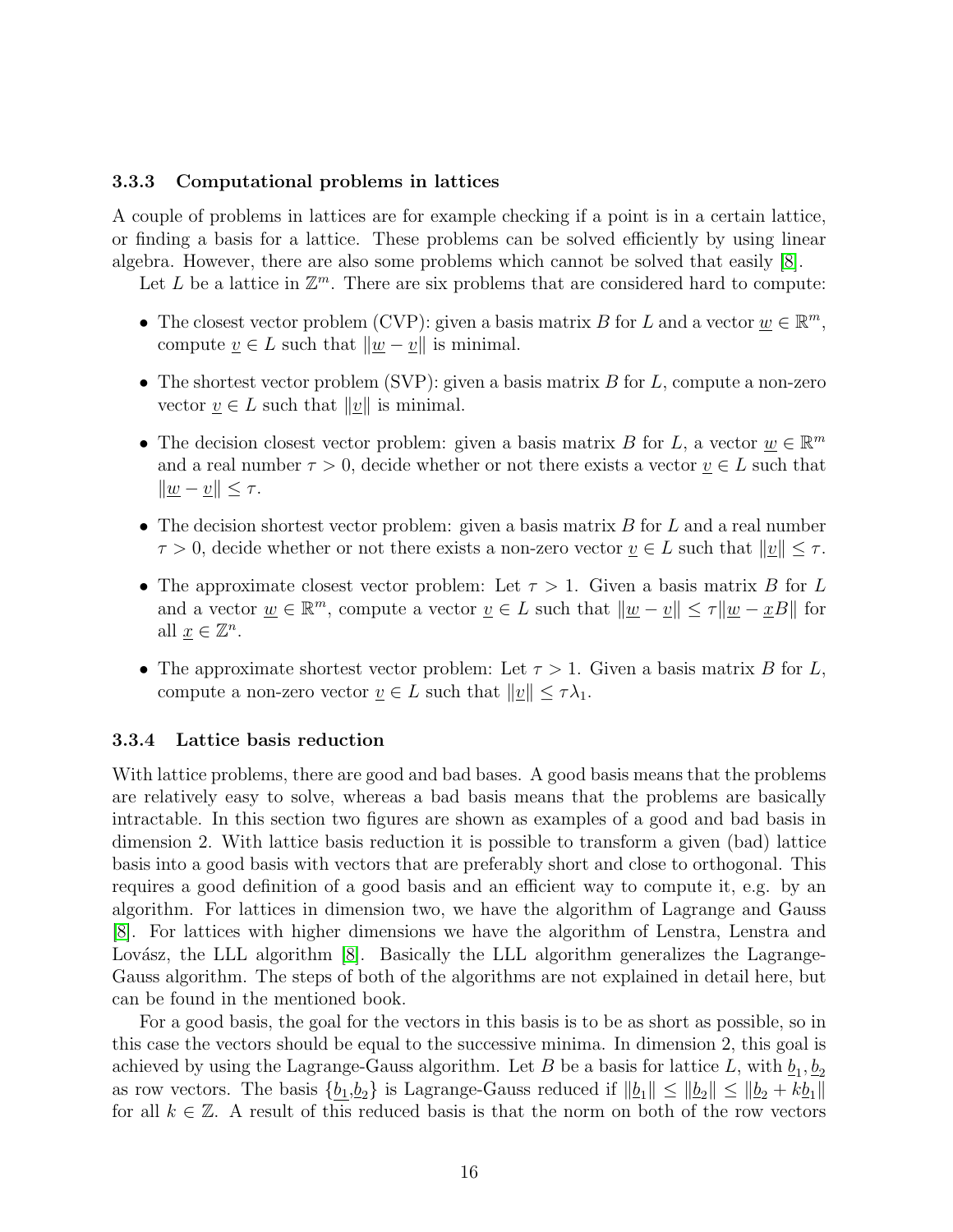<span id="page-21-0"></span>

Figure 2: Example of a bad basis

matches the successive minima, i.e.  $\|\underline{b}_i\| = \lambda_i$  for  $i = 1, 2$  [\[8\]](#page-41-0). The Lagrange-Gauss algorithm can be used to achieve this, because for any basis of  $L$  the algorithm terminates and provides the reduced basis as output. However, this gets harder when working in large dimensions. The retrieved matrices from this algorithm are still very bad and this is why cryptosystems can rely on the computationally hard problems. Another property of a good basis is orthogonality. The vectors should be orthogonal, or as close to orthogonal as possible. For any set of vectors, the Gram-Schmidt orthogonalization process results in orthogonal vectors. However, this transformation does not use integer coefficients and therefore does not produce lattice vectors. So when rounding the entries off to the nearest integer, for example, the lattice loses orthogonality.

Let  $\{\underline{b}_1, ..., \underline{b}_n\}$  be a basis for lattice L and  $\{\underline{b}_1^*\}$  $\{1, \ldots, \underline{b}_n^*\}$  an orthogonal basis of L, being the output of the Gram-Schmidt algorithm. Recall that  $\underline{b}_i^* = \underline{b}_i - \sum$ i−1  $j=1$  $\mu_{i,j} \underline{b}_i^*$ \*, where  $\mu_{i,j} = \frac{}{||b^*_i||^2}$  $\frac{\sum_i \sum_j}{\|b_j^*\|^2}$ .

Then the basis  $B = \{\underline{b}_1, ..., \underline{b}_n\}$  is called size reduced if  $|\mu_{i,j}| \leq \frac{1}{2}$ . This means that all  $\mu_{i,j}$ will be rounded to 0. A basis B is called LLL-reduced with parameter  $\delta$  if it is size reduced and for  $i = 1, 2, ..., n-1$  the Lovásc condition  $||\underline{b}_{i+1} + \mu_{i+1}\underline{b}_{i}||^2 \ge \delta ||\underline{b}_{i}||^2$  holds. The LLL algorithm runs the Gram-Schmidt algorithm with rounding and just swaps two consecutive basis vectors when the Lovásc condition does not hold.

In theory the reduced bases retrieved by the algorithms have been very useful for computing the computationally hard problems mentioned before. For finding lattice vectors of short length (SVP), just take the reduced basis vectors. For finding lattice vectors close to any other vector v outside the lattice, there is an algorithm, called Babai's rounding technique, to compute a lattice point close to  $v$ . Babai's rounding technique is as follows: let B be the reduced basis of a lattice, then  $B|B^{-1}v|$  is a lattice point close to v. This algorithm gives better results when  $B$  is close to orthogonal. Unfortunately, the reduced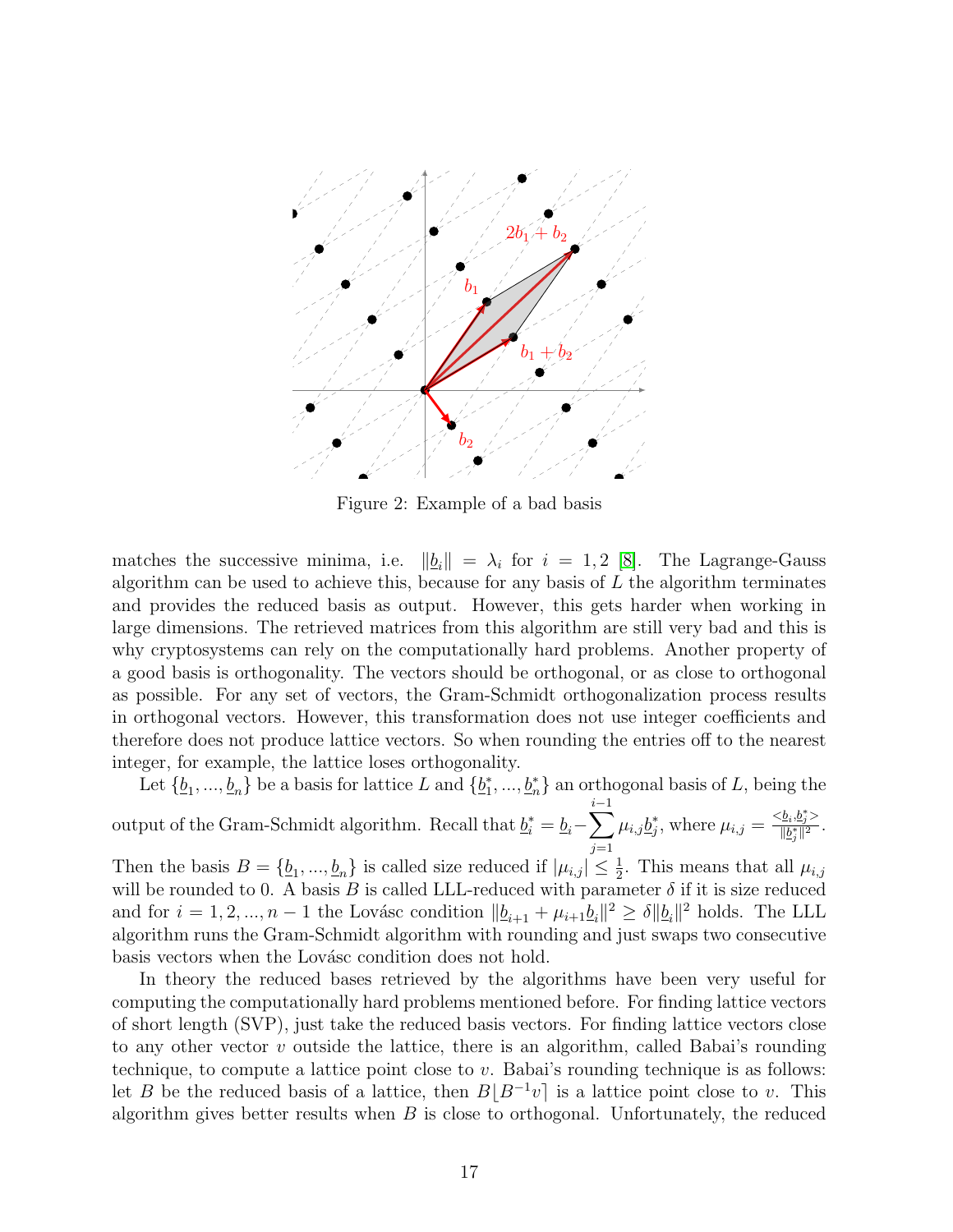

Figure 3: Example of a good basis

version of the basis does not result in the optimal solution for the computationally hard problems.

### <span id="page-22-0"></span>3.4 Tools for cryptography

Two kinds of functions are frequently used in cryptography. Below, the formal definitions are given.

### <span id="page-22-1"></span>3.4.1 Cryptographic hash functions

One type of function is a hash function. A hash function is a function that maps (binary) data of any size to a fixed size value, often called the hash value. It has the special property that the hash value of a certain input is easily evaluated, but it is hard to invert given a random image, where the terms easy and hard are used here in the sense of computational complexity. Now, a cryptographic hash function is given as the following definition [\[8\]](#page-41-0):

**Definition 3.3.** Let  $H: \{0,1\}^* \to \{0,1\}^k$  denote a hash function. H is called a cryptographic hash function if the following holds:

- Given hash value  $y \in \{0,1\}^k$  of H, it is computationally infeasible to find a preimage  $x \in \{0,1\}^*$  such that  $H(x) = y$ .
- Given a preimage  $x \in \{0,1\}^*$ , it is computationally infeasible to find a second preimage  $x' \in \{0,1\}^*$  with  $x' \neq x$ , such that  $H(x) = H(x')$ .
- It is computationally infeasible to find a collision, i.e. a pair,  $(x, x')$  with  $x, x' \in$  $\{0,1\}^*$  and  $x \neq x'$ , such that  $H(x) = H(x')$ .

Their one-way property is useful for having relatively short fingerprints for data.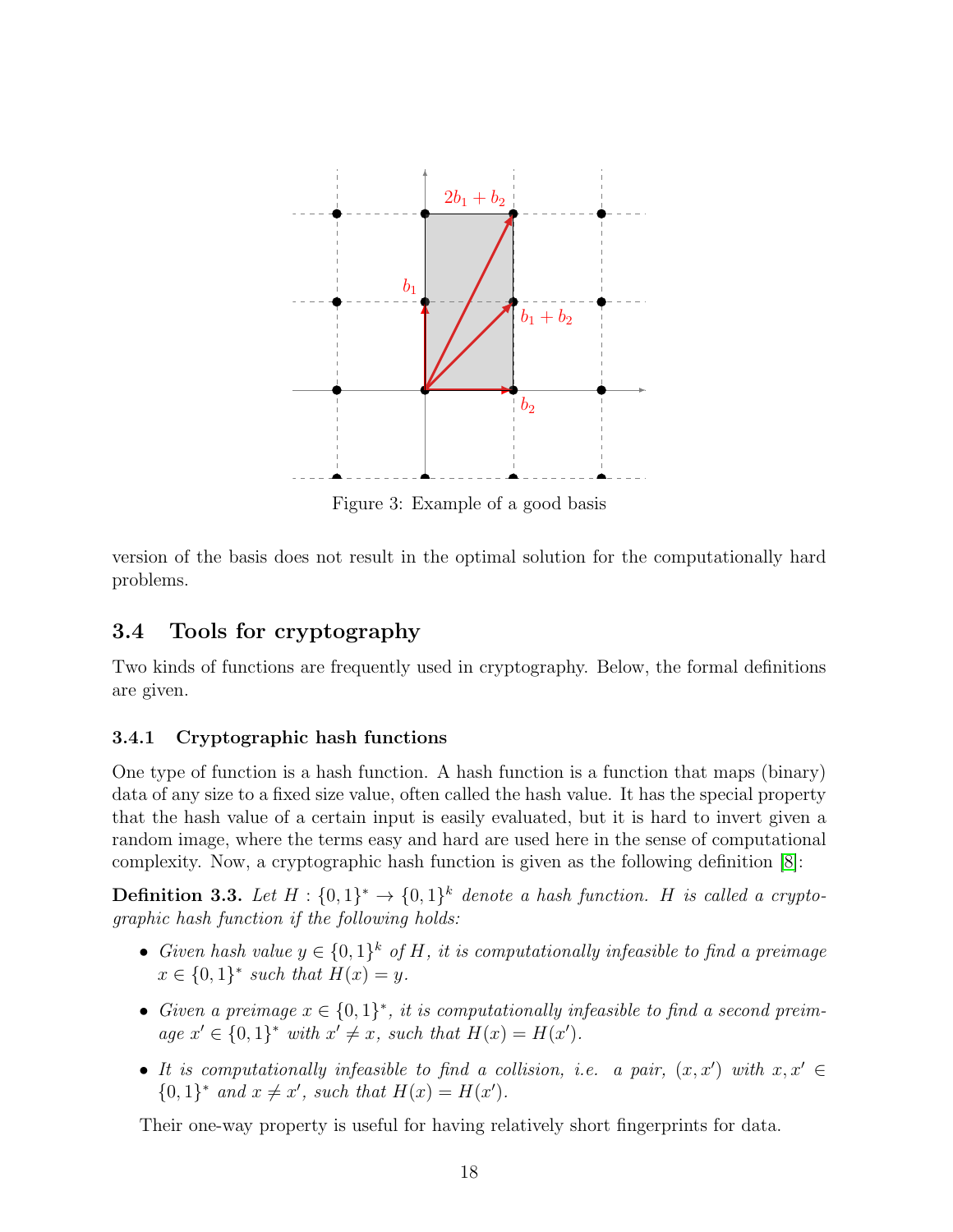#### <span id="page-23-0"></span>3.4.2 Trapdoor one-way function

Trapdoor one-way functions are like public-key cryptosystems. One can easily compute the value of the output (in case of a public-key cryptosystem: compute the ciphertext from a message), and with certain information one can compute the inverse (in case of the public-key cryptosystem: with the secret key the ciphertext can be decrypted back to the message). The formal definition is given by:

**Definition 3.4.** Let  $f : A \rightarrow B$  be an function, so  $f(a) \in B$  for all  $a \in A$ . Let  $f^{-1}$  be the inverse of this function on  $f(A)$ , such that  $f^{-1}(b) \in A$  for all  $b \in f(A)$ . Then f is a trapdoor one-way function if the following holds:

- $f(a)$  is easy to compute for all  $a \in A$ .
- $f^{-1}(b)$  is difficult to compute for almost all  $b \in f(A)$ .
- $f^{-1}(b)$  is easy to compute for all  $b \in f(A)$  given some information t.

### <span id="page-23-1"></span>3.5 Summary

The nice properties of lattices are used in lattice-based cryptosystems. Because there are still computationally hard problems concerning lattices, the security of some cryptosystems is relying on (one of) them. This holds also for signature schemes in particular.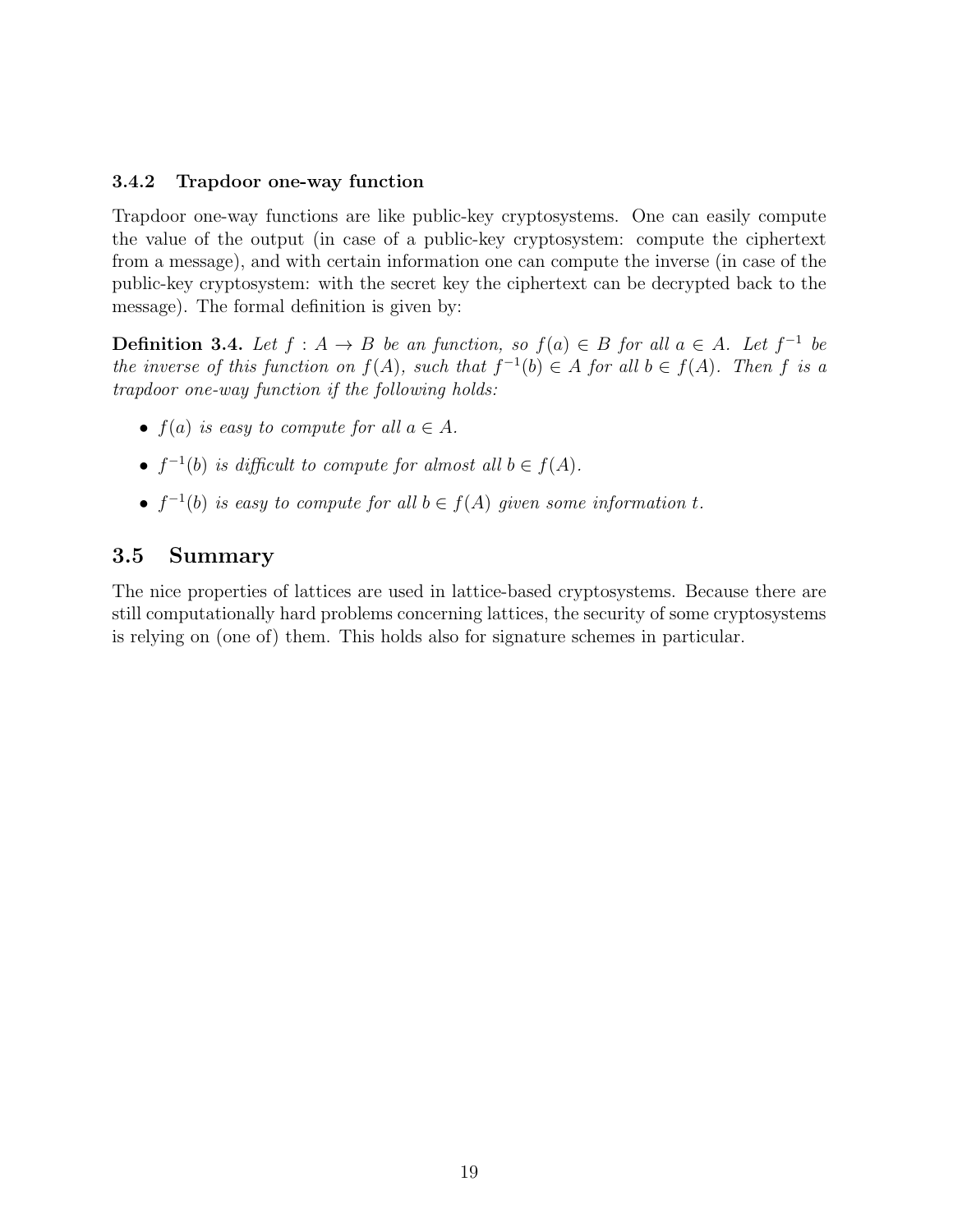## <span id="page-24-0"></span>4 Lattice-based Signature schemes

Lattice-based signature schemes are based on the hardness of solving lattice problems. They are fairly new in comparison with the other schemes. Also, there is still active research in lattices and their properties. Unfortunately most of the older schemes are broken. Below, ideas of several schemes are given. Note that there are many other versions of the schemes, as the schemes below are just simplified schoolbook versions.

### <span id="page-24-1"></span>4.1 GGH Signature Scheme

Goldreich, Goldwasser and Halevi proposed in 1996 [\[10\]](#page-41-7) a new trapdoor one-way function, from which they derived a public-key encryption and digital signature scheme. The signature scheme is called the GGH signature scheme. The security of their new public key encryption algorithm and digital signature scheme was assumed to rely on the computational difficulty of lattice reduction problems, in particular CVP.

### <span id="page-24-2"></span>4.1.1 The underlying idea

The underlying idea of the GGH signature scheme is that, given any basis for a lattice L, it is easy to generate a vector which is close to a lattice point, e.g. by taking this lattice point and adding a small error vector. The hardest part is to return from this new vector to its original given an arbitrary basis of the lattice. This can be seen as a one-way computation. In order to introduce a trapdoor mechanism into this one-way computation, which allows very good approximation of the closest lattice point problem, the basis  $B$  of L can be seen as the trapdoor information. This basis  $B$  is the good basis. Now there is another basis needed, for computing the function, but not inverting it. This bad basis  $B'$ could be derived from using a randomized uni-modular transformation. Let a lattice point be determined by an integral linear combination of the columns of B' and let  $\tau$  be an error bound. To invert the value, one of Babai's nearest-vector approximation algorithms using B can be chosen to find a lattice point which is at most  $\tau$  away from the given vector. The signature scheme generates signatures for messages, which are vectors of  $\mathbb{R}^n$ . The signature of the message is a lattice point which is close to the message (closeness is defined by  $\tau$ ). Verifying correctness is done by checking that a signature is indeed a lattice point and that the message is close to the signature. Messages which are close enough to each other will have the same signature. To prevent this from easy message modification attacks, the message could be hashed first before signing it.

### <span id="page-24-3"></span>4.1.2 The scheme

Key generation: The private key  $SK$  is the good basis B. B is used to find lattice points which are close to some given vectors in  $\mathbb{R}^n$ . The public key PK is a basis B', which is a bad basis for L, and the parameter  $\tau$ . There are a couple of ways to make a basis bad. In this case a random uni-modular matrix U is used. Then  $B' = UB$ .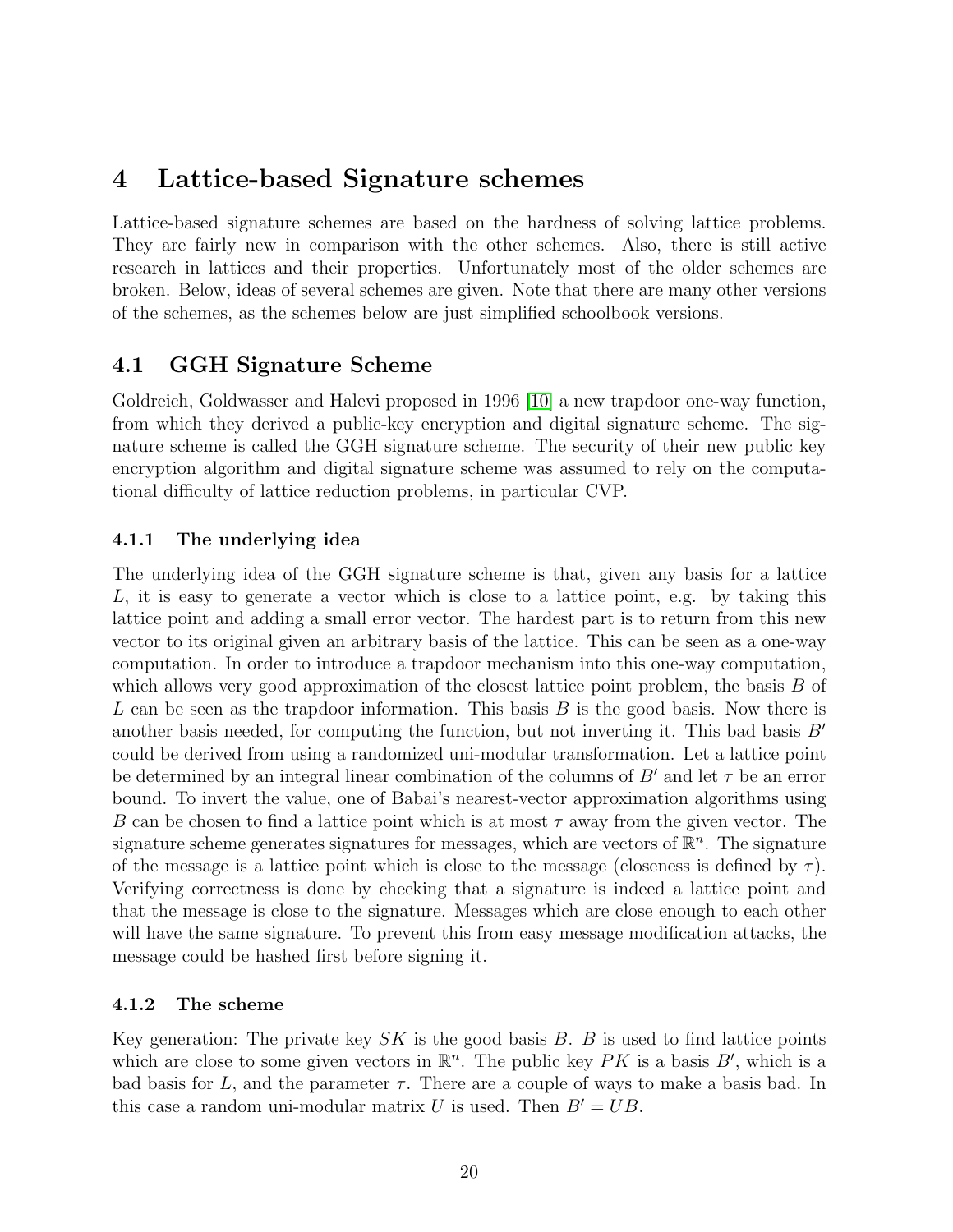Creating signature s: hash message m and interpret this as a vector in  $\mathbb{R}^n$ . This is done by some hash function H. The result is called  $m'$ , such that  $m' = H(m)$  with  $H: \{0,1\}^* \to \mathbb{R}^n$ . Then s is defined by

$$
s = |m'B^{-1}|B. \tag{6}
$$

Verification: Check that the signature s is indeed a lattice point in  $L$  by using public key B'. Check also if the Euclidean distance between s and  $m'$  is less than  $\tau$ .

This works, because it is easy to compute a good approximation of CVP with a good basis but difficult to do so with a bad basis. So by choosing  $s = \lfloor m'B^{-1} \rfloor B$ , s is a good approximation of the closest vector to m' such that  $||s - m'|| \leq \tau$ . Then  $s - m'$  is in the fundamental parallelepiped  $P(L)$ .

#### <span id="page-25-0"></span>4.1.3 The weakness

Every time the user signs and sends the signature over to the other party, a bit of information is leaking about the secret key. Once sufficiently many signatures have been obtained, the paralellepiped of the lattice can be retrieved. The reason a signature is leaking this information is because of the fact that GGH signatures are not zero-knowledge [\[15\]](#page-42-2): for a given message, a certain set of valid signatures are possible, and the one selected by the secret key says something about the secret key itself. This information leakage does not necessarily prove that such schemes are insecure. Also note that this is a weakness of the scheme, and not a kleptographic backdoor.

So the attacker needs to recover the hidden paralellepiped. This problem is also known as the HPP (Hidden Paralellepiped Problem). A simple description of the problem is as follows: given points sampled uniformly from an  $n$ -dimensional centered parallelepiped, recover the parallelepiped. The attack is described by Nguyen and Regev [\[15\]](#page-42-2) and follows, in short, the following steps:

- 1. Using the GGH signatures, the covariance matrix defined as  $(B')^T B$ , is approximated, in which  $P(B')$  is the given parallelepiped and  $B'$  the lattice basis matrix.
- 2. This approximation is exploited such that the hidden paralellepiped  $P(B')$  is reduced to a hypercube. This is because working with a hypercube is easier than working with a paralellepiped.
- 3. Now from that hypercube the actual paralellepiped is retrieved.
- 4. One can easily compute the basis from the parallepiped.

In dimension 2, the paralellepiped is clearly visisble, as shown below in figure [4.](#page-26-3)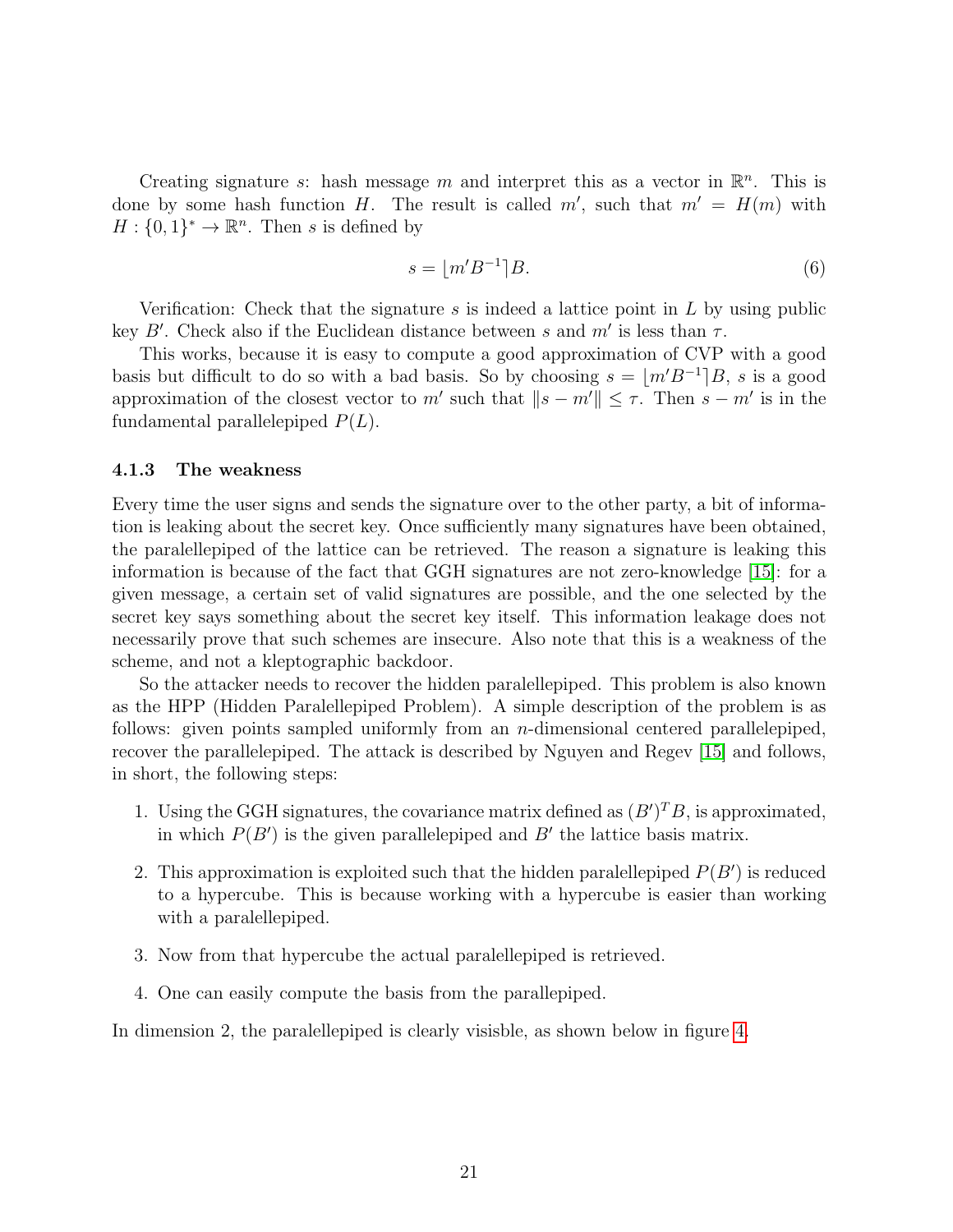<span id="page-26-3"></span>

Figure 4: Hidden paralellepiped [\[15\]](#page-42-2)

### <span id="page-26-0"></span>4.2 BLISS

BLISS [\[3\]](#page-41-5) is the Bimodal Lattice Signature Scheme. It was published in 2013 by Ducas, Durmus, Lepoint, and Lyubashevsky. BLISS is considered provably secure and it has a good performance. Unlike GGH, this signature scheme does not rely on CVP. There are two other problems with lattices, namely the Short Integer Solution (SIS) and Learning With Errors (LWE) problems. Their hardness is related to the hardness of the other lattice problems.

#### <span id="page-26-1"></span>4.2.1 The Gaussian distribution

The discrete Gaussian distribution  $D_{\sigma}^{n}$  is a distribution defined over the integers. The values of the distribution are visualized in figure [5.](#page-27-2)  $D_{\sigma}^{n}$  denotes the centered discrete Gaussian distribution for vectors, in which  $\sigma$  is the standard deviation and n is the desired dimension of the vector. Now, vectors can be sampled from this distribution. The choice of the parameters has to happen in a specific way in order to ensure the hardness of BLISS. Only integer values are sampled. For more details, read [\[7\]](#page-41-8). The reason a vector is sampled from this distribution, is to hide the secret key better against attackers.

#### <span id="page-26-2"></span>4.2.2 SIS and LWE

SIS and LWE problems live in  $\mathbb{Z}_q^n = {\{\underline{x} | x_i \in \mathbb{Z}_q \forall i \in \{1, ..., n\}}\}.$  This space is a lattice itself, because every combination of vectors is in that space. Let  $L$  be a lattice in which  $L = \{A\underline{x} \mod q | \underline{x} \in \mathbb{Z}^n\}$ , spanned by a matrix  $A \in \mathbb{Z}_q^{n \times n}$ .

SIS concerns finding a short non-zero vector  $\underline{x} \in \mathbb{Z}_q^n$ , given matrix A, such that  $A\underline{x} \equiv 0$ mod q. Finding this linear combination such that the equation holds is considered hard.

LWE uses error vectors  $\underline{e} \in \mathbb{Z}_q^n$  with a certain distribution D, e.g. the Discrete Gaussian Distribution. Given public matrix A, and public vector  $\underline{b}$ , for which the following holds: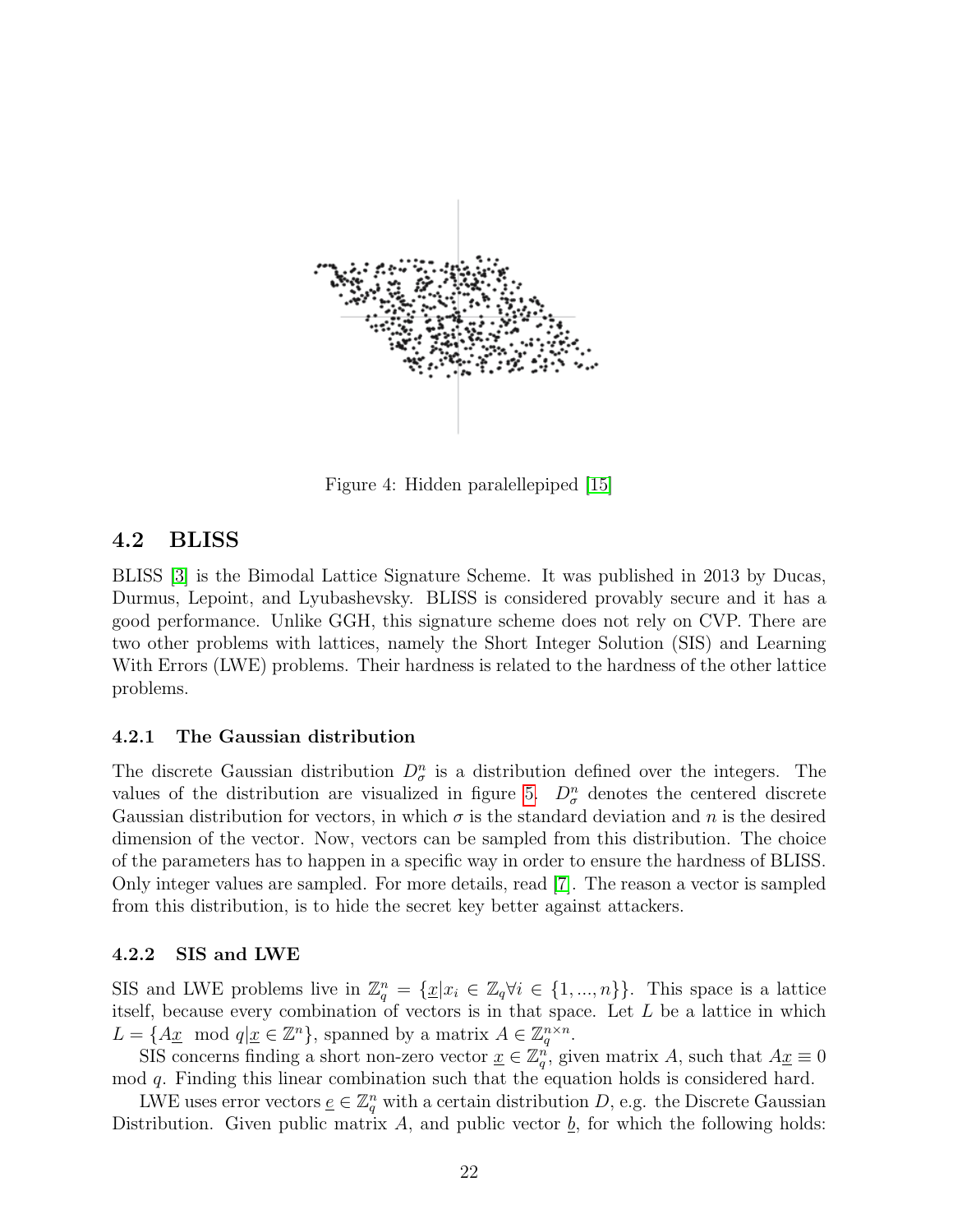<span id="page-27-2"></span>

Figure 5: Discrete Gaussian Distribution [\[3\]](#page-41-5)

 $\underline{b}^T \equiv \underline{s}^T A + \underline{e}^T \in \mathbb{Z}_q^n$ , find secret vector  $s \in \mathbb{Z}_q^n$ . Because the error vectors are unknown, this problem is considered hard.

BLISS depends on the hardness of both SIS and LWE. In section [4.2.4,](#page-27-1) a simplified version of BLISS is used from [\[3\]](#page-41-5). The real scheme is to be found in [\[7\]](#page-41-8).

#### <span id="page-27-0"></span>4.2.3 Lyubashevsky signature scheme

Lyubashevsky published a signature scheme in 2012 [\[14\]](#page-42-3). BLISS is actually an enhancement of this scheme. Below the scheme is described in a short overview to provide an idea of BLISS:

Key generation: The private key is a uniformly random  $n_2 \times k$  matrix S with coefficients in  $\{-d, ..., 0, ..., d\}$ . Here, d is a chosen parameter. The public key consists of a uniformly random matrix  $A \in \mathbb{Z}_q^{n_1 \times n_2}$  and matrix  $T = AS$ , computed modulo q.

Creating signature s: Generate  $\underline{y} \in D_{\sigma}^{n_2}$ , then  $\underline{c} = H(A \underline{y} || m)$ , with m being the message and some hash function  $H: \mathbb{Z}_q^{n_1} \times {\overline{0}}, 1$ <sup>\*</sup>  $\to \mathbb{Z}_q^k$ . Now,  $\underline{z} = S_{\underline{C}} + \underline{y}$ . Signature s is generated with  $s = (\underline{z}, \underline{c})$ , used with a certain probability.

Verification: to verify signature s, check if  $H(Az - T_c||m) = c$  and  $||z|| \leq \tau \sigma \sqrt{n_2}$ , for some chosen  $\tau$ .

This works, because  $H(Az-Tc||m) = H(A(Sc+y) - Tc||m) = H(ASc+Ay-Tc||m)$  $H(T_{\mathcal{L}} + Ay - T_{\mathcal{L}}||m) = H(Ay||m) = \underline{c}$ 

#### <span id="page-27-1"></span>4.2.4 The scheme

The following algorithms describe the essential parts of BLISS:

The key generation: Generate prime q and dimension n. Divide n in two parts:  $n =$  $n_1 + n_2$ , with  $n_1 > n_2$ . Generate a random sparse matrix  $S' \in \mathbb{Z}_{2q}^{n_1 \times n_2}$  with coefficients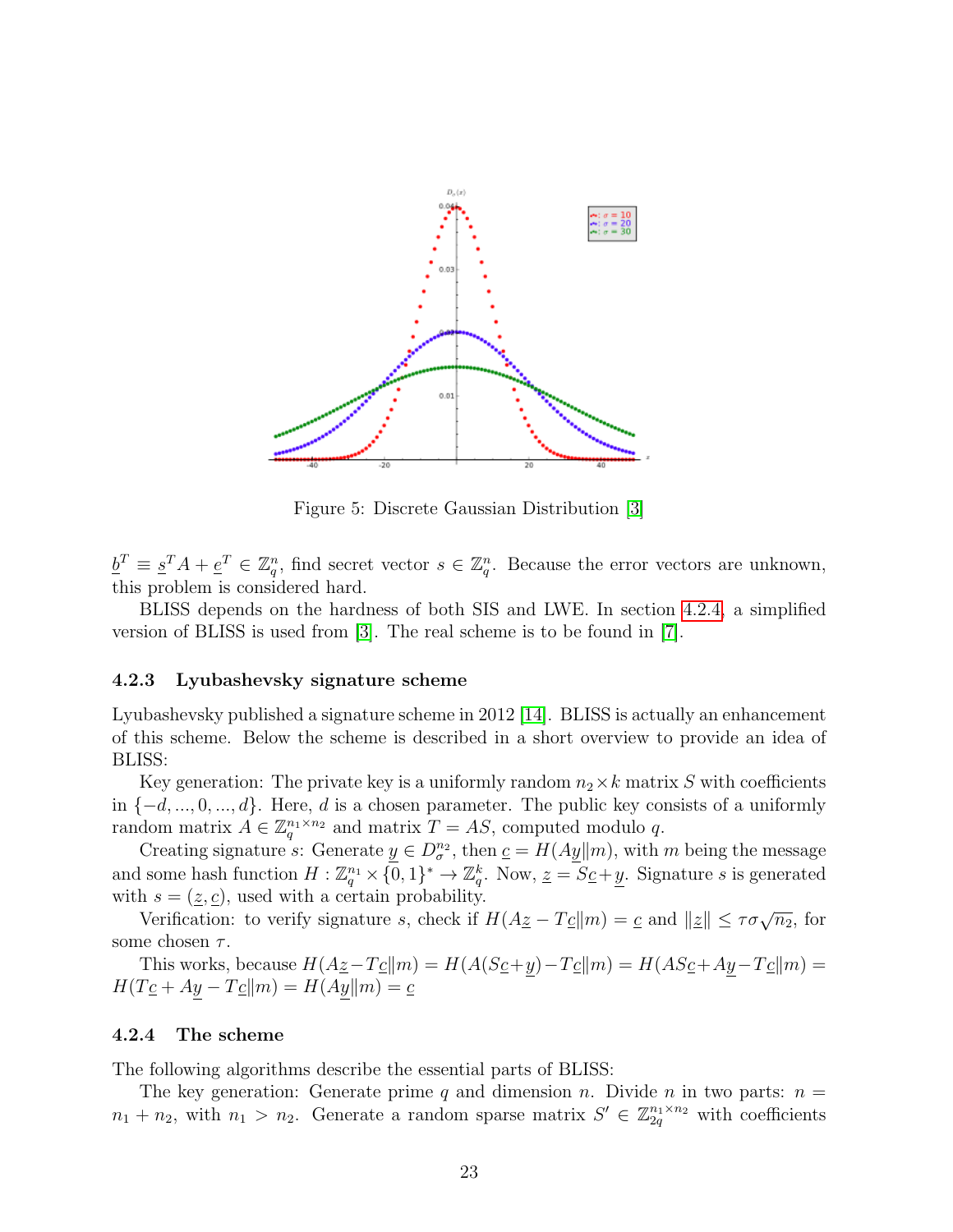$S'_{i,j} \in \{-1,0,1\}$ . Let  $S = \begin{pmatrix} S' \\ I_{n} \end{pmatrix}$  $\binom{S'}{I_{n_2}} \in \mathbb{Z}_{2q}^{n \times n_2}$ . Generate a random matrix  $A' \in \mathbb{Z}_q^{n_2 \times n_1}$ . Put  $A = (2A' | qI_{n_2} - 2A'S') \in \mathbb{Z}_{2q}^{n_2 \times n}$ . The secret key SK is S and the public key PK is A. Note that  $AS \equiv qI_{n_2} \mod 2q$ , resulting in  $AS \equiv O \mod q$ . Given that S' is sparse, this is basically solving a set of instances of the SIS problem as the columns of S are solutions to SIS on A.

Creating signature s: generate a vector  $\underline{y} \in D_{\sigma}^n$ . Now, compute  $\underline{c} = H(A\underline{y} \mod 2q || m)$ . c should be a vector, consisting of  $n_2 - k$  0's and k 1's, in which  $k \ll n$ . Choose a random  $b \in \{0, 1\}$ . Set  $\underline{z} = y + (-1)^{b} S_{\underline{c}}$ . The whole signature procedure starts over with a certain probability. This was also seen in Lyubashevsky's signature scheme in section [4.2.3.](#page-27-0) The whole procedure starts over with a certain probability depending on  $z$  and  $c$ . This is, because of the fact that  $\zeta$  is distributed according to  $D_{\sigma,Sc}$ , and so the more signatures are generated, the more information we get about the secret key. By throwing away some generated signatures changes the distribution of the signature pairs to hide  $S$  better. When the signature is not rejected, we have signature  $s = (\underline{z}, \underline{c})$ .

Verification: for a certain threshold  $\tau$ , check if  $||z||_2 \leq \tau$  and  $||z||_{\infty} = \max_{1 \leq i \leq n} |x_i| \leq q/4$ , otherwise reject. Then accept when  $\underline{c} = H(A\underline{z} + q\underline{c} \mod 2q||m)$ .

This works, because  $A\underline{z} + q\underline{c} = A(y + (-1)^b S\underline{c}) + q\underline{c} = Ay + (-1)^b q\underline{c} + q\underline{c} \equiv Ay \mod 2q$ , using the definitions of A and S.

#### <span id="page-28-0"></span>4.2.5 The Gaussian sample

In the signature generation,  $y$  is sampled from the discrete Gaussian distribution. As mentioned before, it is used to hide the secret key, in particular the secret relation  $S_{\mathcal{L}}$ . By knowing y, the relation  $\underline{z} - y = (-1)^b S_{\underline{c}}$  where only bit b and secret key S are unknown. Then by brute forcing, the secret key can be retrieved easily. That is why the sampling from the discrete Gaussian distribution is important.

#### <span id="page-28-1"></span>4.3 Summary

Lattice-based signature schemes could be the solution to the coming post-quantum future. Therefore research in this area is necessary as this area is still very young.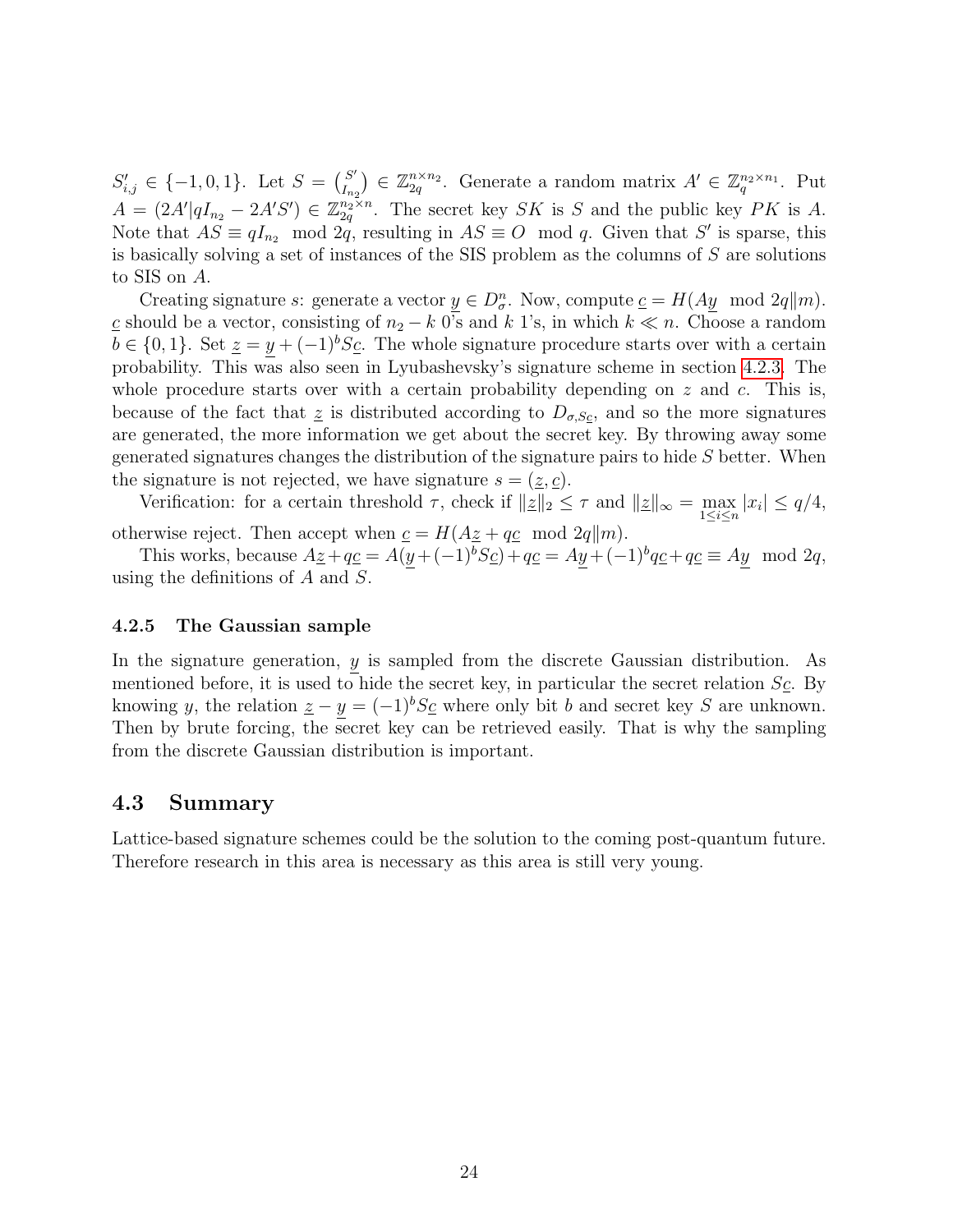### <span id="page-29-0"></span>5 NTRU Signature Schemes

In this section NTRUSign and NSS are described in detail. Also sketches of new kleptographic backdoors in both of the schemes are presented. At the end of this section a detailed analysis is given.

### <span id="page-29-1"></span>5.1 A brief history

The first signature scheme based on the hardness of lattice problems was the GGH signature scheme, described in section [4.1,](#page-24-1) published in 1996 [\[10\]](#page-41-7). Soon after that there were some flaws discovered in the scheme and the attention for lattice-based signature schemes disappeared a bit. Then, in 2002, NTRU published a signature scheme, called NTRUSign [\[12\]](#page-41-9), which has a lot of resemblances with GGH. NTRUSign, however, was a very efficient scheme, because they used NTRU parameters. But what went wrong with both schemes, is that enough signatures leaked the form of the shape of the parallelepiped which in turn gave the secret key away, see section [4.1.3.](#page-25-0) In dimension  $n = 502$ , only 400 NTRUSign signatures were needed to retrieve the hidden paralellepiped. Because of the efficiency NTRUSign had, there was still interest in developing countermeasures to the attacks. Unfortunately this was not an immediate success. The most efficient known lattice-based digital signature scheme provably secure is BLISS [\[7\]](#page-41-8), see section [4.2.](#page-26-0) NTRUSign had a predecessor, called NNS [\[13\]](#page-41-10), introduced in 2001. The scheme got broken in 2006 by Nguyen and Regev in [\[15\]](#page-42-2).

### <span id="page-29-2"></span>5.2 NTRUSign

NTRUSign is essentially a very efficient implementation of the GGH signature scheme. The signature length for the proposed parameters is only 1757 bits and signing and verification are faster than RSA-based methods. Still, NTRUSign had also some trouble with the flaw earlier discovered in GGH. The private key was recovered by analyzing signatures. For a better understanding of the scheme, the description of [\[9\]](#page-41-11) and the original paper [\[11\]](#page-41-12) is used for the following description.

The key generation: NTRUSign works with the following parameters  $(n, q, d_f, d_q, \tau)$ . The suggestions from [\[11\]](#page-41-12) are  $(n, q, d_f, d_q, \tau) = (251, 128, 73, 71, 300)$ . The private key is a good basis for the NTRU lattice L, with short basis vectors. Start with generating short polynomials f and g in  $\mathbb{Z}_q[X]/(X^n-1)$ , in which  $||f||_c = ||g||_c = O(\sqrt{n})$ , f must be invertible in this ring and  $f, g$  have resp.  $d_f, d_g$  coefficients being 1 and the rest being 0. Then compute  $h = f^{-1} \circledast g \mod q$ . Let F and G be such that  $f \circledast G - g \circledast F =$  $q, \|F\|_c = \|G\|_c = O(n)$  and  $F, G \in \mathbb{Z}_q[X]/(X^n - 1)$ . Now the private key is good basis  $B =$  $\int M(f)$   $M(g)$  $M(F)$   $M(G)$ ) and the public key is bad basis  $B' = \begin{pmatrix} I_n & M(h) \\ 0 & I_n \end{pmatrix}$  $0 \qquad qI_n$  $\setminus$ in which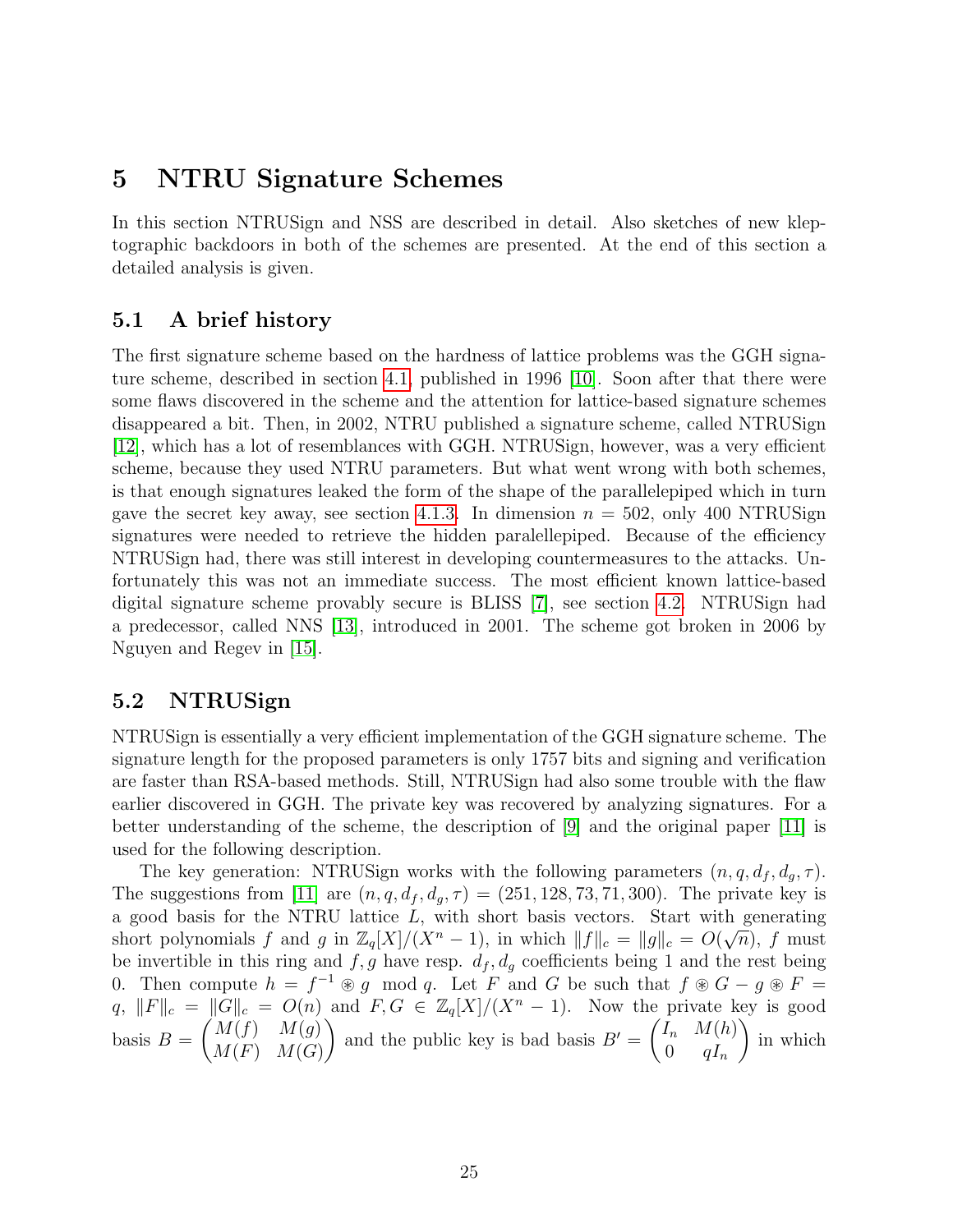$$
M(f) = \begin{pmatrix} f_0 & f_1 & \cdots & f_{n-1} \\ f_{n-1} & f_0 & \cdots & f_{n-2} \\ \vdots & \vdots & \ddots & \vdots \\ f_1 & f_2 & \cdots & f_0 \end{pmatrix}.
$$
 Note that the rotations of pairs  $(f, g)$  and  $(F, G)$  form

a basis for the lattice  $L$ , see section 5 of [\[11\]](#page-41-12). To show that these matrices represent both the same lattice L, B' is denoted as  $\begin{pmatrix} 1 & h \\ 0 & g \end{pmatrix}$  $0 \quad q$ ) and B is denoted as  $\begin{pmatrix} f & g \\ F & G \end{pmatrix}$ , for simplicity's sake. Then B' is obtained by the product of a unimodular matrix U and B, i.e.  $UB' = B$ , in which  $U =$  $\begin{pmatrix} f & (g - f \circledast h) / q \\ F & (G - F \circledast h) / q \end{pmatrix}$ .

Creating signature s: message m is hashed to create a random vector  $(m_1, m_2)$  with  $m_1, m_2 \in \mathbb{Z}_q[X]/(X^n-1)$ . Then the signer computes C and c using the following equations:

<span id="page-30-1"></span>
$$
G \circledast m_1 - F \circledast m_2 = A + qC \tag{7}
$$

and

<span id="page-30-2"></span>
$$
-g \circledast m_1 + f \circledast m_2 = a + qc \tag{8}
$$

where the coefficients of A and a are in  $(-q/2, q/2]$ . This is to be interpreted as taking the remainder of the left-hand side modulo  $q$ . Signature  $s$  is then defined as the following equation:

<span id="page-30-0"></span>
$$
s \equiv f \circledast C + F \circledast c \mod q. \tag{9}
$$

Verification is as follows:  $t \equiv s \otimes h \mod q$  is computed by the receiver. Then two checks must be done in order to verify the signature:

- 1. check if  $(s, t)$  is indeed a lattice point in  $L$ .
- 2. check if  $(s, t)$  is close enough to  $(m_1, m_2)$ , i.e.  $||s m_1||_c^2 + ||t m_2||_c^2 \le \tau^2$ , for some system parameter  $\tau$ .

This works, because of the following: t can be written as  $t \equiv s \circledast h \equiv (f \circledast C + F \circledast c) \circledast h \equiv$  $g \otimes C + G \otimes c$  mod q. Because of this result and equation [\(9\)](#page-30-0) the vector  $(s, t)$  can be written as  $C \otimes (f, g) + c \otimes (G, H) \mod q$  and that is why  $(s, t)$  is a lattice point. For the second check, equations [\(7\)](#page-30-1) and [\(8\)](#page-30-2) are substituted in equation [\(9\)](#page-30-0). The result is the following:  $s \equiv f \circledast C + F \circledast c \equiv f \circledast \left( \frac{G \circledast m_1 - F \circledast m_2 - A}{g} \right)$  $\left(\frac{F{\circledast}m_2-A}{q}\right)+F{\;\circledast\;}\left(\frac{-g{\circledast}m_1+f{\circledast}m_2-a}{q}\right)$  $\left(\frac{f {\mathbin{\circledast}} m_2 - a}{q}\right) \equiv$  $m_1 \circledast (\frac{f \circledast G - F \circledast g}{g})$  $\frac{q^{-F\circledast g}}{q}$  ) –  $\frac{A\circledast f+a\circledast F}{q}$  $\frac{+a \circledast F}{q} \mod q.$ 

Because  $F^4$  and G were chosen such that  $f \otimes G - g \otimes F = q$ , this results in the following equation for s:

<span id="page-30-3"></span>
$$
s \equiv m_1 - \frac{A \circledast f + a \circledast F}{q}.
$$
\n(10)

Then  $\frac{\|A\otimes f+a\otimes F\|_c}{q}$  will be small enough, because  $\|F\|_c = O(n)$ ,  $\|f\|_c = O(n)$  $\sqrt{n}$ ) and  $\frac{\|a\|_c}{q}$ ,  $\frac{\|A\|_c}{q}$ q are small by construction. With the same analogy, equations [\(7\)](#page-30-1) and [\(8\)](#page-30-2) are substituted in  $t \equiv q \otimes C + G \otimes c \mod q$ , resulting in

<span id="page-30-4"></span>
$$
t \equiv m_2 - \frac{A \circledast g + a \circledast G}{q} \tag{11}
$$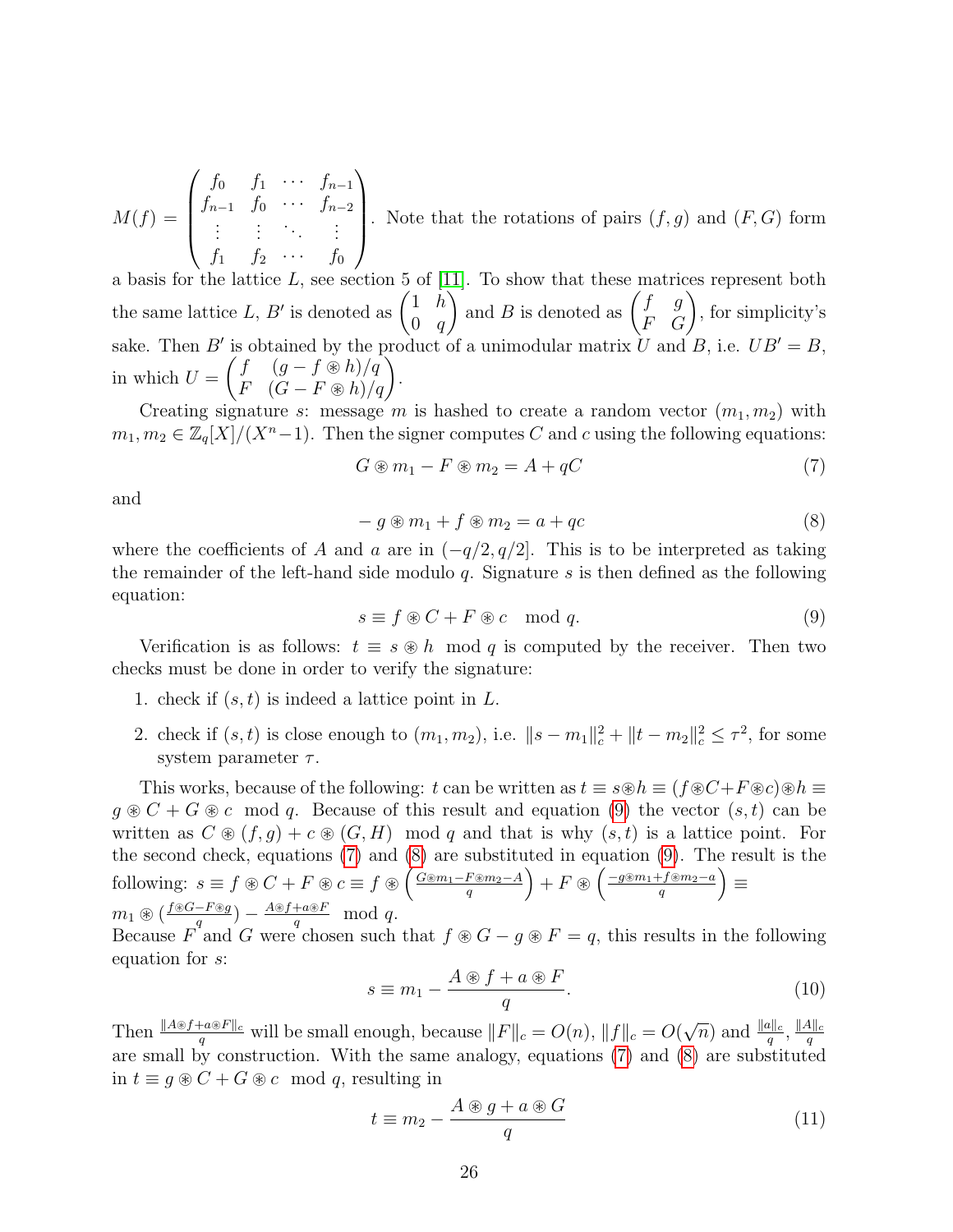and  $\frac{||A\otimes g+a\otimes G||_c}{q}$  will also be small enough. The signature will likely pass. For details, the reader is referred to section 3 of [\[11\]](#page-41-12).

### <span id="page-31-0"></span>5.3 Sketch of a kleptographic backdoor in NTRUSign

In this section, a sketch of a kleptographic backdoor in NTRUSign, described in section [5.2,](#page-29-2) is presented.

The main idea is to figure out how to select the signature in such a way that it does not stand out to the user while an encryption of a secondary message  $m'$  is leaked. Here,  $m'$  is public-key encrypted such that its content is exclusively available for the attacker. If executed right, the user should not notice that the program has been modified. This is done by fixing the randomness in the scheme for example. As there is hardly anything random in NTRUSign, slightly changing the generation of s might work. Ideally, this should not influence the number of invalid signatures or computation time.

In this sketch of a backdoor, s is being modified by adding a polynomial  $k$ . This polynomial is chosen such that the bits of s could represent (a part of) the encryption of the secret key. This way the attacker can leak the secret information necessary to generate such a signature.

The construction of the backdoor is explained as follows:

- 1. Let  $m' \in \mathbb{Z}_2[X]/(X^n-1)$  be the encryption of the secret information the attacker wants to leak. This can be information about the private key.
- 2. Let  $s' \equiv m' \mod 2$  so that s' differs from s by 0 or  $\pm 1$ .
- 3. Compute k such that:

<span id="page-31-2"></span>
$$
s' \equiv f \circledast (C + k) + F \circledast c \mod q \tag{12}
$$

Now, k will be a sparse polynomial with coefficients being either 1 or 0. How k is constructed, will be explained in later sections. The coefficients of  $s'$  taken modulo 2 represent the encrypted secret message  $m'$ , in which the actual message is only to be decrypted by the attacker. This is because the attacker has encrypted the secret message. In the analysis coming next, the requirements for s to pass the verification and the influence of k on s will be studied.

### <span id="page-31-1"></span>5.4 Analysis of the backdoor in NTRUSign

The backdoor above is an example of a backdoor placed in this signature scheme. By changing  $s$  in that way, there is a chance that the signature will not pass the requirements for verification. In this analysis, mathematical reasoning will be used to determine the influence of  $k$ , the behavior of  $s'$  will be described and how many signatures the attacker needs, to leak his secret message.

The requirements for passing the signature are described in section [5.2.](#page-29-2) In short: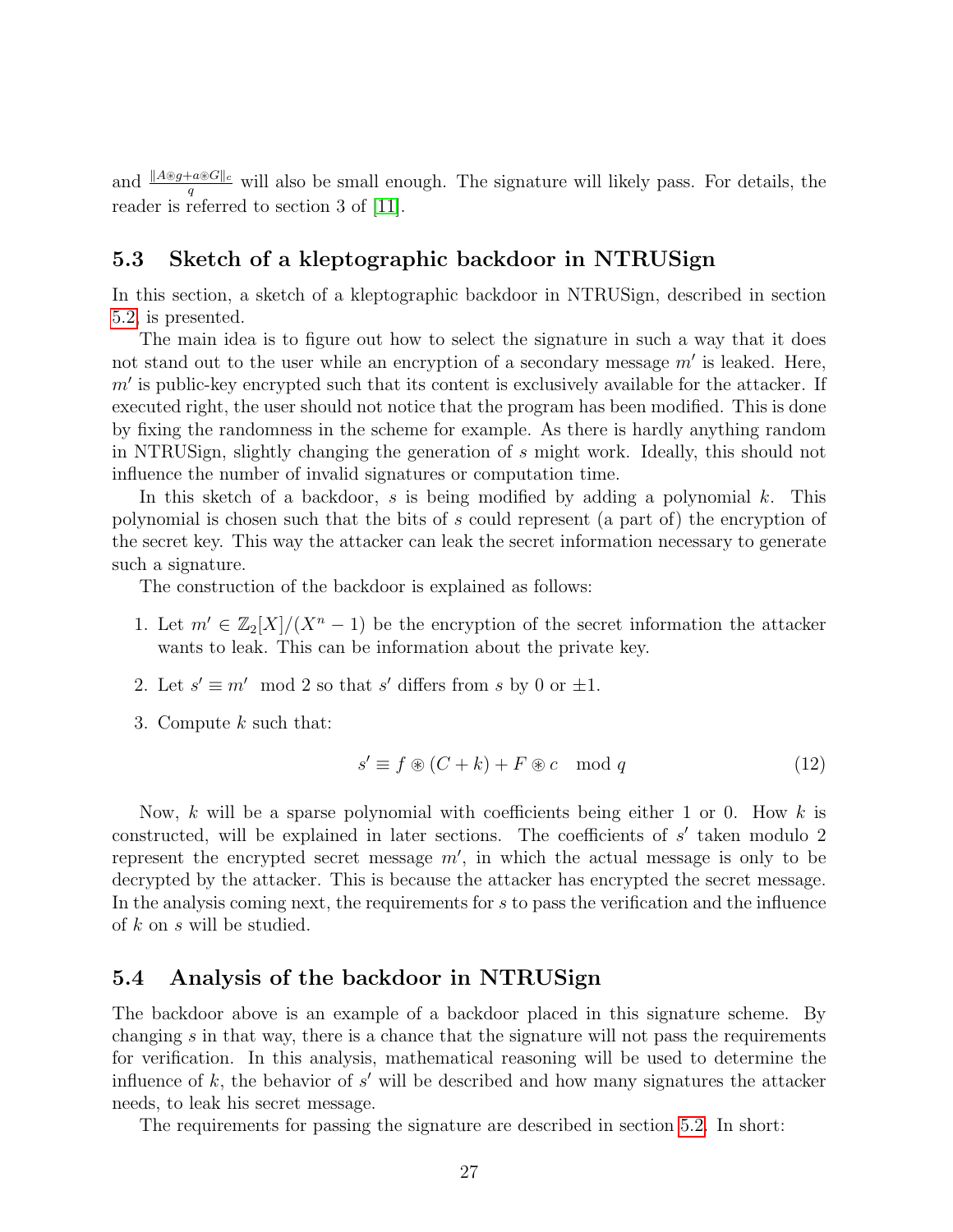- $(s, t)$  is a lattice point.
- $||A \circledast g + a \circledast G||_c$  $\frac{a \otimes G \parallel c}{q}$  should be small enough.
- $||A \circledast f + a \circledast F||_c$  $\frac{f(a) \# f''(b)}{q}$  should be small enough.

For the first requirement  $(s', t) = (f \circledast (C + k) + F \circledast c, (f \circledast (C + k) + F \circledast c) \circledast h) =$  $(f \otimes (C + k) + F \otimes c, g \otimes (C + k) + G \otimes c)$  needs to be a lattice point. Now,  $(s', t)$  can be written as  $(C + k) \otimes (f, g) + c \otimes (G, H) \mod q$ , so  $(s', t)$  is indeed a lattice point.

Now, with modified  $s$  the second check and the third check are:

- $||A \circledast g + a \circledast G + k \circledast f||_c$  $\frac{\partial G + \kappa \otimes f||c}{q}$  should be small enough.
- $||A \circledast f + a \circledast F + k \circledast g||_c$  $\frac{\partial F + \kappa \otimes g_{\parallel c}}{q}$  should be small enough.

For the analysis, the triangle inequality is used. This inequality is as follows: for every  $\underline{a}, \underline{b} \in \mathbb{R}^n$ ,  $\|\underline{a} + \underline{b}\|_2 \le \|\underline{a}\|_2 + \|\underline{b}\|_2$ . This also holds for the centered norm, as for all  $f, g$ the centered norm  $||f + g||_c^2 = (\sum^{n-1}$  $i=0$  $(f_i + g_i - (\mu_f + \mu_g))^2) = (\sum^{n-1}$  $i=0$  $(f_i - \mu_f + g_i - \mu_g)^2) \leq$  $\sum_{n=1}^{n-1}$  $i=0$  $(f_i - \mu_f)^2$  +  $\left(\sum^{n-1}$  $i=0$  $(g_i - \mu_g)^2$  =  $||f||_c^2 + ||g||_c^2$  using the triangle inequality above.

By this inequality the requirements can be written as:

 $\begin{array}{l} \bullet \ \frac{\|A {\circledast} g + a {\circledast} G + k {\circledast} f \|_c}{q} \leq \frac{\|A {\circledast} g + a {\circledast} G \|_c}{q} + \frac{\|k {\circledast} f \|_c}{q} \end{array}$ q  $\begin{array}{l} \bullet \ \frac{\|A\circledast f+a\circledast F+k\circledast g\|_c}{q}\leq\frac{\|A\circledast f+a\circledast F\|_c}{q}+\frac{\|k\circledast g\|_c}{q} \end{array}$ q

Since  $\frac{\|A\otimes g+a\otimes G\|_c}{q}$  and  $\frac{\|A\otimes f+a\otimes F\|_c}{q}$  are already small enough for passing a normal signa-ture [\[11\]](#page-41-12), the behavior of both  $\frac{||k \otimes f||_c}{q}$  and  $\frac{||k \otimes g||_c}{q}$  should be analyzed.

To hide a one bit message in a signature,  $k = x^i, i \in \{1, ..., n\}$  or  $k = 0$  can be chosen. That way, the attacker is able to read off the message from the signature as the bits of the signature will represent the message. With this approach, in order to leak an  $\ell$  bit message,  $\ell$  signatures are required. The behavior of  $\frac{\Vert k\widehat{\otimes}f\Vert_c}{q} = \frac{\Vert x^i\otimes f\Vert_c}{q}$  $\frac{\partial f||c}{q}$  and  $\frac{||k \otimes g||_c}{q} = \frac{||x^i \otimes g||_c}{q}$ q will not affect the signature much because they are both sparse so that  $||f||_c$  and  $||g||_c$  are likely small enough. Multiplication by  $x^i$  will shift the bits of f i places to the left, so that the message can be read of from the left-most bit of the signature. So this product will not enlarge the centered norm of the product. Under normal circumstances this signature will pass the requirements. The disadvantage of this signature is that many signatures are needed to hide the secret message.

In general, to hide an  $\ell$  bit message m' the worst case scenario would be k having  $\ell$ coefficients being 1 and the rest being 0. Now  $||f||_c = ||g||_c = O(\sqrt{n})$  and for k, the entries will be either 0 or 1. When dividing by  $q$ , as seen in equation [10](#page-30-3) and [11,](#page-30-4) this will result in an even smaller term because then k has entries of the value 0 or  $1/q$ . All together,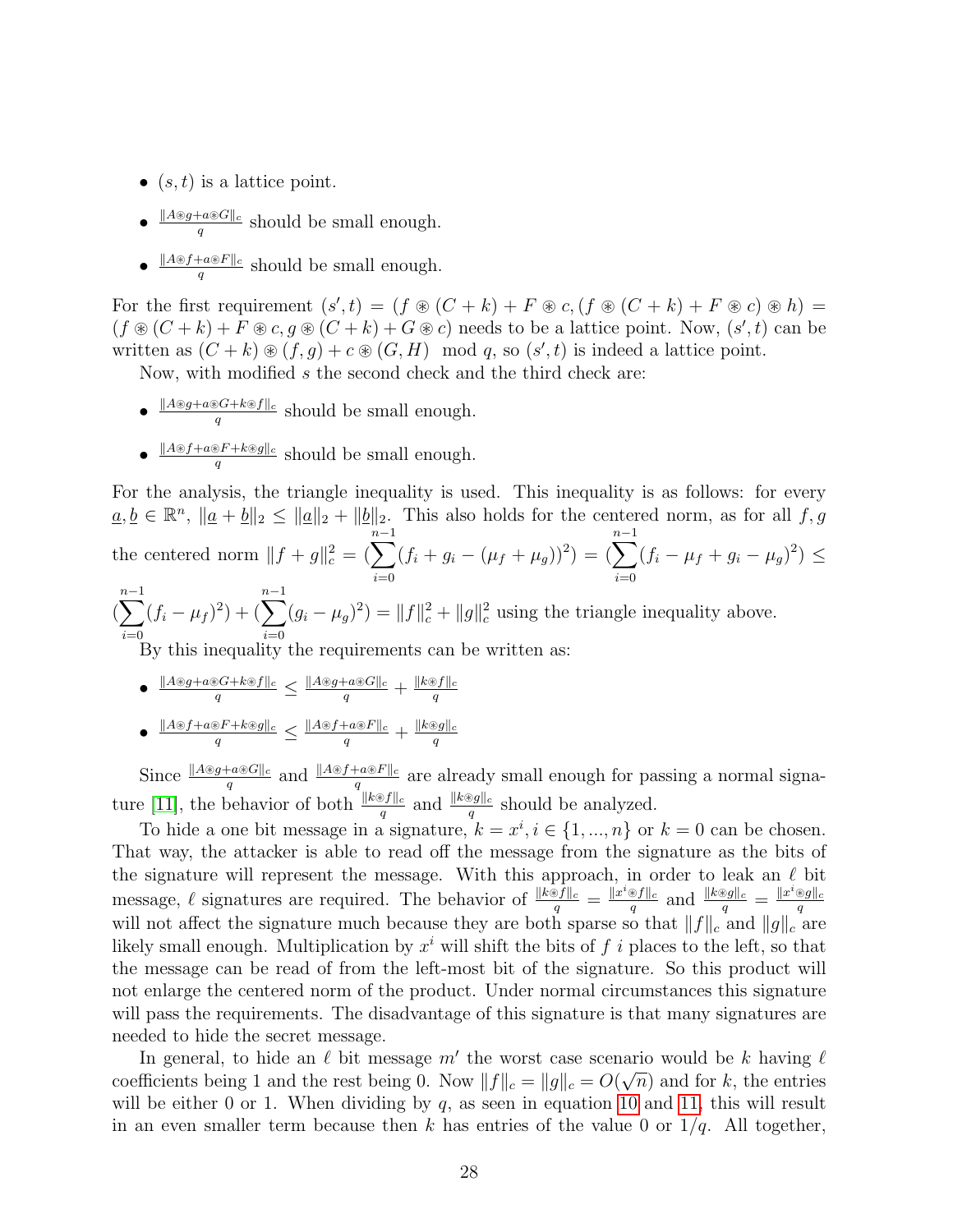$||k$ <sup>®</sup> $f||_c$  $\frac{\partial f||c}{q}$  and  $\frac{||k\otimes g||_c}{q}$  will likely be small enough. To determine k, equation [\(12\)](#page-31-2) is rewritten to  $s' \equiv f \circledast (\check{C} + k) + F \circledast c \equiv f \circledast C + f \circledast k + F \circledast c \equiv s + f \circledast k \mod q$ . Let  $f, s$  and m' be  $f \equiv f_0 + f_1 X + ... + f_{n-1} X^{n-1} \mod 2$ ,  $s \equiv s_0 + s_1 X + ... + s_{n-1} X^{n-1} \mod 2$  and  $m' = m'_0 m'_1 ... m'_\ell$ . For  $k = k_0 + k_1 X + ... + k_{n-1} X^{n-1}$ , one has to solve the following matrix:

$$
(k_0 \quad k_1 \dots k_{n-1}) \begin{pmatrix} f_0 & f_1 & \cdots & f_{n-1} \\ f_{n-1} & f_0 & \cdots & f_{n-2} \\ \vdots & \vdots & \ddots & \vdots \\ f_1 & f_2 & \cdots & f_0 \end{pmatrix} = \begin{pmatrix} |m'_0 - s_0| \\ |m'_1 - s_1| \\ \vdots \\ |m'_{\ell-1} - s_{\ell-1}| \\ s_{\ell} \\ \vdots \\ s_{n-1} \end{pmatrix}.
$$

The entries of the solution vector are the coefficients of k. Using this k in equation  $(12)$ , one retrieves s'.

Another way to retrieve  $k$  is to compute the inversion, i.e. for  $k$  being an element of  $\mathbb{Z}_q/(X^n-1)$ , one can compute  $k = (s' - F \otimes c) \otimes f^{-1} - C$ . This would work, because f is invertible. In  $\mathbb{Z}_2/(X^n-1)$ , f does not have to be invertible. The algorithm is a black-box system, so f can be chosen to be invertible in both  $\mathbb{Z}_q/(X^n-1)$  and  $\mathbb{Z}_2/(X^n-1)$ . The downside of this inversion is that the coefficients of  $k$  can get really big.

A recommendation for the secret hidden message would be to put a one bit message in the signature. When the private key would consist of  $\ell$  bits, the attacker would need  $\ell$  signatures to leak the secret information. Because signatures will pass like normal signatures would do in [\[11\]](#page-41-12), this is a safe bet.

#### <span id="page-33-0"></span>5.4.1 Example

In the following section, a simple example is given how to construct  $k$  such that a two bits message is hidden in the signature. Let  $f$  be represented as the following string: 0010100001. Modified signature s' can be written as  $s' \equiv f \circledast (C + k) + F \circledast c \equiv f \circledast C + k$  $f \circledast k + F \circledast c \equiv s + f \circledast k \mod q$ . So s is computed and in this example, s is represented by the following string: 0111000010. In order to leak a two bits message, the left-most bits of s' have to be set to the message. Then the attacker can easily read off his hidden message from the modified signature. The term  $f \circledast k$  is added to s and this way s' can be selected as follows:

• Let the hidden message be 00. The term  $f \otimes k$  should be represented by the string 01\*\*\*\*\*\*\*\* in order to set the first two bits of s 0 to 00. Choose k = X, then the bits of f shift one place to the left and the result is that  $f$  $\&k$  is represented by 0101000010. Adding this to the representation of  $f$  results in the following representation of  $s'$ : 0111000010

$$
\frac{+\quad 0101000010}{0010000000}.
$$

So the representation of  $s'$  in binary is 0010000000.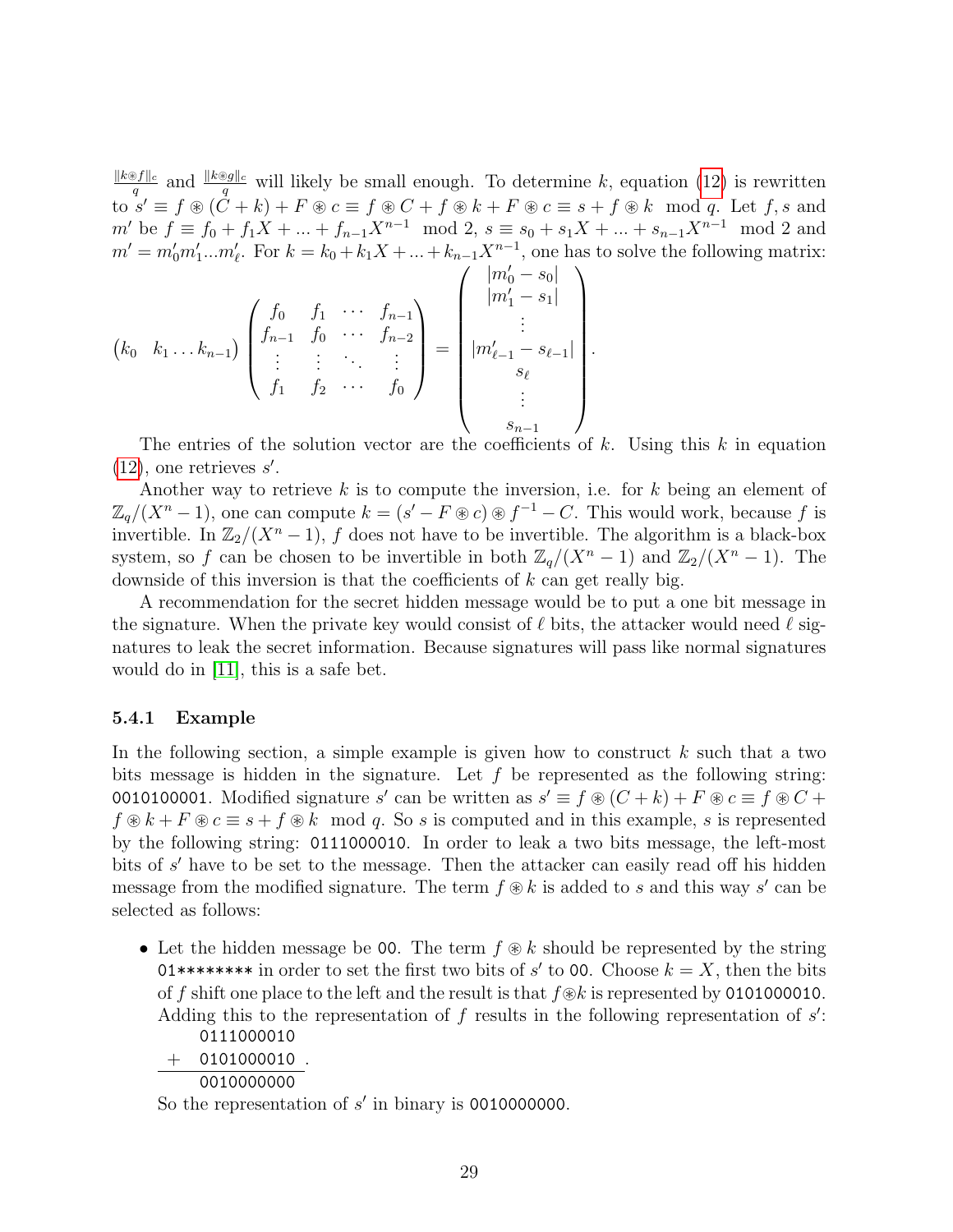- Let the hidden message be 01. The representation of s already starts with 01, so choose  $k = 1$  and the representation of s' in binary is 0111000010.
- Let the hidden message be 10. The term  $f \otimes k$  should be represented by the string 11\*\*\*\*\*\*\*\* in order to set the first two bits of  $s'$  to 10. Since shifting bits in  $f$ will not do the job,  $k$  should consist of two terms: one term to set the first bit of s' and the other term to set the second bit of s'. Choose  $k = X^2 + X$ , then  $f \circledast k = f \circledast (X^2 + X) = f \circledast X^2 + f \circledast X$  in which  $f \circledast X^2$  has representation 1010000100 and  $f \otimes X$  has representation 0101000010. So the following additions are done:

|     | 0111000010 |  |
|-----|------------|--|
|     | 1010000100 |  |
|     | 1101000110 |  |
| and |            |  |
|     | 1101000110 |  |
|     | 0101000010 |  |
|     | 1000000100 |  |

So the representation of  $s'$  in binary is 1000000100.

• Let the hidden message be 11. The term  $f \otimes k$  should be represented by the string 10\*\*\*\*\*\*\*\* in order to set the first two bits of s' to 11. Choose  $k = X^2$ , then the bits of f shift two places to the left and the result is that  $f \otimes k$  is represented by 1010000100. Adding this to the representation of f results in the following representation of  $s'$ :

```
0111000010
+ 1010000100.
   1101000110
```
So the representation of  $s'$  in binary is 1101000110.

### <span id="page-34-0"></span>5.5 NSS

NSS, short for NTRU Signature Scheme, was the first version published of a signature scheme based on NTRU lattices [\[13\]](#page-41-10). There are a couple of versions made of NSS. In this thesis the version of EUROCRYPT '01 will be used. The scheme was very fast and had small keys. But in 2006 the scheme got broken. NSS got revised a couple of times, but none of them were successful.

First the following definition is given:

**Definition 5.1.** Let  $a(X)$  and  $b(X)$  be two polynomials in  $\mathbb{Z}[X]/(X^n-1)$  and p and q integers. First reduce their coefficients modulo q to lie between  $-q/2$  and  $q/2$  and consider them as integers, then reduce their coefficients modulo p to lie in the range between  $-p/2$ and p/2. If  $\bar{a}(X) = \bar{a}_0 + ... + \bar{a}_{n-1}X^{n-1}$  and  $\bar{b}(X) = \bar{b}_0 + ... + \bar{b}_{n-1}X^{n-1}$  are the reductions of a and b, respectively, then the deviation of a and b is  $Dev(a,b) = #\{i : \bar{a}_i \neq \bar{b}_i\}$ . Intuitively,  $Dev(a,b)$  is the number of coefficients of a mod q and b mod q that differ modulo p.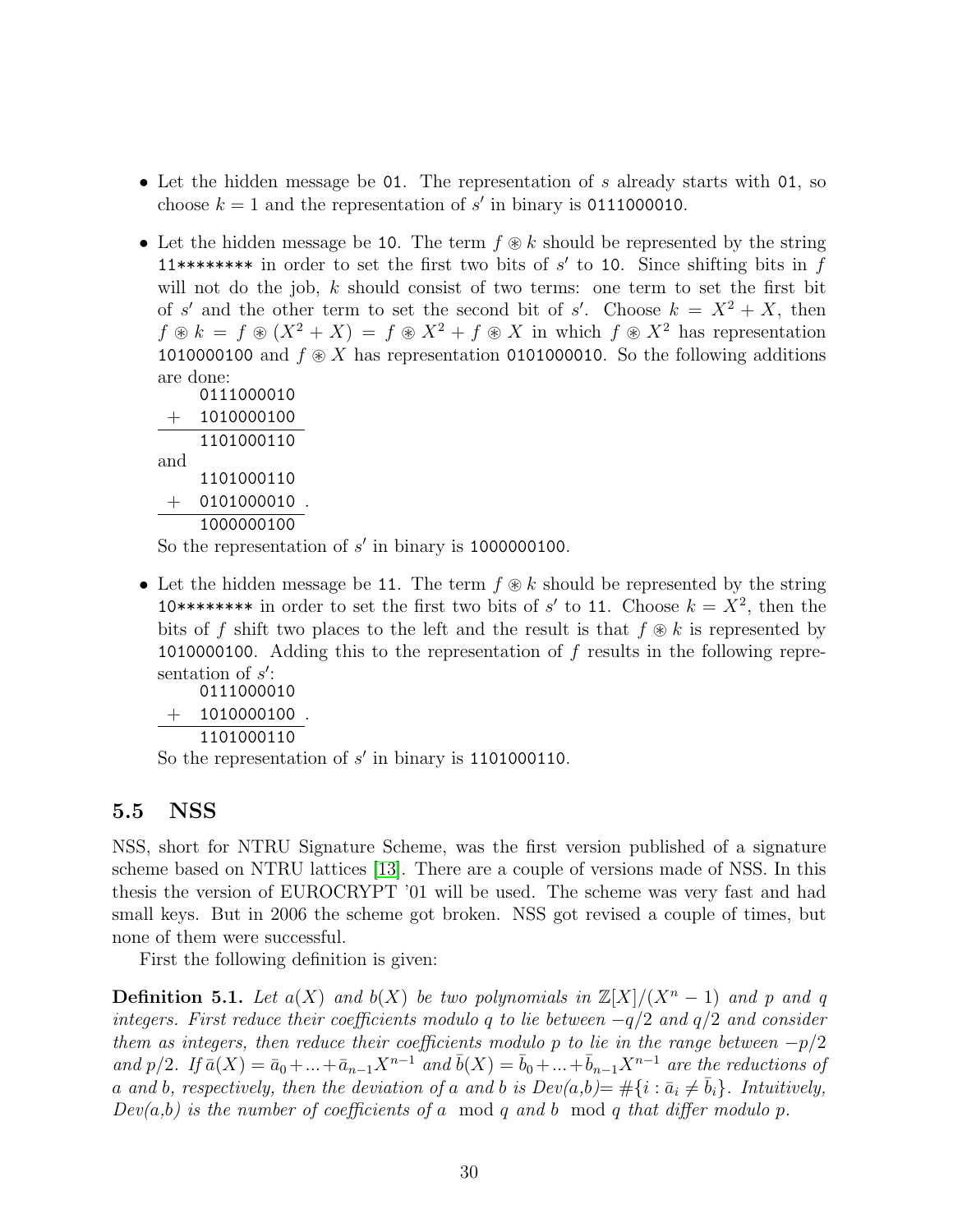Key generation: for the key generation there are five parameters needed:

 $(n, p, q, D_{\min}, D_{\max})$ . NTRU made the following suggestions about these parameters, which are  $(n, p, q, D_{min}, D_{max}) = (251, 3, 128, 55, 87)$ . Let  $\mathcal{F}_f, \mathcal{F}_g, \mathcal{F}_w$  be sets of sparse polynomials and the polynomials have degree  $\leq n-1$ . Now,  $f_1 \in \mathcal{F}_f \subset R$  and  $g_1 \in \mathcal{F}_g \subset R$ . Then the signer chooses  $f, g$  such that:

$$
f = f_0 + pf_1 \tag{13}
$$

$$
g = g_0 + pg_1 \tag{14}
$$

with  $f_0$  and  $g_0$  fixed. In the article, they pick  $f_0 = 1$  and  $g_0 = 1 - 2X$ . Then the signer computes the inverse of f mod q:  $f^{-1}$ . The public key PK is  $h = f^{-1} \otimes g$  mod q and the private key  $SK$  is  $(f, g)$ .

Creating signature  $s$ : given message  $m$ , which is hashed into a polynomial of degree  $\lt n$  modulo p (for more details of the hashing, see section [5.6\)](#page-36-0), the signer chooses  $w \in \mathcal{F}_w$ of the form

$$
w = m + w_1 + pw_2 \tag{15}
$$

in which  $w_1$  and  $w_2$  have a specific form described in section 2.1 in [\[13\]](#page-41-10). In this process  $w_2$  is randomly chosen with a specified number of 1's and  $-1$ 's, and the construction of  $w_1$ depends on  $w_2$ ,  $f \otimes (m + pw_2)$  and  $g \otimes (m + pw_2)$ . Then signature s is defined as

$$
s \equiv f \circledast w \mod q. \tag{16}
$$

Verification: in order to verify  $(m, s)$ , check first if  $s \neq 0$ . The second check is:

<span id="page-35-0"></span>
$$
D_{\min} \le \text{Dev}(s, f_0 \circledast m) \le D_{\max}.\tag{17}
$$

Now polynomial  $t \equiv h \otimes s \mod q$  is computed. Then the third check is:

<span id="page-35-1"></span>
$$
D_{\min} \le \text{Dev}(t, g_0 \circledast m) \le D_{\max}.\tag{18}
$$

This works, because  $s \equiv f \circledast w \equiv (f_0 + pf_1) \circledast (m + w_1 + pw_2) \equiv f_0 \circledast m + f_0 \circledast w_1 + pf_0 \circledast$  $w_2 + pf_1 \otimes w \mod q$  and  $t \equiv h \otimes s \equiv (f^{-1} \otimes g) \otimes (f \otimes w) \equiv g \otimes w \mod q$ . The *i*-th coefficients of s and  $f_0 \otimes m$  are the same modulo p when the following conditions hold: the *i*-th coefficient of  $f_0 ∅ w_1$  is zero and the *i*-th coefficient of  $f ∆ w$  is in  $(-q/2, q/2]$ . The article [\[13\]](#page-41-10) explains that given the parameter set  $(n, p, q, D_{min}, D_{max}) = (251, 3, 128, 55, 87)$ the conditions will hold. In short, these conditions tell that  $w_2$  is sampled randomly from  $\mathcal{F}_w$  and  $w_1$  is either 0 or determined in a specific way. The analogy for the second check holds as well, because  $t = h \circledast s \equiv h \circledast (f \circledast w) \equiv h \circledast f \circledast w \equiv g \circledast f^{-1} \circledast f \circledast w = g \circledast w$ mod q and then replace f in the proof of the first check with g. When  $D_{max} = D_{min} = 0$ , these equations must hold:

$$
s \equiv f_0 \circledast m \mod p \tag{19}
$$

and

$$
t \equiv g_0 \circledast m \mod p. \tag{20}
$$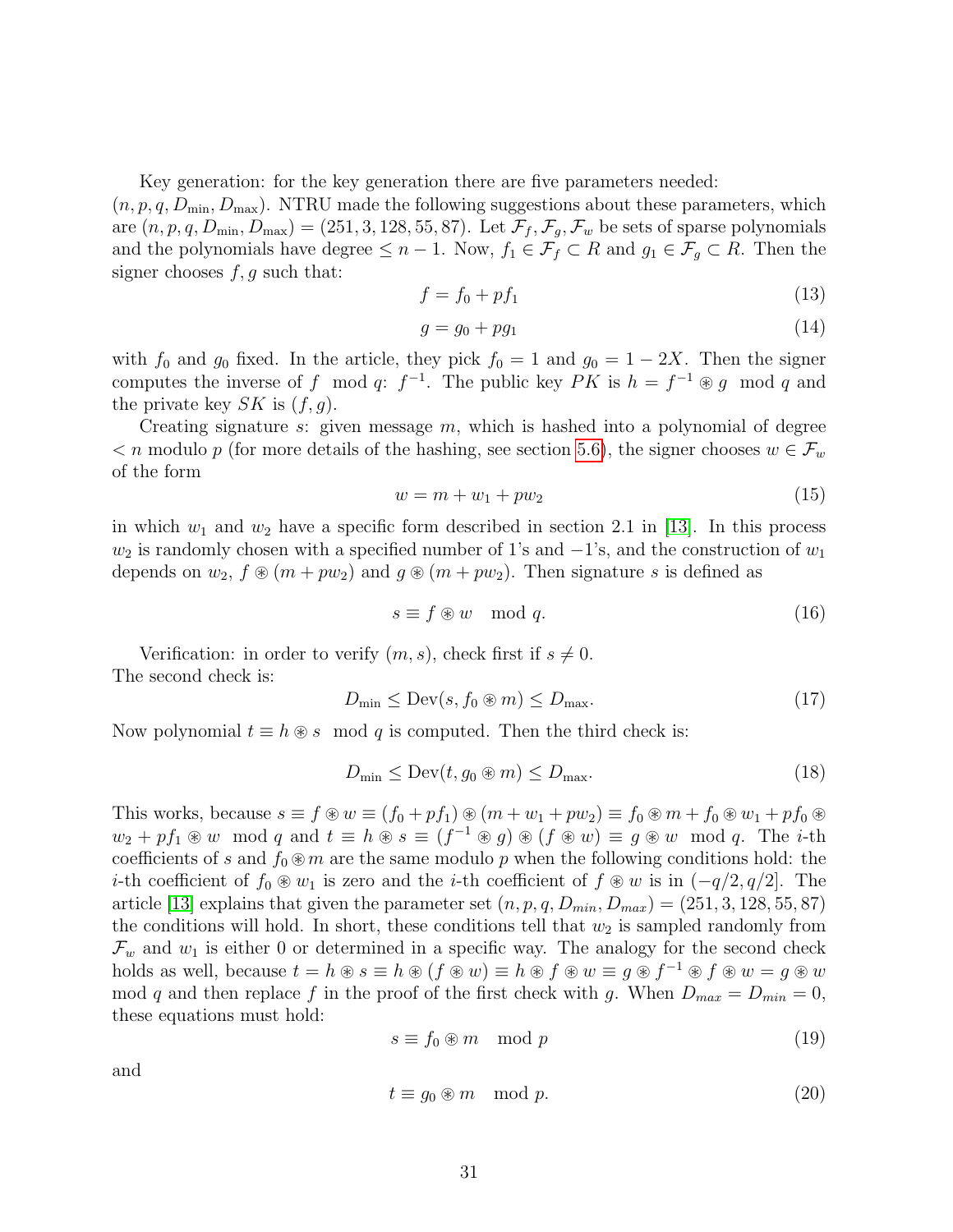#### <span id="page-36-0"></span>5.6 Sketch of a kleptographic backdoor in NSS

In this section, a sketch of a kleptographic backdoor in NSS [\[13\]](#page-41-10) is presented. The backdoor is created in NSS, which is described in section [5.5](#page-34-0) earlier.

The main idea is to hide information about the secret key in signature s itself in such a way that the generation of the polynomials  $f, g$  and w stays the same. Now, the conditions as described earlier apply when generating  $f, g$  and  $w$ . The secret information that the attacker wants to leak is encrypted and denoted by  $m'$ . As pointed out in section [5.3,](#page-31-0) the message is only readable to the attacker.

In this sketch of a backdoor, s is being modified by adding a term  $kp$ . The construction of  $k$  is as follows:

- 1. Let  $m' \in \mathbb{Z}_2[X]/(X^n-1)$  be the encryption of the secret information the attacker wants to leak. This can be information about the private key.
- 2. Let  $s' \equiv m' \mod 2$  so that s' differs from s by 0 or  $\pm 1$ .
- 3. Compute k such that:

$$
s' \equiv f \circledast w + kp \mod q, \text{ with } k \in R \text{ and } k_i \in \{0, 1\}. \tag{21}
$$

In this equation the coefficients for k are chosen so that the *i*-th coefficient of s is congruent to the *i*-th coefficient of  $(f \otimes w) + kp$ . The result is that an *n*-bit message  $m' \in \{0,1\}^n$  can be stored in s, e.g. with information about the secret key. This message  $m'$  is an encryption by some chosen public-key cryptosystem. Only the attacker knows the keys of this cryptosystem, so only the attacker can decrypt  $m'$ . Assuming the parameters chosen by NTRU,  $p = 3$  is the case, which is odd. So with k, the parity of the *i*-th coefficient of s can be changed. This is a useful property, because the parity of the coefficients will leak the  $m'$  to the attacker. The agreement of an odd coefficient being 1 and an even coefficient being 0 can be made.

### <span id="page-36-1"></span>5.7 Analysis of the kleptographic backdoor in NSS

The backdoor above is an example of a kleptographic backdoor placed in this signature scheme. By changing  $s$  in that way, there is a chance that the signature will not pass the requirements for verification. In this analysis, mathematical reasoning will be used to determine the influence of  $k$ , the behavior of  $s'$  will be described and how many signatures the attacker needs to leak his secret message.

Note that the secret key consists of two polynomials f and g. These polynomials both have up to *n* coefficients. If an attacker wants to leak them both, this cannot be done by intercepting one signature. Since  $s'$  is also a polynomial with n coefficients,  $k_i p$  can only be added n times, which means that the hidden message can only be n bits long. A solution to this could be waiting till the attacker gets two signatures (in each one there is a polynomial stored).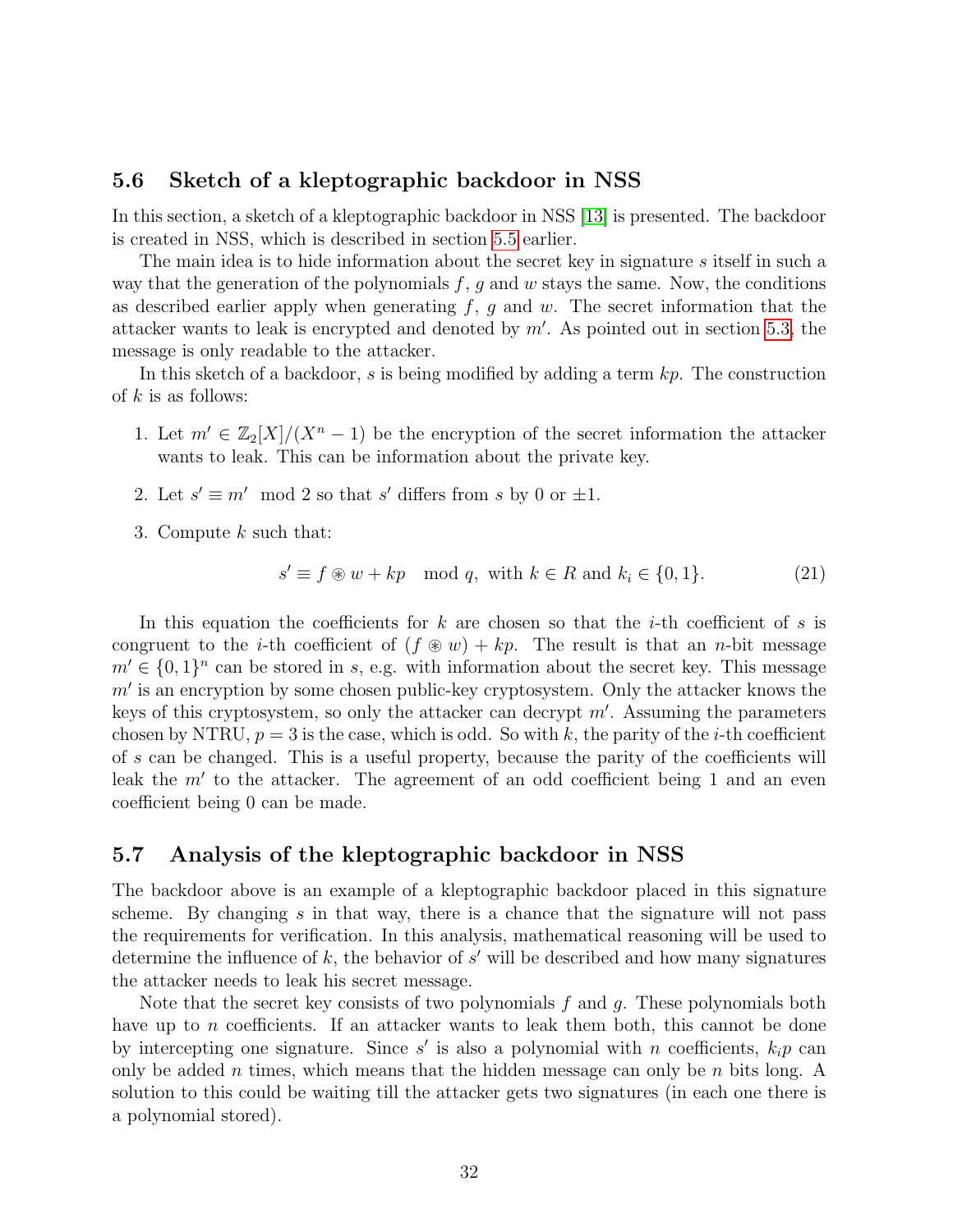A practical implementation is given by the article. The description of the scheme is as described in section [5.5.](#page-34-0) Polynomials  $f_1$  and  $g_1$  are sampled by the set of polynomials with resp.  $d_{f_1}, d_{g_1}$  coefficients being 1, resp.  $d_{f_1}, d_{g_1}$  coefficients being  $-1$  and the rest 0. f and g are in particular sparse, i.e.  $d$  is rather small.  $m$  is in particular given in the form  $\sum$ 32  $i=1$  $X^{e_i} - \sum$ 64 i=33  $X^{e_i}$ , in which  $e_i$  are the assigned distinct integers for m with  $0 \le e_i \le 251$ for all i. This is done by a chosen method. NTRU chooses the following settings:  $d_{f_1} = 70$ ,  $d_{q_1} = 40$ ,  $d_{w_2} = 32$  and for  $w_1$  the number of non-zero coefficients does not exceed 25.

According to the article, a signature generated given the parameters is valid with a probability of 79.40%. When a signature is not valid, the algorithm selects a new  $w_2$ and generates a new signature. As described earlier, a signature is valid when it satisfies equations [\(17\)](#page-35-0) and [\(18\)](#page-35-1).

Now the signatures produced from the modified signature scheme are being analyzed. Let such a signature  $s'$  be generated from this scheme. If  $s'$  passes the verification, then the users of the modified program will not have a clue about the leak. If  $s'$  does not get accepted by the verification tests, then one could think there is something suspicious about the program. If generation takes much longer, it is even more suspicious.

Now if one of the following situations occurs, the signature will not be accepted (for simplicity's sake  $D_{max} = D_{min} = 0$ :

- 1. The *i*-th coefficient of s' does not match with the *i*-th coefficient of  $f_0 \otimes m$  after modulo p reduction or the *i*-th coefficient of  $t = h \otimes s$  does not match with the *i*-th coefficient of  $g_0 \otimes m$  after modulo p reduction.
- 2. The coefficients of  $s = f \circledast w$  are outside the range of  $(-q/2, q/2]$ .
- 3. The coefficients of  $t = g \otimes w$  are outside the range of  $(-q/2, q/2]$ .

When  $D_{\text{max}}$  and  $D_{\text{min}}$  do have the values set by NTRU, then the first two situations are modified into equations [\(17\)](#page-35-0) and [\(18\)](#page-35-1). In that case there can be at most  $D_{\text{max}}$  exceptions to this rule.

Signature  $s'$ , generated by the modified signature scheme, will not encounter the first situation, because the additional term  $kp$  will vanish after modulo p reduction. For t, it holds that  $t = h \circledast s' \equiv h \circledast (f \circledast w + kp) \equiv h \circledast f \circledast w + h \circledast kp \equiv g \circledast w + h \circledast kp$ mod  $q$ . This shows that the *i*-th coefficient of the polynomial on the right hand will not contain anything from polynomial  $h \otimes kp$  since there is a modulo p reduction. Note that the modulo  $q$  reduction is ignored. So under the same circumstances described earlier the first situation will not occur.

When adding 3 to coefficients, they are still in the range of  $(-q/2, q/2]$  since  $q = 128$ . In the worst case, the width of  $s'$  increases with 6, but will not likely be greater than q. When this happens, a new signature is produced. The probability that situation two occurs for a second signature is really small, so situation two will not be a problem.

Now, the third situation may be more realistic, since the coefficients  $h \otimes s'$  can get too big quite easily.  $f^{-1}$  is not sparse and the coefficients are in the full interval modulo q,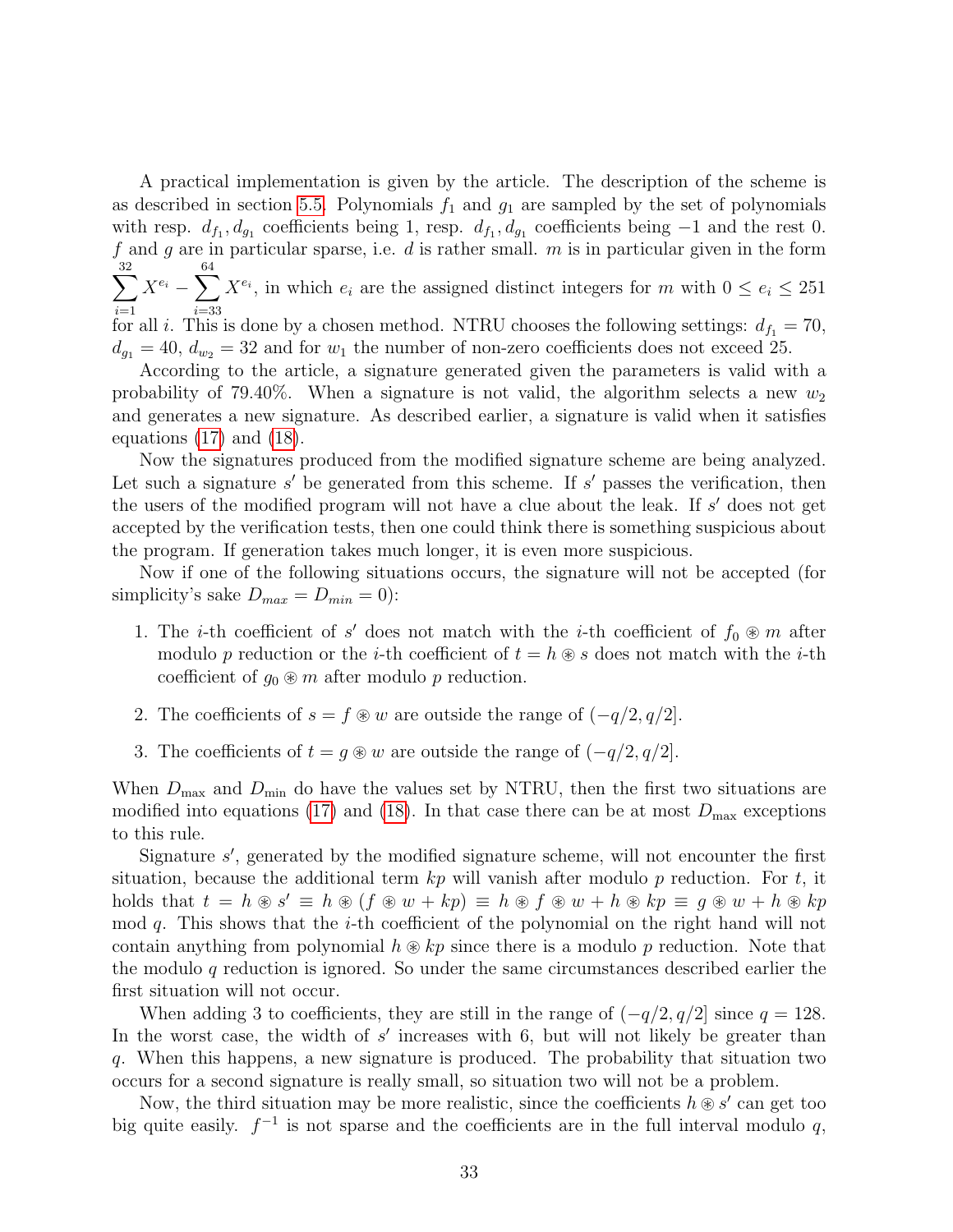therefore h is not either sparse. Furthermore, h has coefficients between  $(-q/2, q/2]$ . Then  $h\otimes kp$  can grow into a polynomial of any size. For further research, this behavior could be analyzed experimentally and theoretically and solutions to this exponential growth could be found.

An alternative way to leak information is to hide just one bit of the  $\ell$  bit message in the signature by changing the first bit of the signature. Then the attacker can read of this bit from the first bit. The attacker needs  $\ell$  signatures to leak an  $\ell$ -bit secret message.

#### <span id="page-38-0"></span>5.7.1 Example

In the following section, an example is given how to construct  $k$  such that a two bit message is hidden in the signature. Let s be the polynomial  $s = 2 + 5X^2 - 6X^4 + X^9$ . Modified signature s' can be written as  $s' \equiv f \circledast w + kp \equiv s + kp \mod q$ . In order to leak a two bit message, the left-most coefficients of  $s'$  have to be set to the message. Then the attacker can easily read off the hidden message from the modified signature. First, s mod 2 is computed, so  $s \equiv X^2 + X^9$ . The term kp is added to s and this way s' can be selected as follows:

- Let the hidden message be 00. The first two coefficients are even, so nothing has to be changed.
- Let the hidden message be 01. Now the second coefficient has to be changed. Choose  $k_1 = 1$ , then the second coefficient is odd, so  $s' \equiv X + X^2 + X^9 \mod 2$ .
- Let the hidden message be 10. Now the first coefficient has to be changed. Choose  $k_0 = 1$ , then the first coefficient is odd, so  $s' \equiv 1 + X^2 + X^9 \mod 2$ .
- Let the hidden message be 11. Now the first and the second coefficient have to be changed. Choose  $k_0 = 1$  and  $k_1 = 1$ , then the first and second coefficient are odd, so  $s' \equiv 1 + X + X^2 + X^9 \mod 2.$

One can easily generalize this process to hiding an  $\ell$ -bit message with  $\ell \leq n$ .

### <span id="page-38-1"></span>5.8 Summary

In this chapter, two ideas for new kleptographic backdoors in NTRU are presented. The backdoors could be used exclusively by the attacker to leak secret information. They could also be used to transmit unnoticeable messages from one party to the other.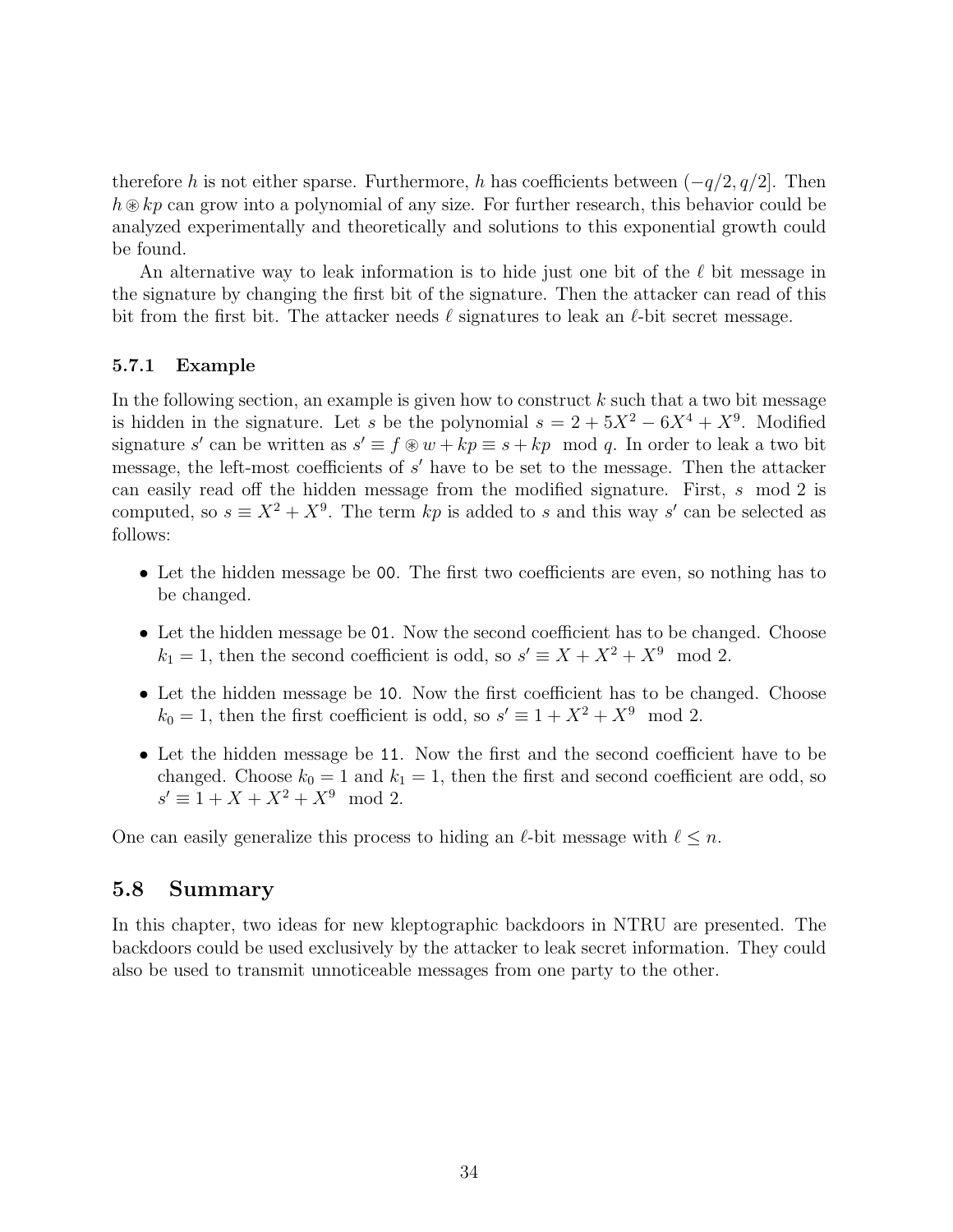## <span id="page-39-0"></span>6 Conclusions

This chapter starts with some final words about NTRU signature schemes. Then a short summary of the results of this thesis is presented. Finally a couple of ideas for further research are given.

### <span id="page-39-1"></span>6.1 Final remarks on NTRU Signature Schemes

NTRU signature schemes had been broken many times, but nevertheless doing research into these broken systems is actually useful since the field of lattice-based cryptosystems is young and there is still a lot to be explored about nice properties of lattices. The presented ideas for backdoors may be a good fundamental base for possible backdoors in other lattice-based signature schemes.

In this thesis, possibilities for leaking secret information using a signature are presented. Two backdoors in two different digital signature schemes are explored: one backdoor made in NTRUSign and one backdoor made in NSS. For both of them the results are presented:

- The backdoor in NTRUSign presented in this thesis is a sketch of a way to leak the secret information. By encrypting the secret message in signature s, the attacker can recover his secret message from s by parity checking. Verification problems arise when the centered norm of the cyclic convolution product of some polynomials gets too big.
- The backdoor in NSS encapsulates the secret message by setting the coefficients of s to an even number or an odd number. The parity of the coefficients leaks the secret message in binary. From this the attacker can recover the secret message. Verification problems arise when the cyclic convolution product of some polynomials gets too big.

### <span id="page-39-2"></span>6.2 Future research

During the research, there were many angles to explore for possible backdoors. Due to limited time, this thesis could not cover them all. Here are a couple of these ideas for further research:

- In this thesis a lot of digital signature schemes are given with their algorithms for keys and signatures. In particular BLISS was very interesting, because there is actually some randomness involved.
- The sketches of the backdoors presented in this thesis could be implemented in suitable programs. Then, by generating a couple of signatures, one could research how many times the signatures actually get rejected. Maybe it is possible to reset the parameters to different values such that the probability of rejecting gets smaller. Also the running time of the original signature scheme and the modified signature scheme can be compared.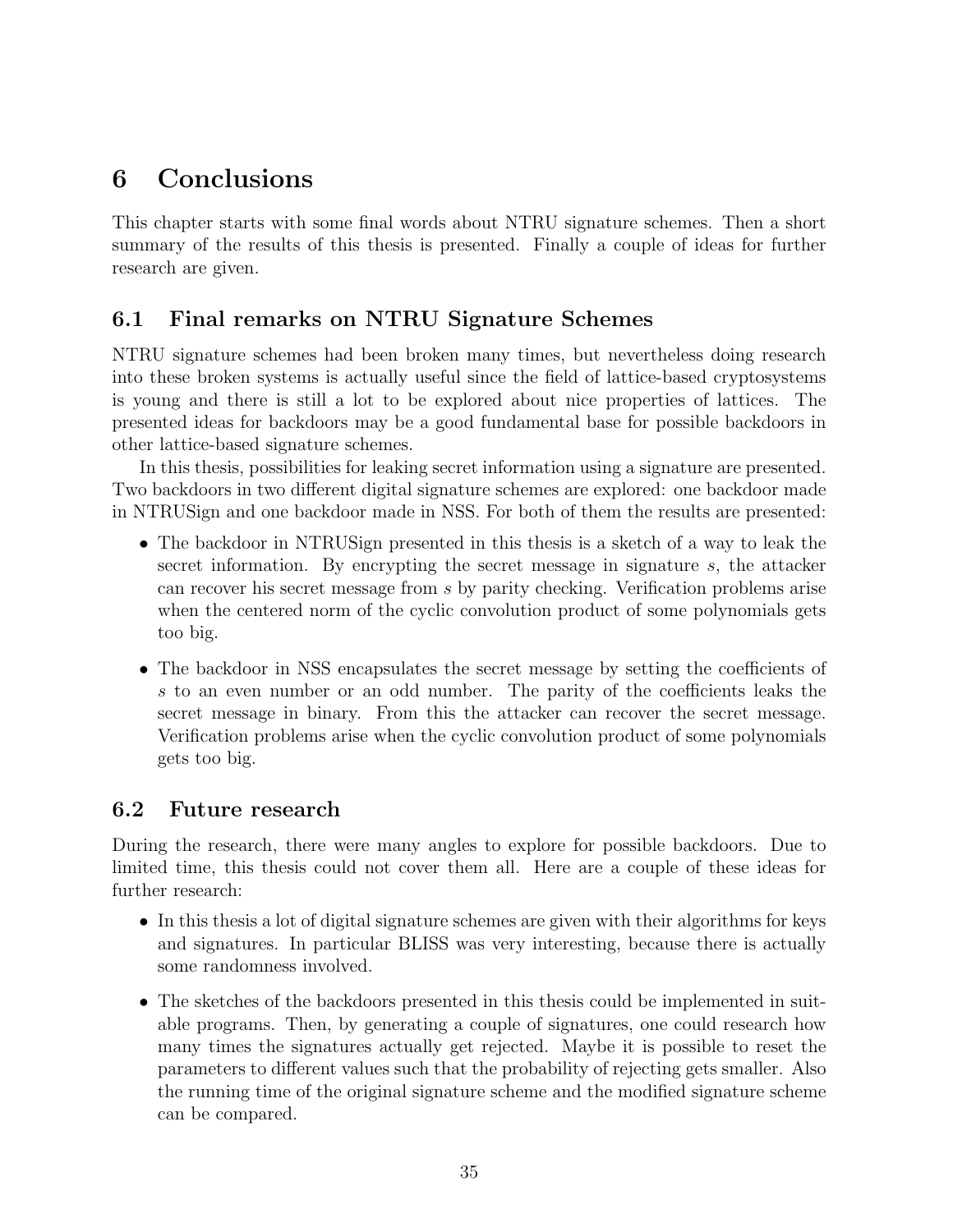# <span id="page-40-0"></span>7 Appendix

| Variable                                       | Notation                                                                                  |
|------------------------------------------------|-------------------------------------------------------------------------------------------|
| p, q                                           | Integers                                                                                  |
| $\,n$                                          | Integer, in most cases denotes dimension                                                  |
| L                                              | Lattice                                                                                   |
| B, B'                                          | Good resp. bad basis of lattice $L$                                                       |
| m, m'                                          | Message                                                                                   |
| $\boldsymbol{s}$                               | Signature                                                                                 |
| $\boldsymbol{c}$                               | Ciphertext                                                                                |
| i, j, k, l                                     | Integers                                                                                  |
| $\tau$                                         | Real number, is usually small                                                             |
| $\underline{x}$                                | Underlining is used to denote vectors                                                     |
| $\mathbb N$                                    | Set of all the positive integers including 0                                              |
| $\mathbb Z$                                    | Set of all the integers                                                                   |
| ${\mathbb Q}$                                  | Set of all rational numbers                                                               |
| $\mathbb R$                                    | Set of all real numbers                                                                   |
| $K^{\ast}, L^{\ast}, B^{\ast}$                 | Multiplicative group of $K$ , dual lattice of $L$ , Gram-Schmidt Orthogonalization of $B$ |
| $\{0,1\}^*$                                    | The set of arbitrary long binary expressions                                              |
| $\langle \underline{a}, \underline{b} \rangle$ | The inner product of two vectors $\underline{a}$ and $\underline{b}$                      |
| PK, SK                                         | Public key resp. secret key                                                               |
| H(a  b)                                        | The concatenation of $a$ and $b$ by hash function $H$                                     |
| $\lceil a \rceil$                              | The number $a$ , rounded to the next integer larger than or equal to $a$                  |
| $\lfloor a\rfloor$                             | The number $a$ , rounded to the next integer smaller than or equal to $a$                 |
| $\lfloor a \rceil$                             | The number $a$ , rounded to the closest integer                                           |
| $\mathcal{D}^n_\sigma$                         | The centered discrete Gaussian distribution with parameter $\sigma$                       |
| $\mathcal{F}_f$                                | Subset of $\mathbb{Z}[X]/(x^n-1)$ , set of polynomials with small coefficients            |
| $\det(A)$                                      | The determinant of square matrix $A$                                                      |
| $\mu_{i,j}$                                    | Gram-Schmidt coefficient                                                                  |
| $\ \underline{a}\ _2, \ f\ _c$                 | Euclidean length of vector $\underline{a}$ , centered norm on polynomial f                |
| $I_n$                                          | $n \times n$ identity matrix                                                              |
| $\overline{O}$                                 | null matrix                                                                               |
| $A^T, U$                                       | The transposed matrix of $A$ , unimodular matrix $U$                                      |

### Table 1: Notation table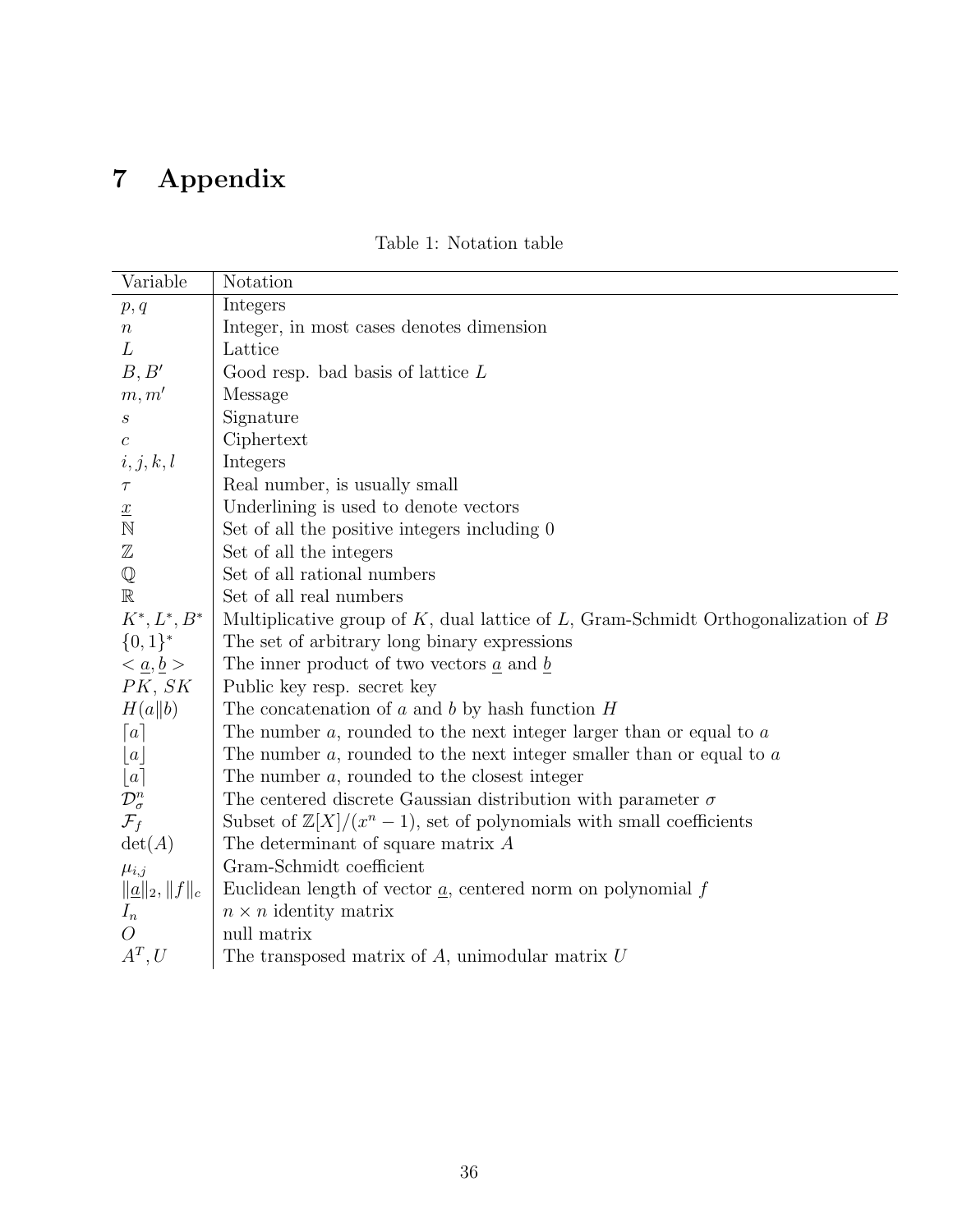### References

- <span id="page-41-4"></span>[1] Milou Antheunisse. Kleptography cryptography with backdoors. Master's thesis, Eindhoven University of Technology, 2015. <http://repository.tue.nl/801620>.
- <span id="page-41-3"></span>[2] Marco A. Barreno. The future of cryptography under quantum computers. [http://](http://aiweb.techfak.uni-bielefeld.de/content/bworld-robot-control-software/) [aiweb.techfak.uni-bielefeld.de/content/bworld-robot-control-software/](http://aiweb.techfak.uni-bielefeld.de/content/bworld-robot-control-software/), 2002.
- <span id="page-41-5"></span>[3] Leon Groot Bruinderink. Towards post-quantum bitcoin. Master's thesis, Eindhoven University of Technology, 2016. <http://repository.tue.nl/844305>.
- <span id="page-41-6"></span>[4] Hans Cuypers, Hans Sterk, and Arjeh M. Cohen. Algebra-Interactive. Springer-Verlag Berlin Heidelberg, 1999.
- <span id="page-41-2"></span>[5] Whitfield Diffie and Martin E. Hellman. New directions in cryptography. IEEE Trans. Information Theory, 22(6):644–654, 1976.
- <span id="page-41-1"></span>[6] John F Dooley. A Brief History of Cryptology and Cryptographic Algorithms. Springer, 2013.
- <span id="page-41-8"></span>[7] Léo Ducas, Alain Durmus, Tancrède Lepoint, and Vadim Lyubashevsky. Lattice signatures and bimodal gaussians. In CRYPTO  $(1)$ , volume 8042 of Lecture Notes in Computer Science, pages 40–56. Springer, 2013.
- <span id="page-41-0"></span>[8] Steven D. Galbraith. Mathematics of Public Key Cryptography. Cambridge University Press, 2012.
- <span id="page-41-11"></span>[9] Craig Gentry and Michael Szydlo. Cryptanalysis of the revised NTRU signature scheme. In *EUROCRYPT*, volume 2332 of *Lecture Notes in Computer Science*, pages 299–320. Springer, 2002.
- <span id="page-41-7"></span>[10] Oded Goldreich, Shafi Goldwasser, and Shai Halevi. Public-key cryptosystems from lattice reduction problems. Electronic Colloquium on Computational Complexity  $(ECCC), 3(56), 1996.$
- <span id="page-41-12"></span>[11] Jeffrey Hoffstein, Nick Howgrave-Graham, Jill Pipher, Joseph H. Silverman, and William Whyte. NTRUSIGN:: digital signatures using the NTRU lattice: Preliminary draft 2. <http://www.math.brown.edu/~jpipher/NTRUSign-preV2.pdf>, 2002.
- <span id="page-41-9"></span>[12] Jeffrey Hoffstein, Nick Howgrave-Graham, Jill Pipher, Joseph H. Silverman, and William Whyte. NTRUSIGN: digital signatures using the NTRU lattice. In CT-RSA, volume 2612 of Lecture Notes in Computer Science, pages 122–140. Springer, 2003.
- <span id="page-41-10"></span>[13] Jeffrey Hoffstein, Jill Pipher, and Joseph H. Silverman. NSS: an NTRU lattice-based signature scheme. In EUROCRYPT, volume 2045 of Lecture Notes in Computer Science, pages 211–228. Springer, 2001.